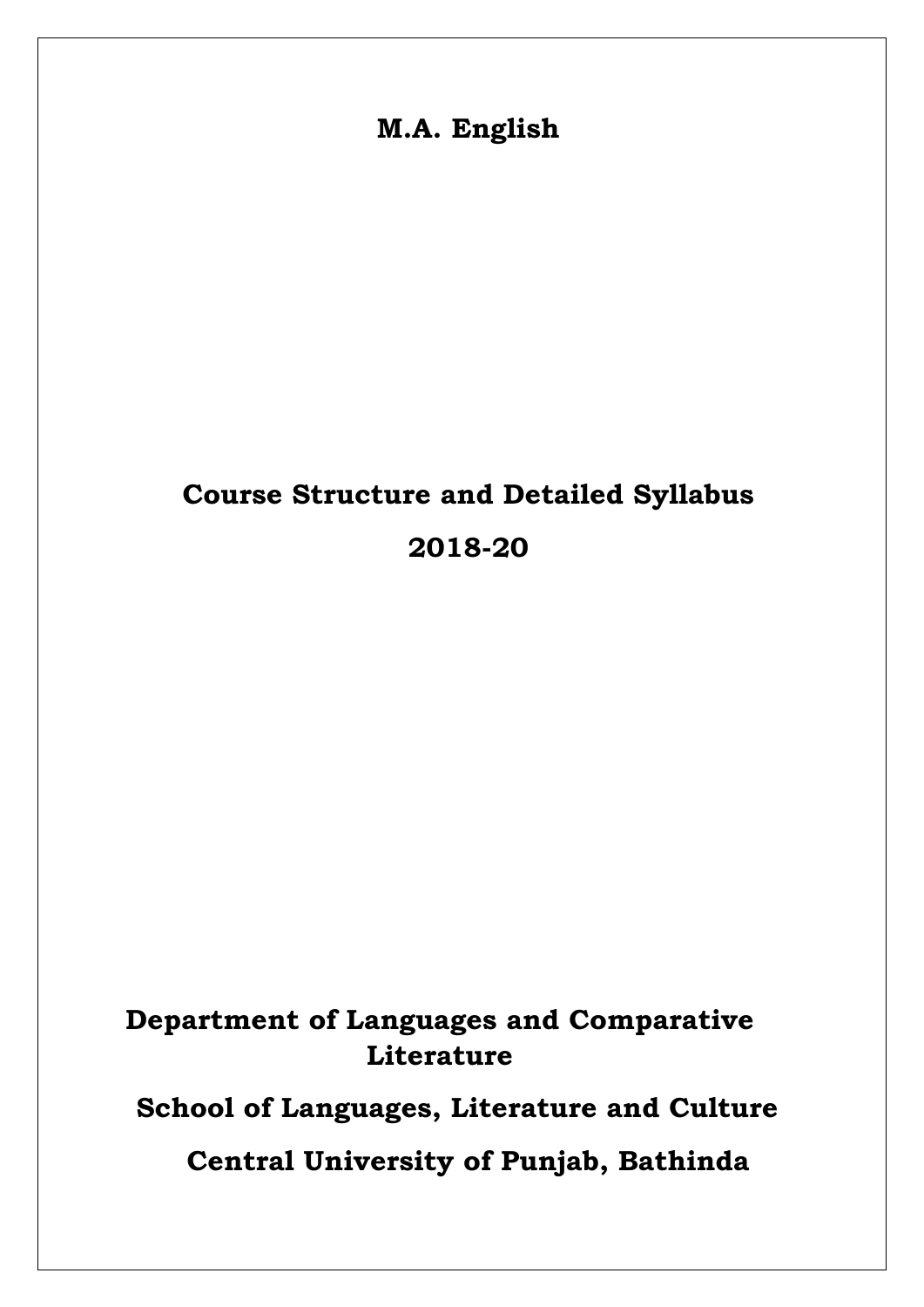# **M.A. English**

# **Course Structure**

| ◡◡…い◡◡         |                                                        |                |          |                |  |
|----------------|--------------------------------------------------------|----------------|----------|----------------|--|
| Course         | <b>Course Title</b>                                    | L              |          | P              |  |
| Code           |                                                        |                |          |                |  |
| <b>ENG.506</b> | Introduction to Literature                             | 4              | $\Omega$ | $\Omega$       |  |
| <b>ENG.507</b> | English Literature from Chaucer to Milton              | 3              | 1        | 0              |  |
| <b>ENG.508</b> | English<br>Literature of the Elizabethan<br>Period     | 3              | 1        | $\Omega$       |  |
| <b>ENG.513</b> | Methodology and<br>Research<br>Computer<br>Application | $\overline{2}$ | 1        | $\Omega$       |  |
| <b>ENG 514</b> | Computer Application (Practical)                       |                | 0        | $\overline{2}$ |  |
| <b>ENG.509</b> | Introduction to Linguistics                            | 3              |          | $\Omega$       |  |
| $\star$        | Elective course                                        | 3              |          | $\Omega$       |  |
| $***$          | Interdisciplinary Elective - I                         | 2              | 0        | $\Omega$       |  |
|                | Total                                                  | 20             | 5        | $\overline{2}$ |  |

### **Semester – I**

# **\*Choose any one Elective Course ENG. 510: Literature and Gender**

# **ENG.511: Folklore and Literary Practices**

**\*\*Interdisciplinary course offered by Centre Faculty (for students of other centres): Students of MA English will have to opt for two interdisciplinary elective courses from other centres during any of the two semesters out of the total four semesters** 

# **ENG.512 Professional Communication in English - I**

| wumusiul       |                                                   |   |   |
|----------------|---------------------------------------------------|---|---|
|                | <b>Course Code   Course Title</b>                 | L | Р |
| ENG.521        | English Literature of the Neo-Classical<br>Period | 3 |   |
| <b>ENG.522</b> | English Literature of the Romantic Period         | 3 |   |
| <b>ENG.523</b> | Literary Criticism                                | 3 |   |
| <b>ENG.524</b> | American Literature                               | 3 |   |
| $\star$        | Elective course                                   | 3 |   |

**Semester – II**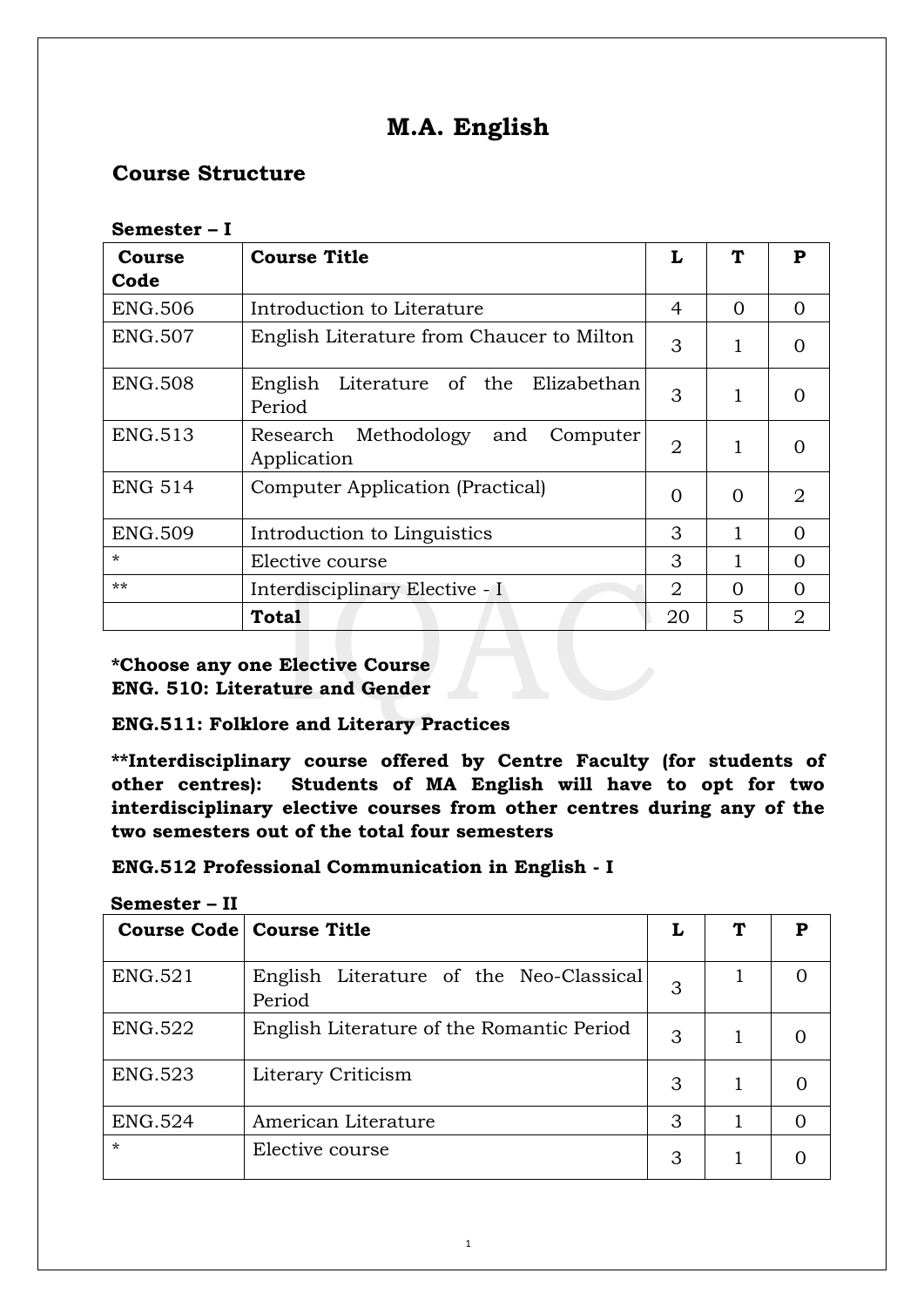| ** | Interdisciplinary Elective - II |  |  |
|----|---------------------------------|--|--|
|    | <b>Total</b>                    |  |  |

**\*Choose any one Elective Course ENG.525: Applied Linguistics** 

# **ENG.526 American Fiction**

# **\*\*Interdisciplinary course offered by Centre Faculty (for students of other centres)**

# **ENG.527: Professional Communication in English – II**

### **Semester - III**

| <b>Course Code</b> | <b>Course Title</b>                        |          | ፐ        | P |
|--------------------|--------------------------------------------|----------|----------|---|
| <b>ENG.551</b>     | English Literature of the Victorian Period | 3        |          |   |
| <b>ENG.552</b>     | English Literature of the<br>Modern Period | 3        | 1        |   |
| <b>ENG.553</b>     | Literary Theory                            | 4        | $\Omega$ | ∩ |
| <b>ENG. 554</b>    | Indian English Literature                  | 3        | 1        |   |
| $\star$            | Elective course                            | 3        |          | ∩ |
| <b>ENG.543</b>     | Seminar                                    | $\Omega$ | $\Omega$ | ∩ |
| $***$              | Value added Course                         |          | $\Omega$ | ∩ |
|                    | Total                                      | 17       | 5        |   |

### **\*Choose any one Elective Course**

# **ENG. 555 African American Literature**

# **ENG. 556 Literature and Allied Arts: Cinema**

# **\*\* Choose a Course from the Value Added Courses Offered in the University**

### **Semester – IV**

| <b>Course Code</b> | <b>Course Title</b>                                        | L        | Т              | Р |
|--------------------|------------------------------------------------------------|----------|----------------|---|
| <b>ENG.571</b>     | New Literature                                             | 3        |                |   |
| $\star$            | Elective course                                            | 3        |                |   |
| <b>ENG 577</b>     | English<br>Overview of<br>Language<br>and<br>Literature-I  | $\Omega$ | 2              |   |
| <b>ENG 578</b>     | English<br>Overview of<br>Language<br>and<br>Literature-II | $\Omega$ | $\overline{2}$ |   |
| $***$              | Value added Course                                         |          |                |   |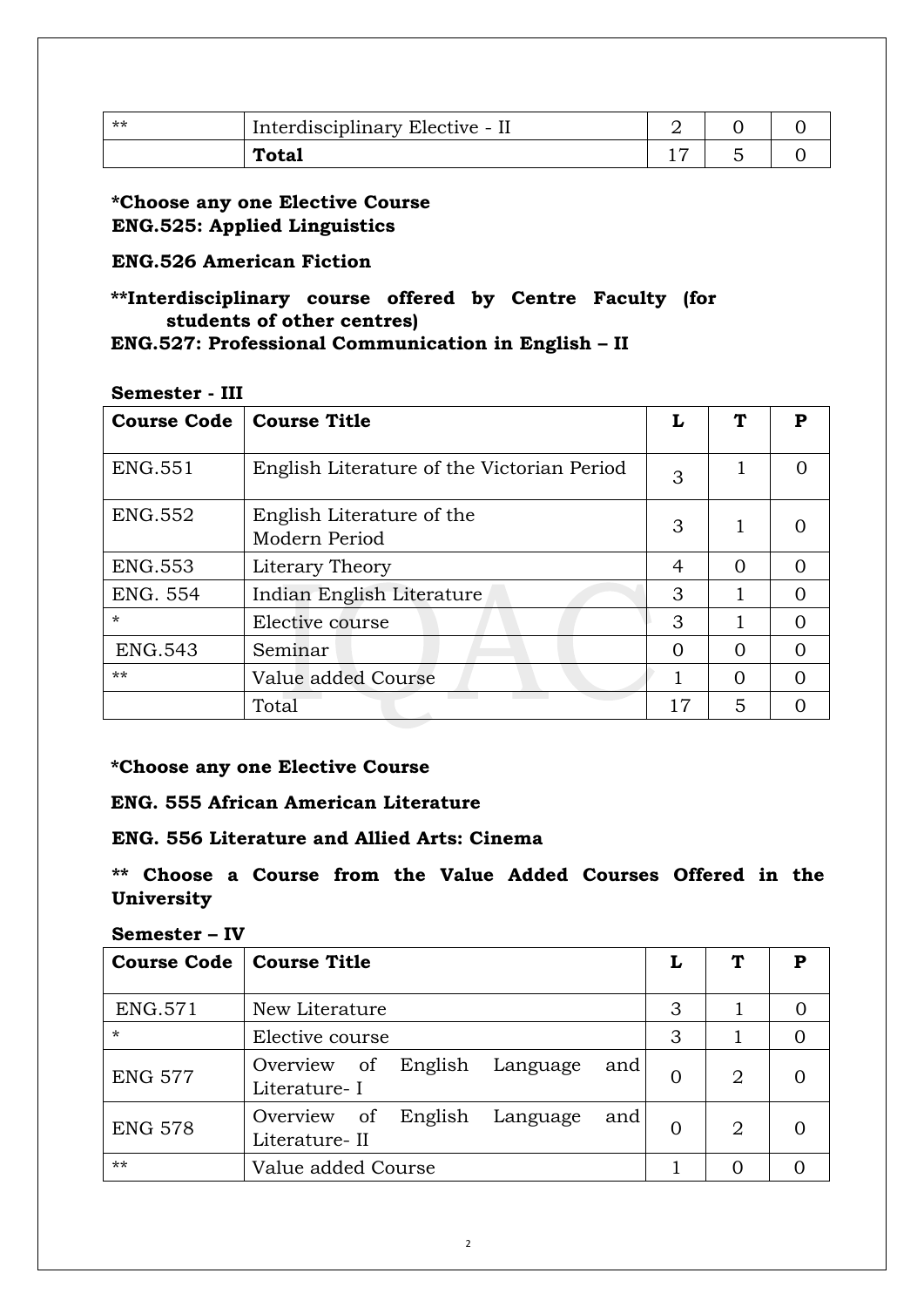| <b>ENG.599</b> | Project      |                |           |  |
|----------------|--------------|----------------|-----------|--|
| ENG 544        | Seminar      |                |           |  |
|                | <b>Total</b> | $\overline{ }$ | 1 ຕ<br>⊥◡ |  |

### **\*Choose any one Elective Course**

 ENG.572: English Language Teaching ENG.573: American Poetry ENG.574: Colonial Discourse and Postcolonial Studies ENG.575: Classics of World Literature

# **\*\* Choose a Course from the Value Added Courses Offered in the University**

# *Abbreviations and Explanations*

CC: Core Course CFC: Compulsory Foundation Course DSE: Discipline Specific Elective IDC: Interdisciplinary Elective DEC: Discipline Enrichment Course SDC: Skill Development Course EFC: Elective Foundation Course VAC: Value Added Course L: Lectures T: Tutorial P: Practical Cr: Credits

# *Note: Students can also opt for relevant MOOC Courses offered by other universities in lieu of any one Foundation/Value Added Course (4 Credits)*

- A: Continuous Assessment: Based on Objective Type Test, Term Papers and Assignment
- B: Mid-Term Test-1: Based on Objective Type & Subjective Type Test
- C: Mid-Term Test-2: Based on Objective Type & Subjective Type Test
- D: End-Term Exam (Final): Based on Objective Type Test

# **Evaluation Criteria**

A student shall be continuously evaluated in order to assess the academic performance in a Core Course through three surprise test (s), practical work, assignment (s), term paper, Seminar (s), two Mid-Semester Tests and an End-Semester Examination, as prescribed in the examination scheme of the University.

Three Surprise Tests will have an aggregate weightage of 10%

Term paper and its presentation will have the weightage of 10%

Assignment(s) will be of 5% weightage

Two Mid-Semester Tests (Based on two pre-announced examination at the level of the department), each test carries 25% weightage and hence total weightage of MSTs will be of 50%

End Semester Examination: Weightage of End Semester Examination will be of 25%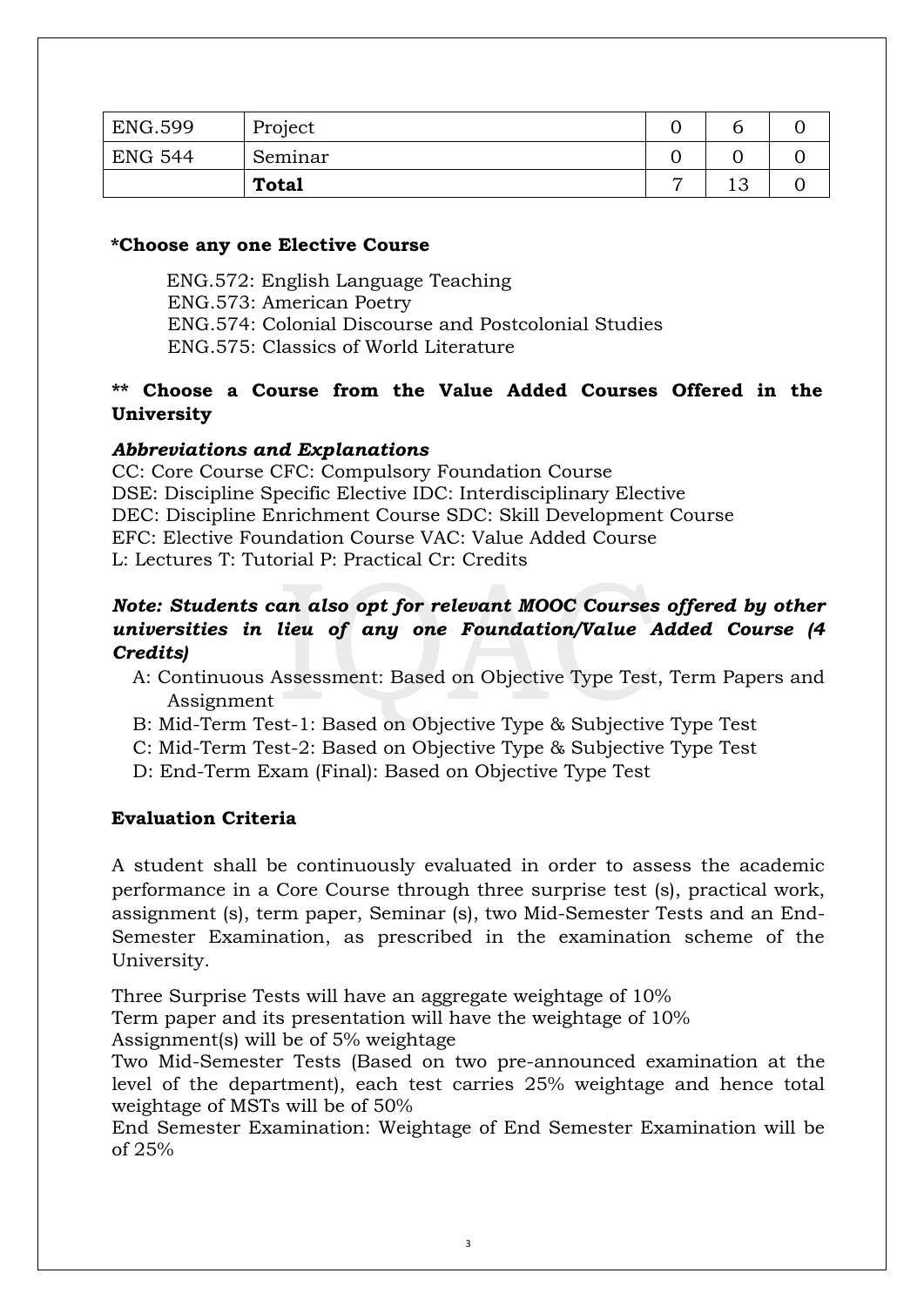The teacher who offers the course at the department level shall conduct all the examinations, except for the Mid-Semester tests (to be organised at department level) and End Semester Examination (to be organised at university level).

# **M.A. English Detailed Syllabus**

**SEMESTER 1** 

**ENG.506: Introduction to Literature. Credits: 4.** 

|   | P | U1 |
|---|---|----|
| 4 |   | 4  |

### **Course Objectives**

- This course is designed primarily to understand what literature is, what is enjoyable to read and profitable to learn.
- It will address some basic questions in the professional study of literature in English such as: what makes a piece of writing literature; what are the major types/kinds of literature; what special qualities and effects they convey to readers
- And it will also address the question as to how we recognize the language that embodies the literary qualities and effects.

### Unit I Prose: 15 **hours 15 hours**

Definitions, kinds and examples (letter, report, commentary, diary/journal/ memoir; annals, memoranda, and documents; biography, autobiography; types of the essay.) Broad division into Fiction and Non‐fiction; types of each. Essential reading:

"Literature" Entry in *Keywords* by Raymond Williams (Fontana, 1976), pp. 150–154.

# **Suggested Reading**

George Orwell: Why I Write Nissin Ezekiel, "Naipaul's India and Mine" M.H. Abrams: Norton Anthology of Prose Terry Eagleton: How to Read Literature Politics and the English Language: John Gardener

# **Unit II Poetry 15 hours**

Kinds of poetry; the language of poetry (figurative versus literal language, irony, sounds, rhythms, voices, lexical and syntactic orders, images/imagery etc.); verse forms and structures.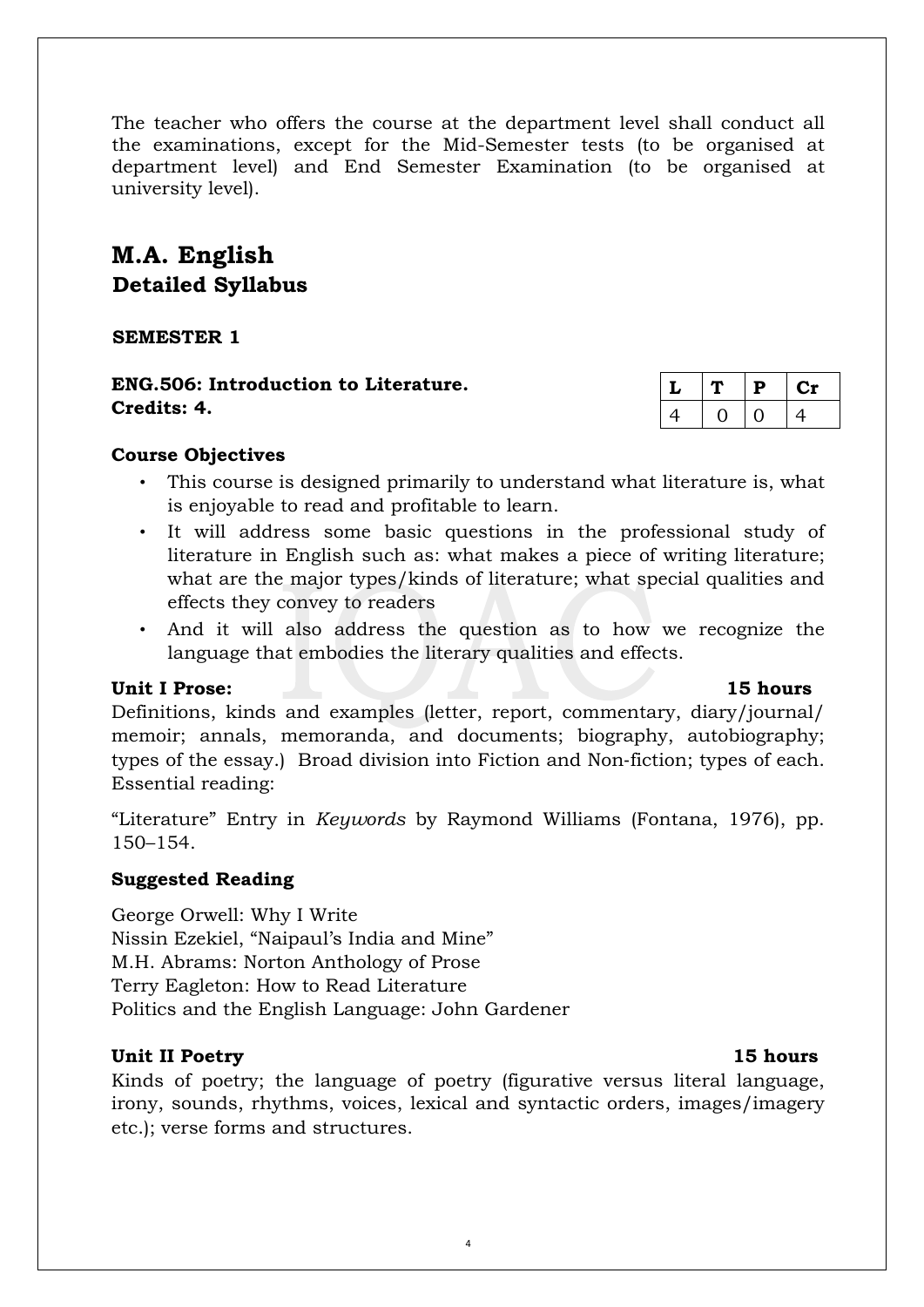# **Suggested Reading**

Edmund Spenser, "One day I wrote her name upon the strand…" G. M. Hopkins, "God's Grandeur", Robert Frost, "Nothing Gold Can Stay" Denise Levertov, "The Secret", Ted Hughes, "Thought‐Fox".

Essay on Rasa: Indian Literary theory: Kapil Kapoor

Terry Eagleton: How to Read a Poem

Abrams, M.H. *A Glossary of Literary Terms*

# **Unit III Drama: 15 hours**

Brief introduction to the stage, and the origins of drama; basic concepts such as plot, character, action, climax, suspense, tragedy, comedy, farce, melodrama; the full length/five‐act play versus the One‐act; stage‐set and setting; dramatic irony, the play-text and language.

# **Suggested Reading**

Vijay Tendulkar: Sakharam Binder (Act 1) William Shakespeare, *Julius Caesar* (Act I Scene1) Suggested Reading: G.N. Devy Reader (Sections)

# **Unit IV Fiction: 15 hours**

Definition and kinds of short and long fiction; katha versus tale versus story; metafiction; narrative focus/ voice(s), telling and listening, point of view, plot, character, description, setting/ background; allegory and symbolic suggestion; narrative embedding and layering (mise‐en‐abyme); theme versus motif.

# **Suggested Reading**

A. K. Ramanujan, Folktales from India, pp. 3, 4, 30 – 35). Grace Paley, "A Conversation with My Father" R. K. Narayan, The Grandmother's Tale. Art of Fiction by John Gardener Paris Review The Naïve and the Sentimentalist Novelist: Pamuk *Literature: Thinking, Reading, and Writing Critically*. Ed. Sylvan Barnet, et al. 2nd Edition. New York: Longman, 1997. *Literature: An Introduction to Fiction, Poetry, and Drama*. Ed. X. J. Kennedy and Dana Gioia. 6th Edition. New York: Harper Collins, 1995. Transaction Mode: Lecture by the faculty, class discussion, recitation,

presentations by students, assignments, library research on topics or problems, required term paper, open text-book study, drama-role playing etc.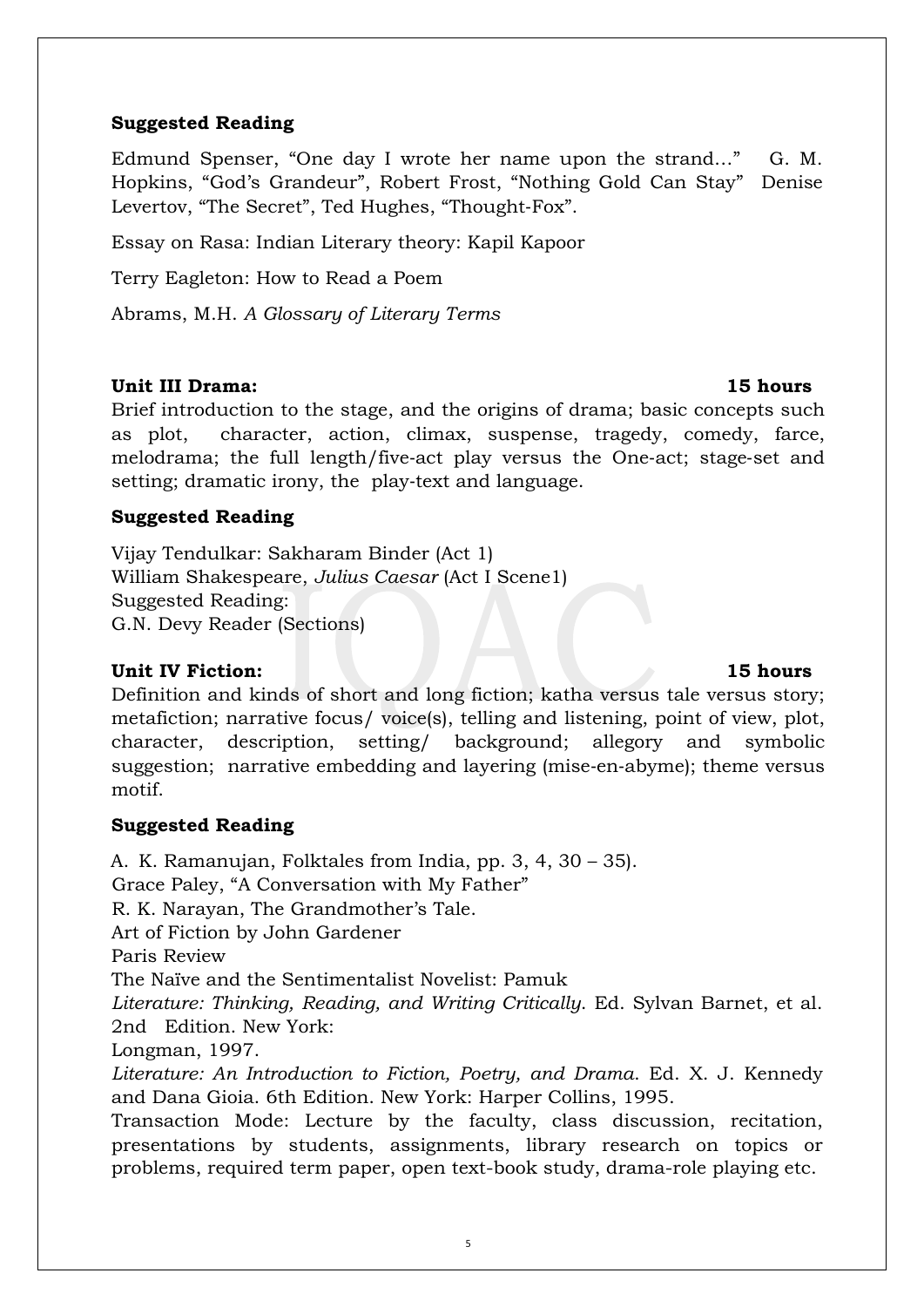**ENG.507: English Literature from Chaucer to Milton. Credits: 4.** 

# **Course Objectives**

- To acquaint the students with the beginnings of English literature
- To make the students familiar with the key figures of the period
- To introduce the students with seminal texts of the period

# **Unit – 1 : 15 hours**

A brief introduction to the historical background of the period Chaucer - *Prologue to the Canterbury Tales*

# **Unit – 2 15 hours**

A brief introduction to the literary history of the period

- a) Sir Thomas Wyatt: "I find no Peace, and all my War is done"
- b) Henry Howard, Earl of Surrey: "The Fraility and Hurtfulness of Beauty"\*
- c) Sir Philip Sidney: "My mouth doth water, and my breast do swell"
- d) Robert Herrick: To the Virgins, to Make Much of Time\*

# **Unit – 3 15 hours**

A brief introduction to the development of the literary forms in the period

- a) John Donne: A Valediction: Forbidding Mourning.
- b) George Herbert: "Virtue"\*
- c) Andrew Marvel: To His Coy Mistress.
- d) Henry Vaughan: The Retreat\*

# **Unit—4 15 hours**

A brief introduction to the development of the literary style in the period

a)Bacon-Of Studies\*

b)Bacon- Of Truth\*

c) John Milton: *Paradise Lost*. Book I.

# **Suggested Readings**

Carter, Ronald & MacRae, John. *The Routledge History of English Literature in English: Britain and Ireland*, New York: Routledge 1997. Sanders, Andrew. *The Short Oxford History of English Literature*, Oxford: Clarendon Press, 1994.

|    |  | р | 5 G.H |
|----|--|---|-------|
| ړ. |  |   | 4     |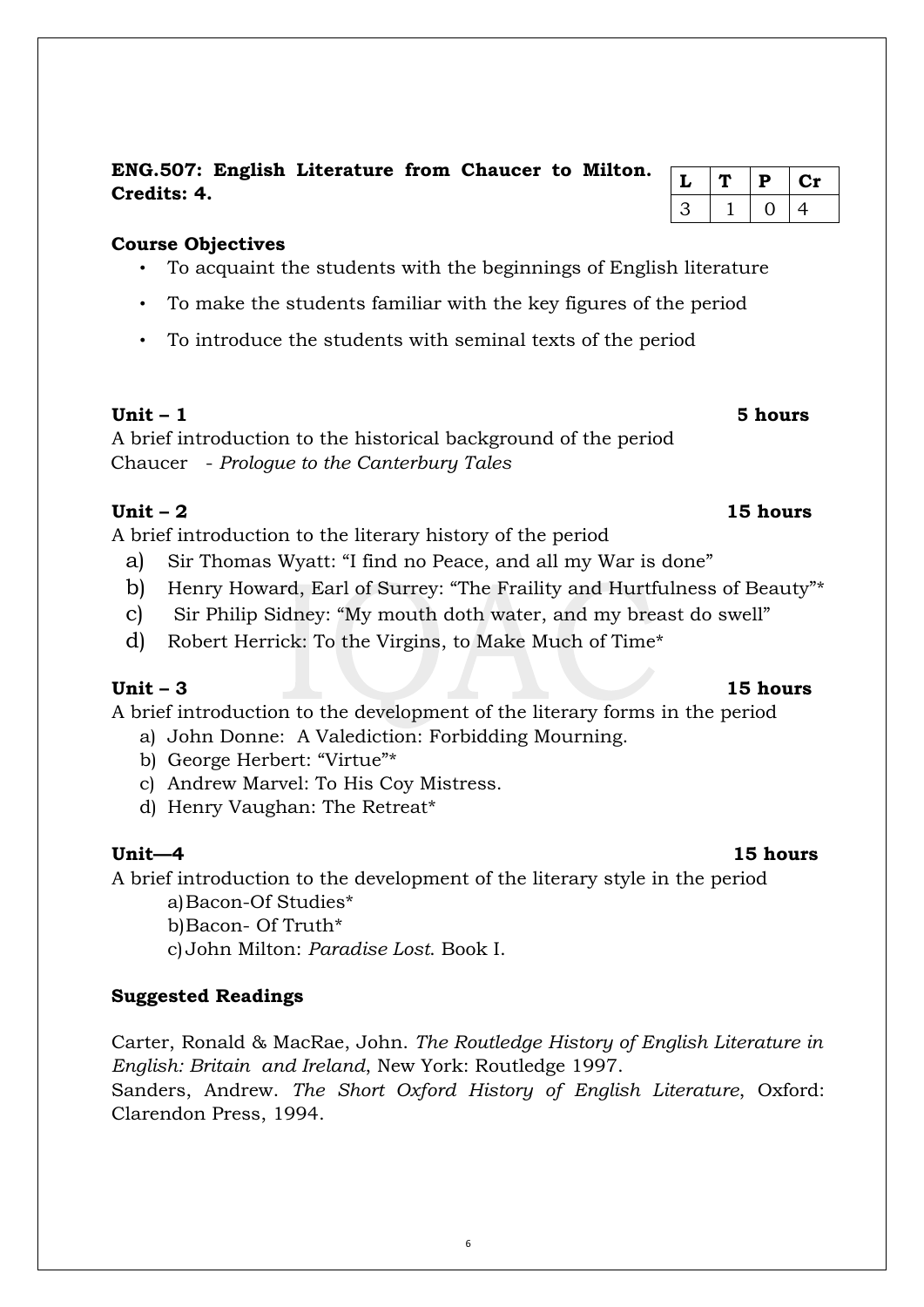Geoffrey Chaucer, Wyatt-J., ed., *Chaucer, The Prologue*, University Tutorial Press, London 1997 Bowden, Muriel: *A Commentary on the General Prologue, Macmillan*: London, 1948 Chesterton, G.K. *Chaucer* Faber, London.

Coghill, N.: *The Poet Chaucer*, London, 1961.

Bush, Douglas. *English Literature in the Earlier Seventeenth Century* 1600- 1660, Clarendon Press: Oxford, 1962.

Smeaton, Oliphant, ed. *Francis Bacon's Essay*, Dent, London, 1958.

Walker, Hugh, *English Essays and Essayists*, S. Chand & Co., Delhi, 1960.

Ench, John J. *Jonson and the Comic Truth*, Madison: University of Wisconsin Press, 1957.

Herford, C.H. and Simpson, Percy. *Ben Jonson: His Mind and His Work*: Oxford: Clarendon.

Barish, Jonas. *Ben Jonson: A Collection of Critical essays*. Gardner, Helen, ed. John Donne: *A Collection of Critical Essays*. Prentice-Hall, 1982.

Gerald, Hammond. *The Metaphysical Poets.* Macmillan, 1974. Julian Lovelock. *Songs & Sonnets*. Macmillan, 1973.

Transaction Mode: Lecture by the faculty, class discussion, recitation, presentations by students, assignments, library research on topics or problems, required term paper, open text-book study etc.

\*= These texts will be taken up in tutorial mode wherein students' presentations and discussion are mandated.

|                     |  | ENG.508: English Literature of the Elizabethan |
|---------------------|--|------------------------------------------------|
| Period. Credits: 4. |  |                                                |

|  | D | U 75      |
|--|---|-----------|
|  |   | <u>/L</u> |

# **Course Objectives**

- To acquaint the students with the literary trends of the Elizabethan Period
- To make the students familiar with the key figures of the period
- To introduce the students with seminal texts of the period

# **Unit – 1 15 hours**

A brief introduction to the historical background of the period Marlowe*: Dr. Faustus*

Ben Jonson: *The Alchemist*\*

**Unit – 2 15 hours**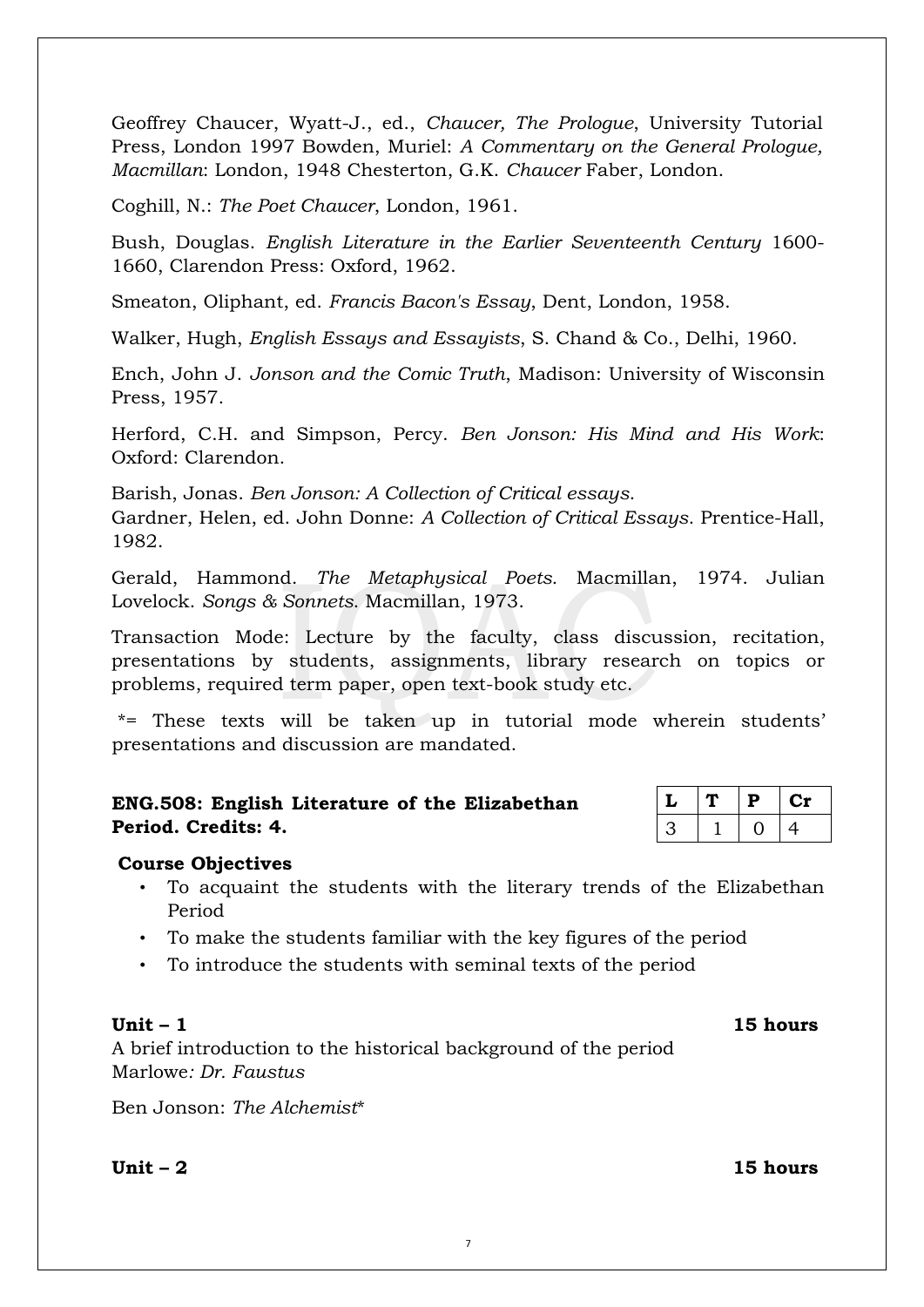A brief introduction to the literary history of the period John Webster: The Duchess of Malfi

Thomas Kyd: Spanish Tragedy\*

**Unit – 3 15 hours** 

A brief introduction to the development of the literary forms in the period William Shakespeare: 1) Hamlet

2) A Midsummer Night's Dream\*

**Unit –4 15 hours** 

A brief introduction to the development of the literary style in the period Spenser: Selected Poetry

Shakespeare's Sonnets: (Any 5)

# **\* Suggested Reading**

A. C. Bradley –Shakesperean Tragedy F R Leavis – The Common Pursuit Wilson Knight – The Wheel of Fire Stewart Justman – Shakespeare: The Drama of Generations Cleanth Brooks: Understanding Drama Toropov. Shakespeare for Beginners Harold Bloom: Invention of the Human

Transaction Mode: Lecture by the faculty, class discussion, recitation, presentations by students, assignments, library research on topics or problems, required term paper, open text-book study, drama-role playing etc.

\*= These texts will be taken up in tutorial mode wherein students' presentations and discussion are mandated.

# **ENG.513: Research Methodology and Computer Application. Credits: 4.**

| L | D | ∿. |
|---|---|----|
|   |   |    |

# **Course Objectives**

- To enable the students undertake research by learning the various methods and techniques and technical skills
- To train the students in the basic usage of computers and internet
- To enable the students to make efficient use of computers in their literary research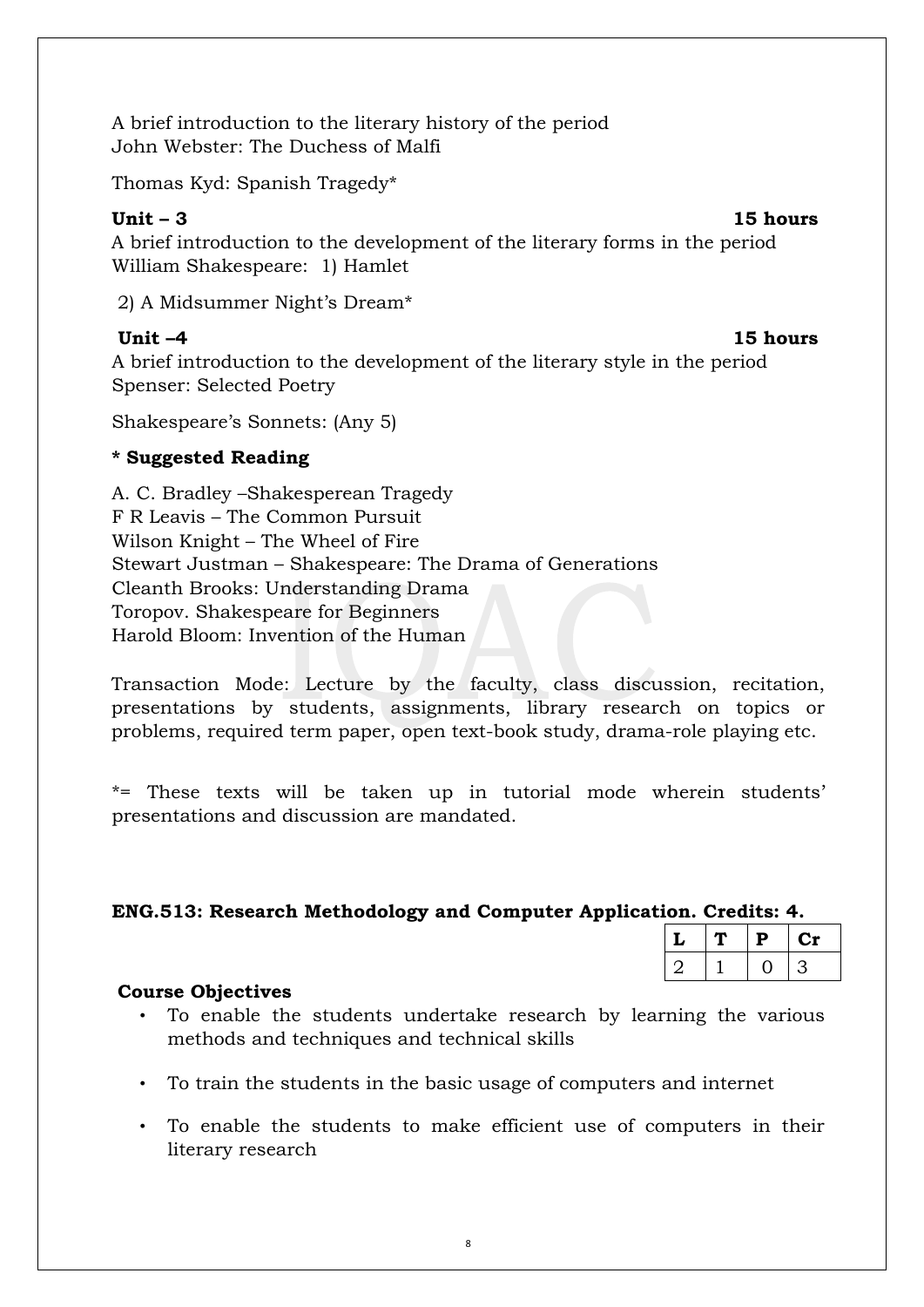Basics of Academic Writing, Requirements of Research Paper, How to write a research paper Format and Components of Research Proposal (Synopsis and Abstract) Format and Components of Dissertation / Thesis

# **Unit – 2 11 hours**

Tools of Research MLA Style Sheet (Latest Edition)

# **Unit – 3 12 hours**

Fundamentals of Computers. World Wide Web: Searching the Internet.

# **Unit-4 10 hours**

Internet and Literary Research: Searching for research papers, reference material, citation management, Research Databases

# **Suggested Readings**

Ahuja, Ram. *Research Methods*. Jaipur: Rawat Publications, 2009.

Anderson, Jonathan and Millicent Poole. *Assignment and Thesis Writing*. New Delhi: Wiley India Pvt. Ltd., 2011.

Audi, Robert. *Epistemology: A Contemporary Introduction to the Theory of Knowledge*, Routledge, 2002.

Duncan. *Advanced MS DOS Programming*. BPB, 1988. Gookin, D. *MS Word 2007 for Dummies*. Wiley, 2007.

Harvey, G. *MS Excel 2007 for Dummies*. Wiley, 2007. Johnson, S. *Windows 7 on demand*. Perspiration Inc. 2009.

Maidasani, Dinesh. *Learning Computer Fundamentals, Ms Office and Internet & Web Technology*. Firewall, 2009.

*MLA Handbook for Writers of Research Papers*. 8th Ed. New Delhi: East West Press, 2009.

Musciano, Chuck and Bill Kennedy. *HTML & XHTML: The Definitive Guide*, 6th Edition. O'Reilly, 2006.

Pilgrim, Mark. *HTML5: Up and Running*. O'Reilly, 2010.

Silberschatz, Abraham and Greg Gagne. *Operating System Concepts*. Wiley, 2009. Wayne Booth and Others: The Craft of Research

### **Unit – 1 12 hours**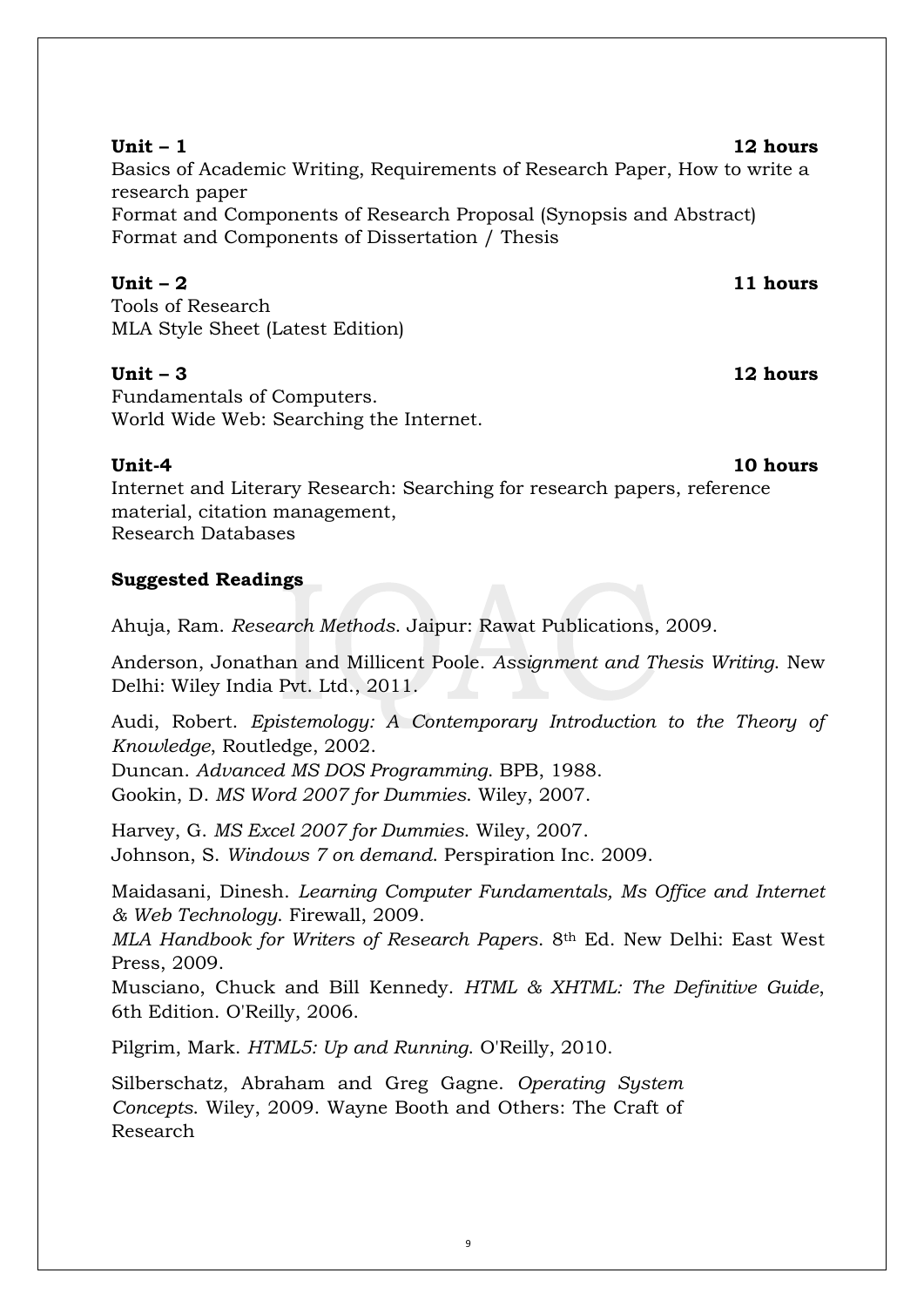Transaction Mode: Lecture by the faculty, class discussion, presentations by students, assignments, library research on topics or problems, required term paper

# **ENG.514: Computer Application (Practical). Credits: 1.**

|  | ₽ | τŅ |
|--|---|----|
|  |   |    |

# **Course Objectives**

- To impart the students basic knowledge of computers
- To train the students in the practical usage of computers and internet
- To enable the students to make efficient use of computers in their literary research

**Unit – 1 30 hours**

Fundamentals of Computers. World Wide Web: Searching the Internet. Internet and Literary Research: Searching for research papers, reference material, citation management, Research Databases

# **Suggested Readings**

Duncan. *Advanced MS DOS Programming*. BPB, 1988. Gookin, D. *MS Word 2007 for Dummies*. Wiley, 2007.

Harvey, G. *MS Excel 2007 for Dummies*. Wiley, 2007. Johnson, S. *Windows 7 on demand*. Perspiration Inc. 2009.

Maidasani, Dinesh. *Learning Computer Fundamentals, Ms Office and Internet & Web Technology*. Firewall, 2009.

Musciano, Chuck and Bill Kennedy. *HTML & XHTML: The Definitive Guide*, 6th Edition. O'Reilly, 2006.

Pilgrim, Mark. *HTML5: Up and Running*. O'Reilly, 2010.

Transaction Mode: Practical Demonstration; Problem Solving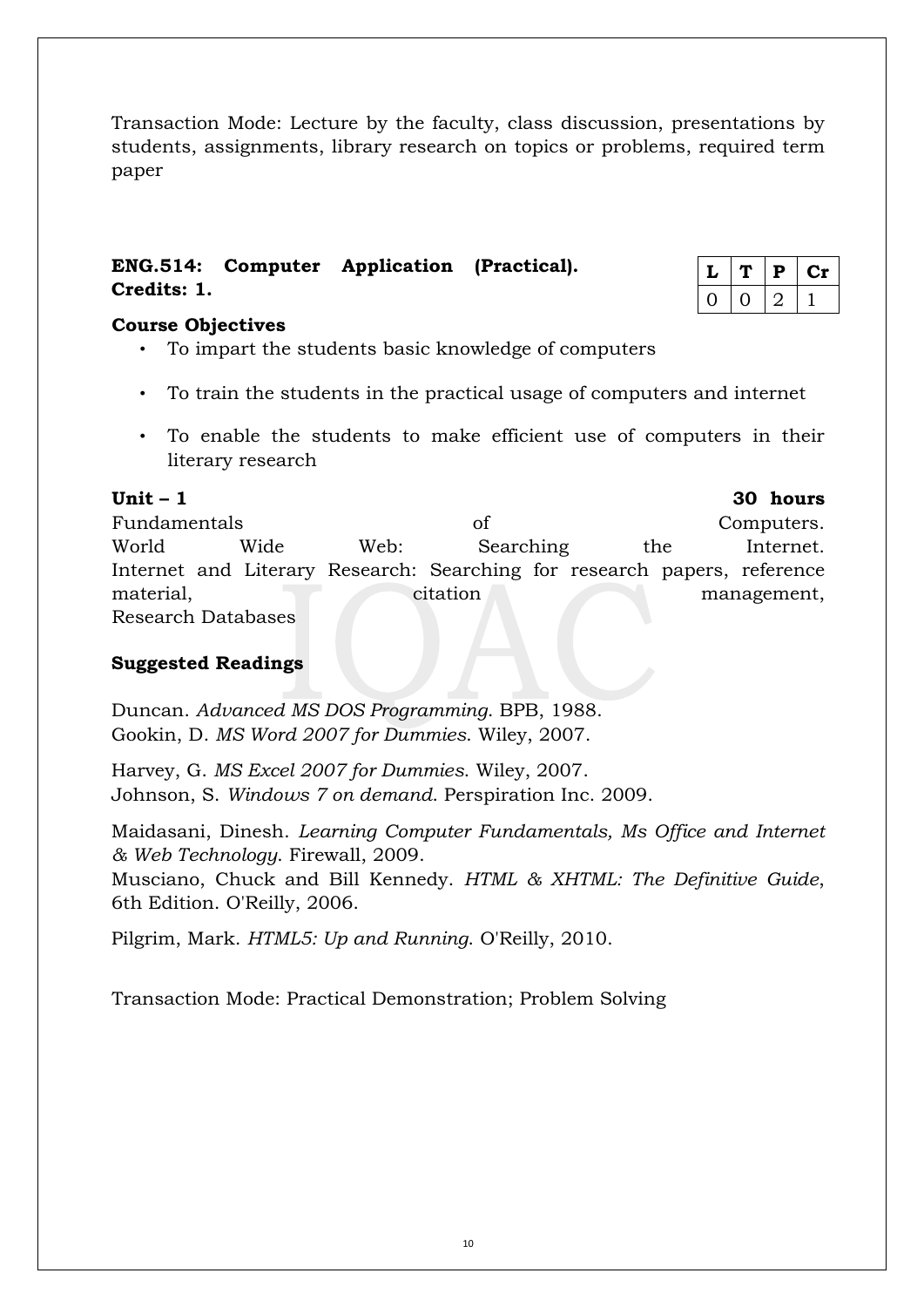# **ENG.509: Introduction to Linguistics. Credits: 4.**

# **Course Objectives**

- To introduce the basic concepts of linguistics
- To make the students learn about different approaches to the working of language
- To acquaint the students with different branches of linguistics

**Unit – 1 15 hours** Language: Nature of language; Origin of language, Language and communication, Characteristics of human language; Innateness hypothesis; Descriptive and prescriptive Grammar; Brain and language; Localization of language\*; Aphasia

Language Acquisition: The linguistics capacity; Stages in language acquisition; Input; Second language acquisition, Bilingualism; Native language influence

### **Unit – 2 15 hours**

Phonetics and Phonology: Speech sounds\*; The phonetic alphabet; Classification of speech sounds; consonants and vowels; Phonemes; Allophones; Pronunciation of morphemes\*; Prosodic features of phonemes Morphology: Content and function words; The morpheme; Units of meaning; Word formation; Identifying morphemes\*

### **Unit – 3 15 hours**

Syntax: Sentence structure; Rules of syntax; Syntactic categories; Phrase structure trees\*; Transformational analysis

Semantics & Pragmatics: Basic concepts of semantics; Truth and meaning; Compositional semantics; Lexical semantics; Semantic feature; Pragmatics; Context; Implicature; Presupposition; Speech act\*

# **Unit – 4 15 hours**

Linguistic classification: Concepts of syntagmatic and paradigmatic relations; Synchronic and diachronic relations; Competence and performance\*; Langue and parole. Branches of linguistics; Language families\*; Types of language change

Language and Society: Sapir- Whorf hypotheses;\* regional dialects; Social dialects; Lingua francas; Pidgins and creoles; Styles, slangs and jargons;\* First and second language Transaction Mode

\*= These topics will be taken up in tutorial mode wherein students' presentations and discussion are mandated.

Transaction Mode: Lecture by the faculty, class discussion, presentations by students, assignments, library research on topics or problems, required term paper, audio-visual lessons, individualized instructions etc.

| ↵ | D | 1ت |
|---|---|----|
|   |   | щ  |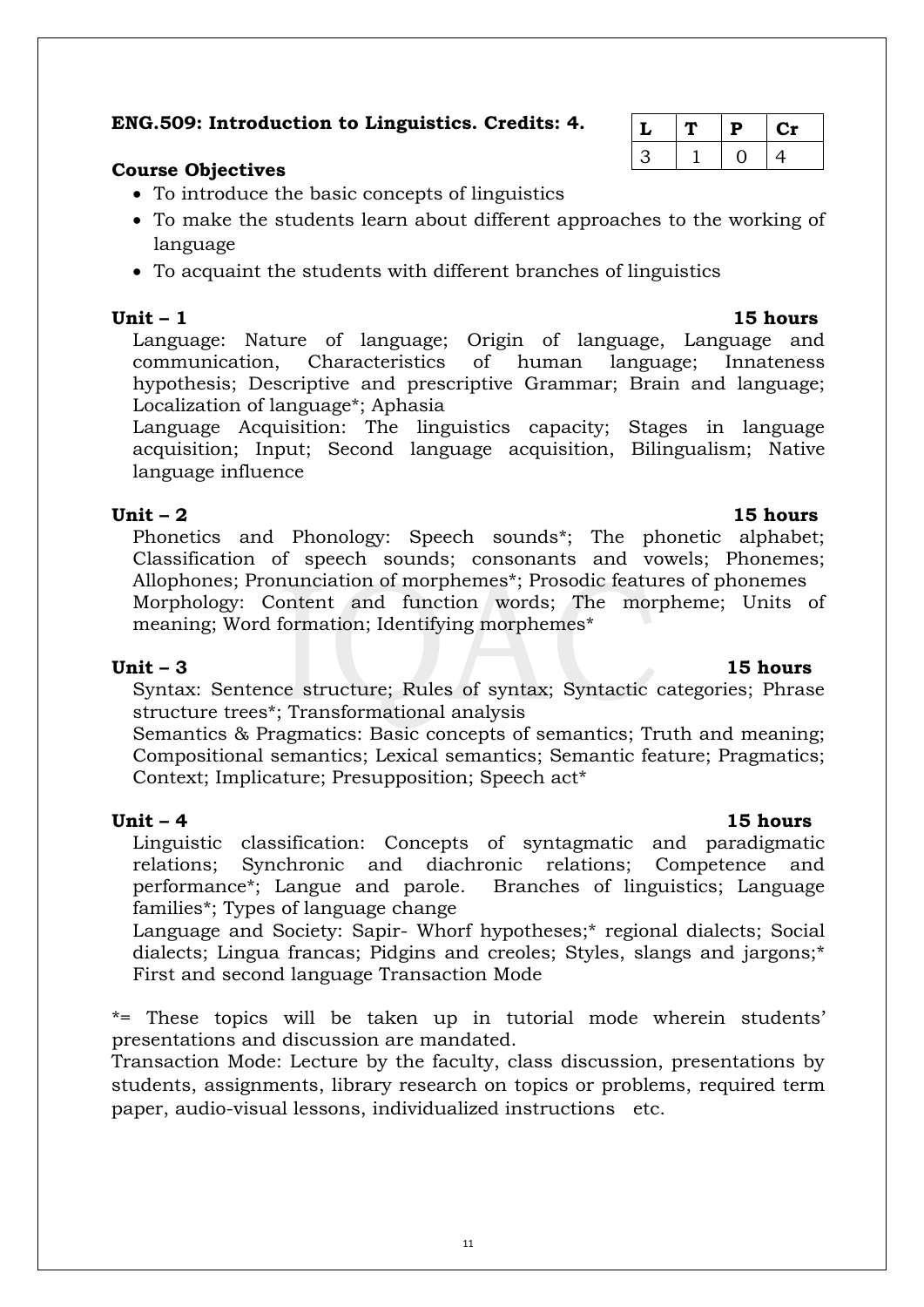# **Suggested Readings**

- 1. Akmajian, A.D., Farmer R.A., and Harnish, R.M. *Linguistics: An Introduction to Language and Communication*. Cambridge: Princeton-Hall, 1996.
- 2. Bloomfield, L. *Language*. London: Allen & Unwin, 1993.
- 3. Chomsky, Noam. *Language and Mind*. Cambridge: Cambridge University Press, 2006.
- 4. Clark, John Ellery, Colin Yallop, Janet Fletcher. *An Introduction to Phonetics and Phonology*. Wiley-Blackwell, 2007.
- 5. Foley, William. *Anthropological Linguistics: an Introduction*. Wiley-Blackwell, 1997.
- 6. Fromkin, Victoria. *An Introduction to Language*. Cenage, 2015.
- 7. German, Michael. *Psycholinguistics.* Cambridge UP, 1990.
- 8. Giegerich, Heinz. *English Phonology: an Introduction*. Cambridge UP, 1992.
- 9. Halliday, M. A. K. *On Grammar*. Continuum International Publishing Group, 2005.
- 10. Hockett, Charles F. *Course in Modern Linguistics*. Prentice Hall College Div, 1958.
- 11. Hudson, Richard. *Sociolinguistics.* Cambridge UP, 1996.
- 12. Jackson, Howard. *Lexicography: an Introduction*. London and Routledge, 2002.
- 13. Lyons, J. Introduction to Theoretical Linguistics. Cambridge UP, 1968.
- 14. Mitkov, Ruslan. *The Oxford Handbook of Computational Linguistics*. Oxford UP, 2005.
- 15. Reetz, Henning, Allard Jongman. *Phonetics: Transcription, Production, Acoustics, and Perception.* Blackwell, 2008.
- 16. Roach, Peter. *English Phonetics and Phonology: a Practical Course*. Cambridge UP, 2009.
- 17. Saussure, Ferdinand de. *Course in General Linguistics*. Eds. Charles Bally and Albert Sechehaye. Trans. Roy Harris. La Salle, Illinois: Open Court, 1983.
- 18. Spencer, Andrew. *Phonology: Theory and Description.* Wiley-Blackwell, 1996.
- 19. Syal, Pushpinder. *An introduction to Linguistics: Language, Grammar and Semantics*. PHI Learning Pvt. Ltd., 2007.
- 20. Valin, Robert D. Van, Randy J. LaPolla. *Syntax: Structure, Meaning and Function*. Cambridge University Press, 1997.
- 21. Wildgen, Wolfgang. *The Evolution of Human Language: Scenarios, Principles, and Cultural Dynamics*. John Benjamins Publishing Company, 2004.

Transaction Mode: Lecture by the faculty, class discussion, presentations by students, assignments, library research on topics or problems, required term paper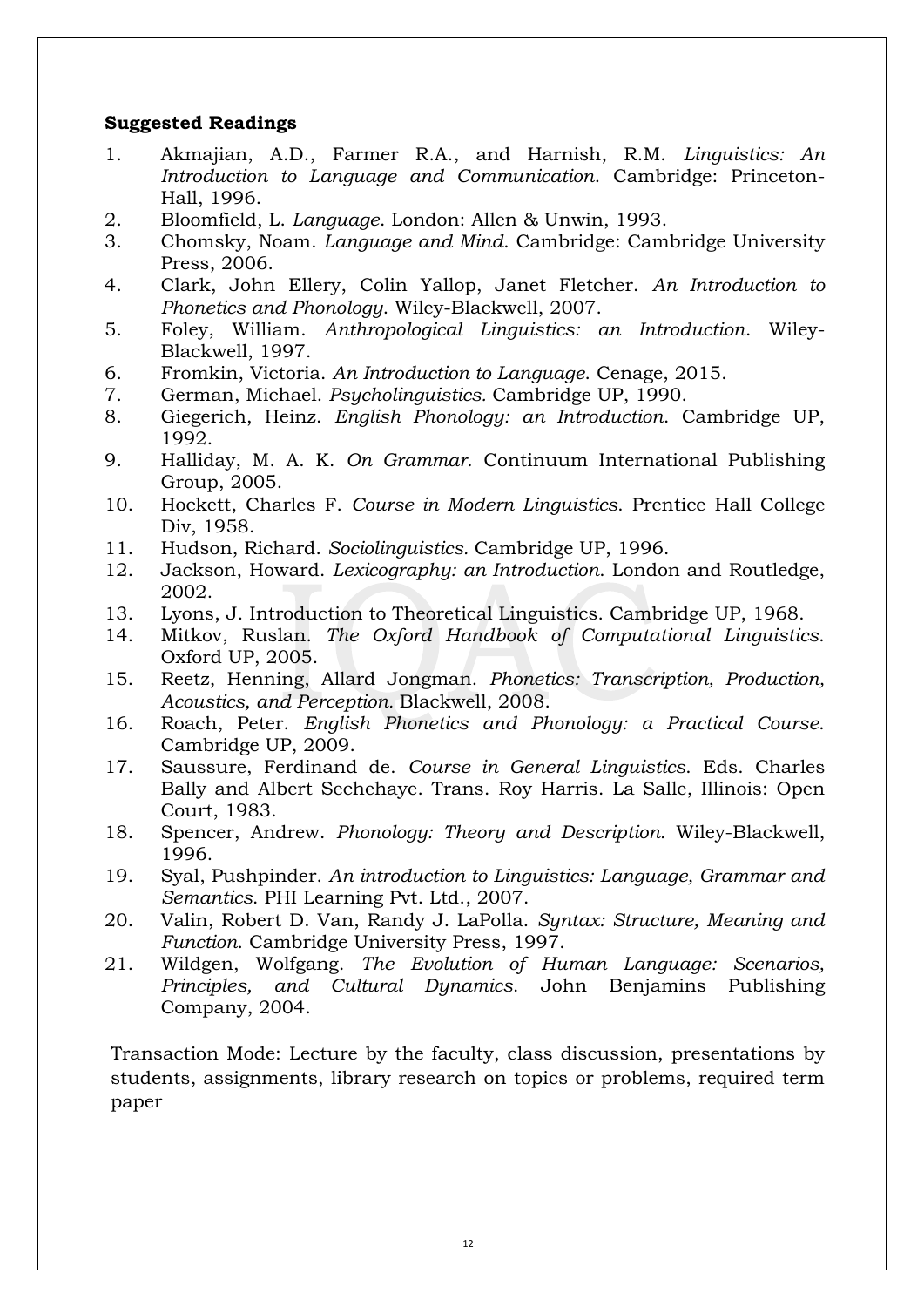# **ENG.510: Literature and Gender. Credits: 4.**

# **Course Objectives**

- To make the students understand how a gendered perspective may change one's perception of literature
- To study seminal texts pertaining to issues of gender
- To study the writings of key theorists with special reference to literature and gender

Literature and Gender: Introduction to Feminism and gender construction, Performativity, LGBT Routledge: Genders (Anthology)

# **Unit – 2 15 hours**

Simone de Beauvoir- The Second Sex ("Introduction")

Virginia Woolf - *A Room of One's Own\** 

*Riki Wilchins - "Homosexuality: Foucault and the Politics of the Self" excerpts from Queer Theory, Gender Theory: An Instant Primer\** 

### **Unit – 3 15 hours**

Kamala Das - Selected Poetry [Alice Walker](http://www.infoplease.com/biography/var/alicewalker.html) *- The Color Purple\** 

## **Unit – 4 15 hours**

Mahesh Dattani - A Muggy Night in Mumbai Geeta Hariharan - *The Thousand Faces of Night\** 

# **Suggested Reading**

Susie Tharu and K. Lalitha ed: Women Writing in India Vols 1& II,OUP, New Delhi, 1991 –Introductions to Vol. I and II

Elaine Showalter. "Towards the Feminist Poetics" in David Lodge. Twentieth Century Literary Criticism: A Reader, Vol. I

Anupama D.Deshraj, Feminine Self and Feminism in Virginia Woolf, Dattasons, J.Nehru marg Sadar Nagpur.

Transaction Mode: Lecture by the faculty, class discussion, presentations by students, assignments, library research on topics or problems, required term paper, open text-book study etc.

\*= These texts will be taken up in tutorial mode wherein students' presentations and discussion are mandated.

# $L | T | P | Cr$  $3 \mid 1 \mid 0 \mid 4$

**Unit – 1 15 hours**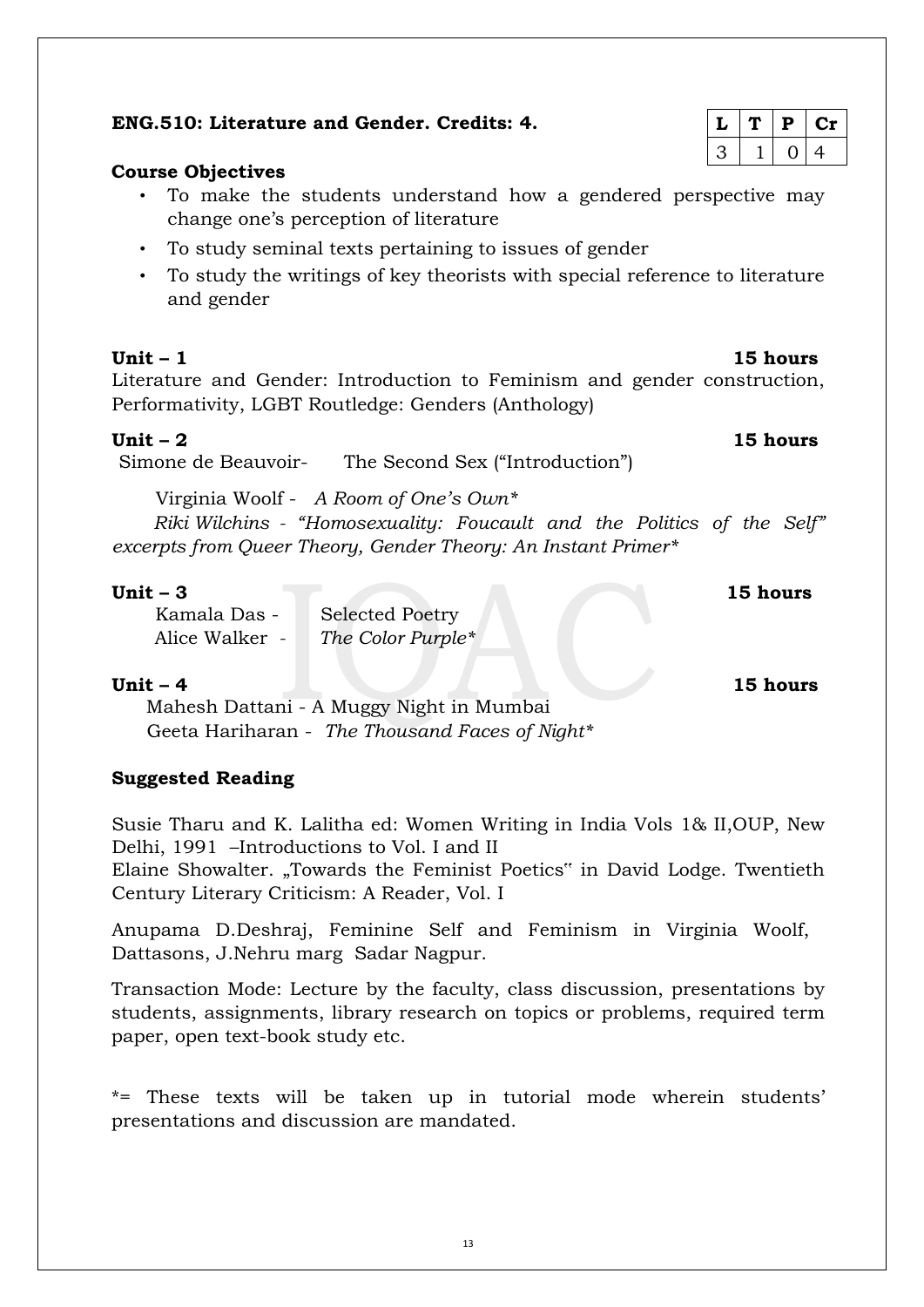# **ENG.511: Folklore and Literary Practices. Credits: 4.**

# **Course Objectives**

- To widen the scope of the understanding of 'literature' to include oral narratives transcending generations.
- To establish the relationships between folklore, oral narratives and culture.
- To bring to the students an appreciation of folklore that keeps alive the psychological patterns, instincts, or archetypes of the collective mind of a community

Definition, meaning and scope of folklore. Common Ground of both Folklore and Literature; Relationship between orality and literacy; Key Areas of Differences between Folklore and Literature; Folk narratives

Jacob Grimm and Wilhelm Grimm: *Grimm's Fairy Tales*

Marcia R. Lieberman: Some Day My Prince Will Come": Female Acculturation through the Fairy Tale\*

# **Unit – 2 15 hours**

Folklore theory and research; Psychoanalytical theory and folklore; Comparative and cultural theories:

Folklore and Literature in the postcolonial and postmodernist context

Rabindranath Tagore: *Lokashahitya: The Oral Tradition in Bengali Children's Rhymes* Ong, Walter, J. *Orality and Literacy*. Routledge, 2002.: Chapter 1\*

Cultural studies related to folklore and literature; Folklore approach to the study of gender and literature;

Study of folklore and literature based on community and social background of a text

K. Ramanujan: *Folktales from India*  Dan Ben-Amos: Toward a Definition of Folklore in Context\*

# **Unit – 4 15 hours**

Folk narratives of India; Case studies from the West and India; Folklore and Indian English literature

Sohinder Singh Bedi: *Folklore of the Punjab*  Sadhana Naithani: The Colonizer-Folklorist

# $L | T | P | Cr$  $3 \mid 1 \mid 0 \mid 4$

# **Unit – 1 15 hours**

# **Unit – 3 15 hours**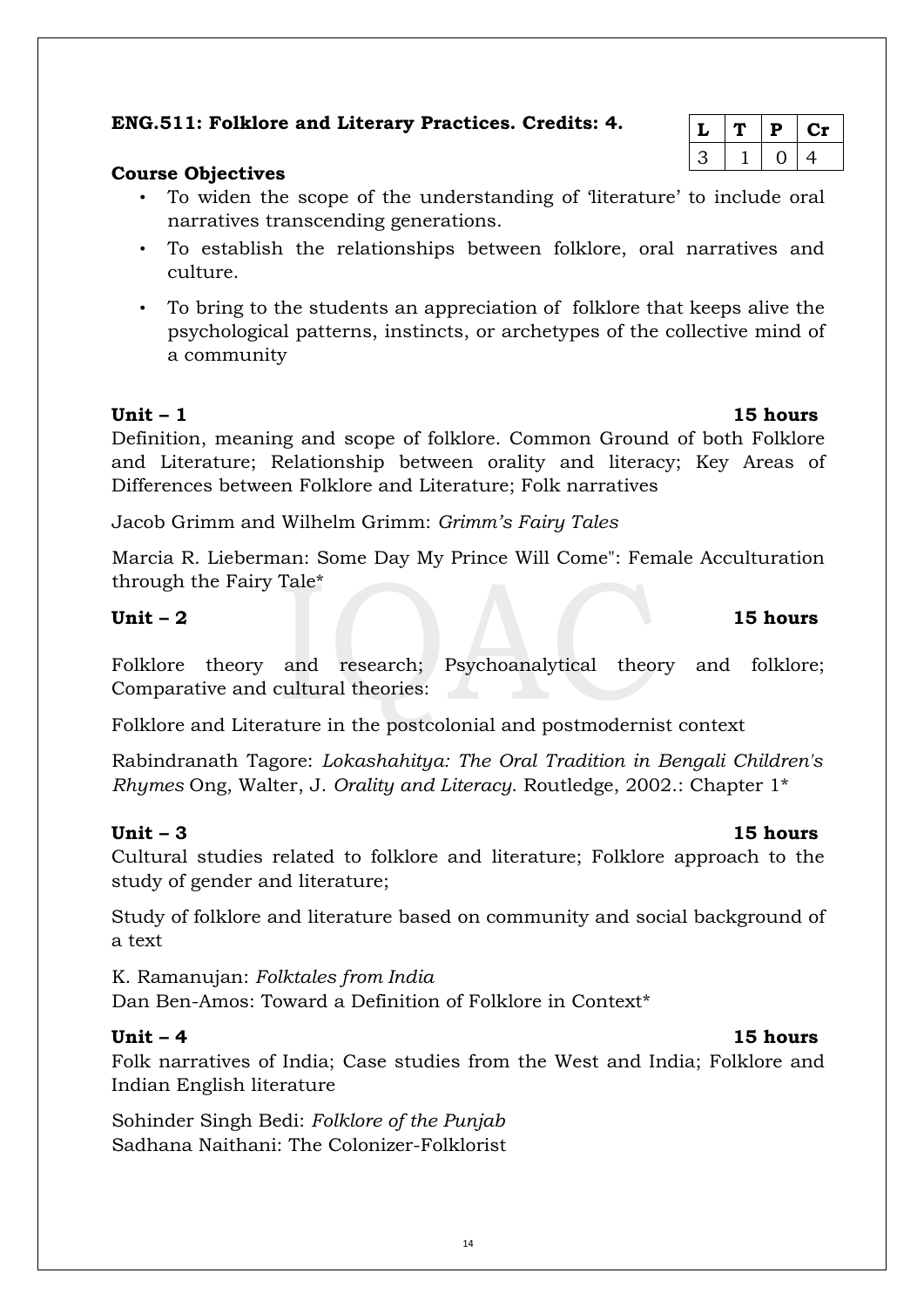# **Suggested Readings**

1. Amirthalingam, M. Folklore of Sacred Groves. *Indian Folklife*, 3, Oct. 2000.

2. Ben-Amos, D. (1971). Toward a Definition of Folklore in Context. *The Journal of American Folklore, 84*(331), 3-15. doi:1. Retrieved from [http://www.jstor.org/stable/539729 doi:1](http://www.jstor.org/stable/539729%20doi:1)

- 3. Dundes, Alan. "Fairy Tales from a Folklorist Perspective." *Folk and Fairy Tales*. 4th ed. Eds. Martin Hallett and Barbara Karasek, eds. Broadview Press, 2009. 335-342. Print.
- 4. Handoo, Jawaharlal. *Folklore in Modern India*. Mysore: CIIL Press, 1998.
- 5. Jan de Vies, 'Theories concerning Nature Myths', in Alan Dundes, *Sacred Narrative: Readings in the Theory of Myth*, University of California Press, 1984.
- 6. Lieberman, Marcia R. ""Some Day My Prince Will Come": Female Acculturation through the Fairy Tale." *College English* 34.3 (1972): 383- 95. Web.
- 7. Muthukumaraswamy, M. D. 'Finding ecological citizenship inside the archives of pain: Famine Folklore*,' Indian Folklife*, 3, Oct. 2000.
- 8. Naithani, S. (1997). The Colonizer-Folklorist. *Journal of Folklore Research,* 34(1), 1-14. Retrieved from http://www.jstor.org/stable/3814697
- 9. Ramanujan, A.K. and Stuart Blackburn (ed). *Another Harmony, New Essays and the Folklore of India, Berkeley*. University of California Press. 1986.
- 10. Sakthivel, S. *Folklore Literature in India*. Meena Pathippagam, Madurai, 1976
- 11. William Wilson, 'Herder, Folklore and romantic Nationalism', in Elliott Orring, *Folk Groups and Folklore Genres: a Reader*. Utah State University Press, 1989.

Transaction Mode: Lecture by the faculty, class discussion, recitation, presentations by students, assignments, library research on topics or problems, required term paper, open text-book study, drama-role playing, use of audio-visual aids etc.

\*= These texts will be taken up in tutorial mode wherein students' presentations and discussion are mandated.

### **Inter-Disciplinary Elective - I. Credits: 2.**

Student will choose any inter-disciplinary course among the courses offered by other centres.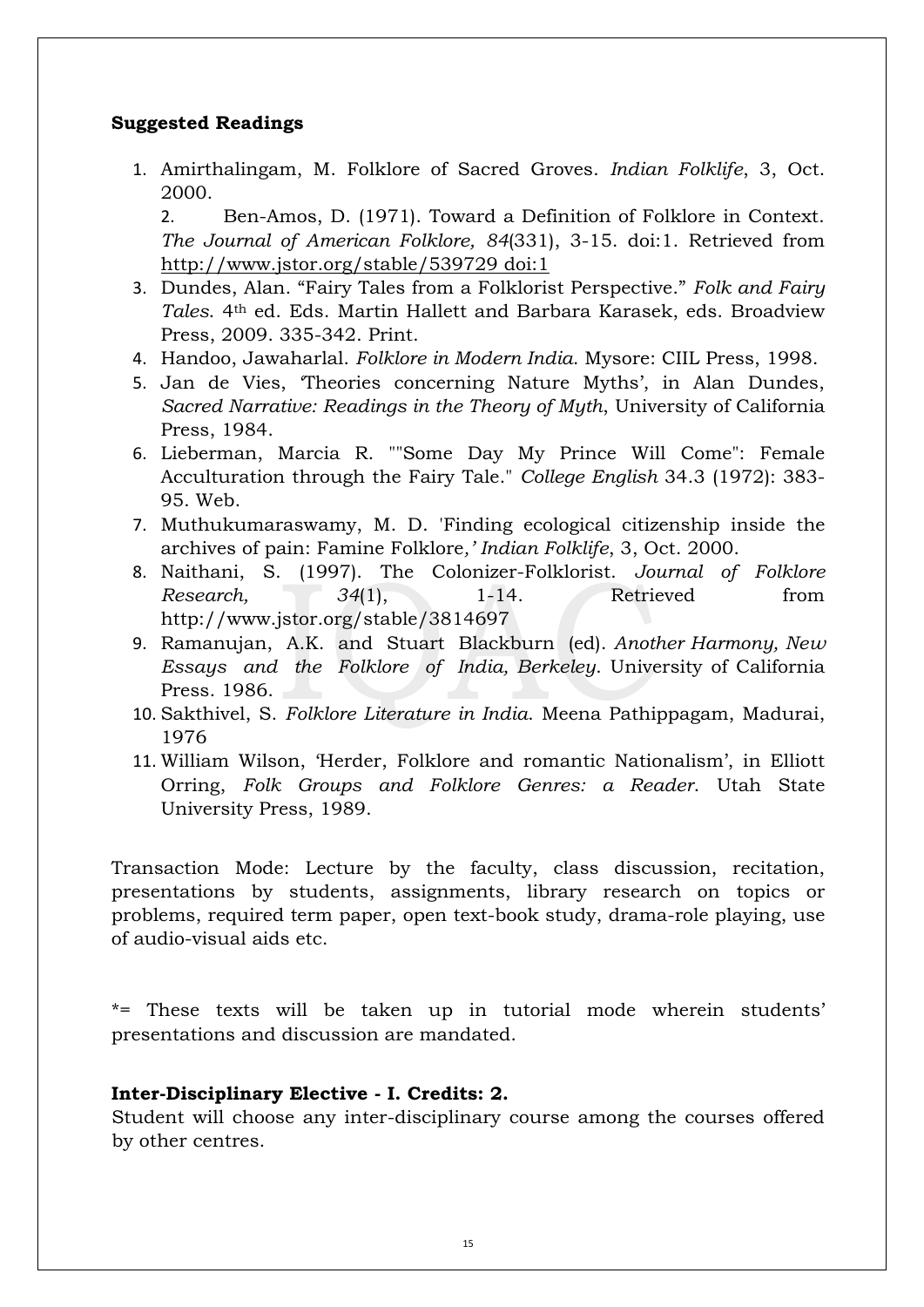# **INTER-DISCIPLINARY COURSE OFFERED BY CENTRE FACULTY FOR STUDENTS OF OTHER CENTRES:**

# **ENG.512: Professional Communication in English-I. Credits: 2.**

### **Course Objectives**

- To improve the learners' language skills required for effective communication in English
- To make them aware of common errors in the use of English
- To enable the students to make effective presentations in English
- To train the learners in effective written communication

### **Unit – 1 7 hours**

Nature, process and types of communication; barriers to communication; essential of effective professional communication

### **Unit – 2 8 hours**

Errors in English usage

# **Unit – 3 7 hours**

Presentation Skills

# **Unit – 4 8 hours**

Professional Letter and Email writing

# **Suggested Readings**

- 1. Martinet, A V & Thomson A J. *Practical English Grammar* (4th Edition). Oxford University Press, 2014.
- 2. Raman & Sharma. *Technical Communication.* Oxford University Press, 2005.
- 3. Rizvi, Ahraf. *Effective Technical Communication*. Tata Mc Graw Hill, 2006.
- 4. Yule, George. *Oxford Practice Grammar*. OUP, 2011.

Transaction Mode: Lecture by the faculty, class discussion, debate, presentations by students, assignments, library research on topics or problems, required term paper, open text-book study, role playing etc.

### **SEMESTER 2**

# **ENG.521: English Literature of the Neo-Classical Period. Credits: 4.**

|  | D | ا د |
|--|---|-----|
|  |   | ′⊥  |

# **Course Objectives**

- To acquaint the students with the literary trends of the Augustan Age
- To make the students familiar with the key figures of the period

| L | Р | U1 |
|---|---|----|
| 3 |   |    |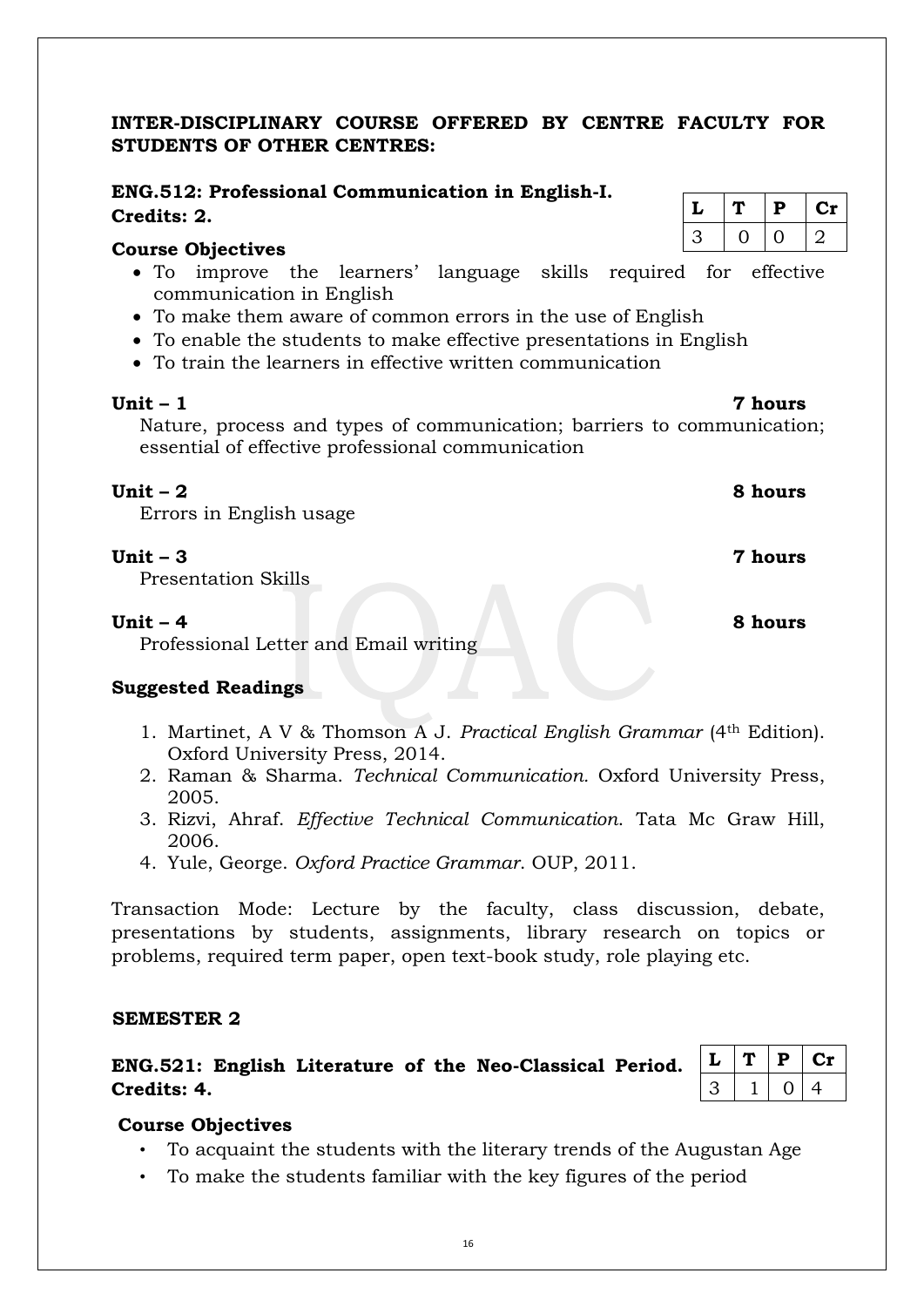• To introduce the students with seminal texts of the period

# **Unit – 1 15 hours**

A brief introduction to the historical background of the period

Defoe - *Robinson Crusoe* 

Aphra Behn - Oronooko, or the Royal Slave\*

# **Unit- 2 15 hours**

|        | A brief introduction to the literary history of the period |
|--------|------------------------------------------------------------|
| Dryden | MacFlecknoe*                                               |
| Pope   | The Rape of the Lock                                       |
| Gray:  | Elegy Written in the Country Churchyard*                   |

# **Unit – 3 15 hours**

A brief introduction to the development of the literary forms in the period

 Henry Fielding - *Joseph Andrews* Joseph Addison - *Essays*: \* a) The Aim of the Spectator

b) The Scope of Satire

**Unit – 4 15 hours**  A brief introduction to the development of the literary style in the period William Wycherley - The Country Wife\*

# Oliver Goldsmith - *She Stoops to Conquer*

# **Suggested Readings**

Carter, Ronald & MacRae, John. *The Routledge History of English Literature in English: Britain and Ireland*, New York: Routledge 1997. Sanders, Andrew. *The Short Oxford History of English Literature*, Oxford: Clarendon Press, 1994.

Kaul, R.K. ed., *The Rape of the Lock*, Cult Series

Mack, Maynard. *"Wit and Poetry and Pope", Eighteenth Century English Literature*, ed., Clifford.

*The Rape of the Lock*, Casebook series

Brower, R.A. Alexander Pope: *The Poetry of Allusion*

Johnson, Samuel: *The Lives of the Poets* (Addison)

Lewis, C.S.: "Addison" *in Essays on the Eighteenth Century* presented to David Nicol Smith

Smithers, P.: *The Life of Joseph Addison* Paulson, Ronald. ed., *Fielding: A Collection of Critical Essays*. Battesin, M.C.: The Moral Basis of Fielding's Art: A Study of Joseph Andrews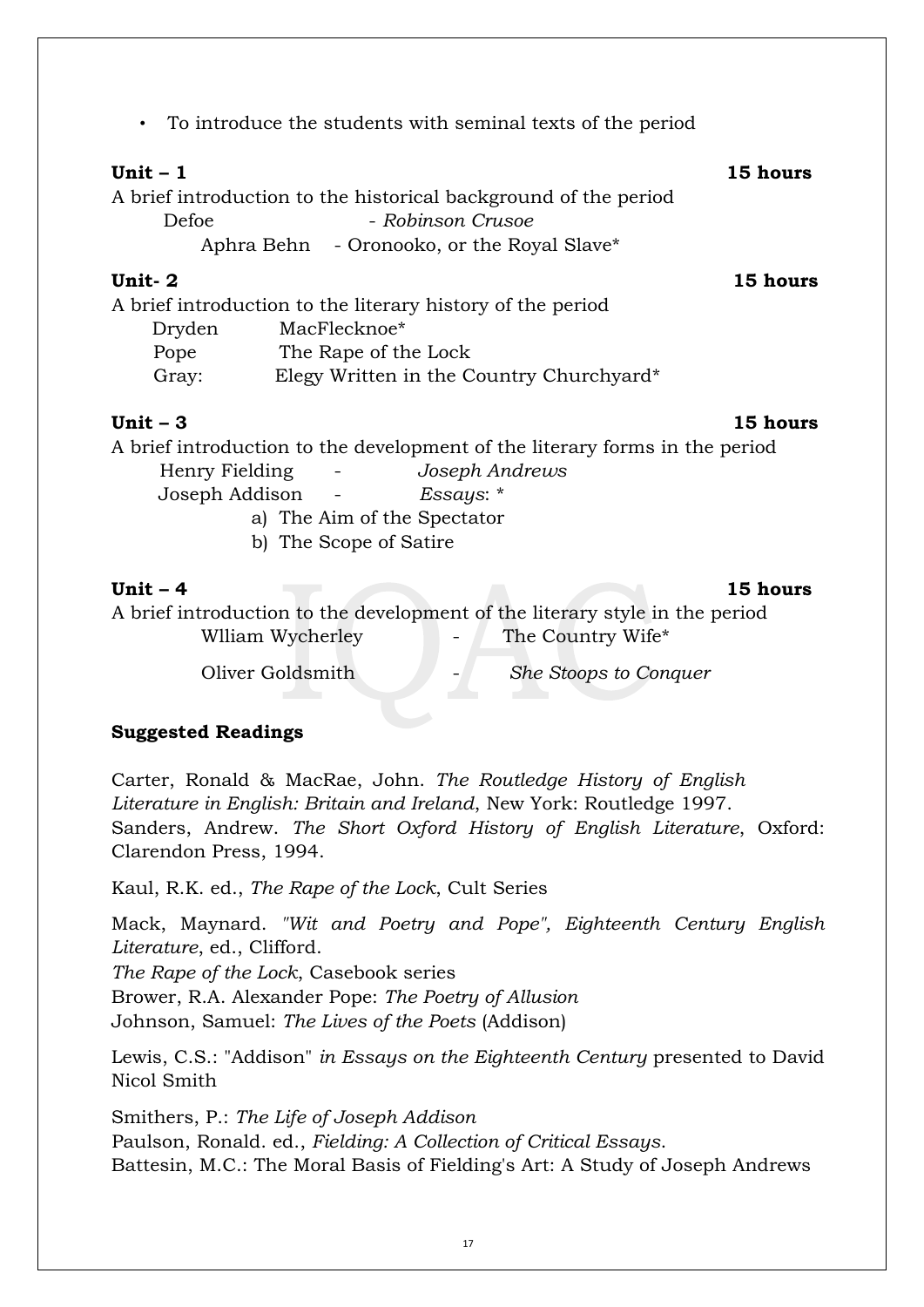Jenkins, Elizabeth, *Henry Fielding*

Watt, Ian: *The Rise of the English Novel* 

Transaction Mode: Lecture by the faculty, class discussion, recitation, presentations by students, assignments, library research on topics or problems, required term paper, open text-book study, drama-role playing etc.

\*= These texts will be taken up in tutorial mode wherein students' presentations and discussion are mandated.

| ENG.522: English Literature of the Romantic Period. $\vert L \vert T \vert P \vert Cr$ |  |                          |  |
|----------------------------------------------------------------------------------------|--|--------------------------|--|
| Credits: 4.                                                                            |  | $3 \mid 1 \mid 0 \mid 4$ |  |

### *Course Objectives*

- To acquaint the students with the literary trends of the Romantic Period
- To make the students familiar with the key figures of the period
- To introduce the students with seminal texts of the period

### **Unit – 1 15 hours**

A brief introduction to the historical background of the period Samuel Taylor Coleridge -Selected Poems# Mary Shelley - Frankenstein\*

### **Unit - 2 15 hours**

A brief introduction to the literary history of the period Wordsworth - Selected Poems# Blake the state of the state of the state of the state of the state of the state of the state of the state of the state of the state of the state of the state of the state of the state of the state of the state of the stat

Selected Poems#\* Byron and the set of  $\sim$ Selected Poems#

### **Unit – 3 15 hours**

A brief introduction to the development of the literary forms in the period John Keats - Selected Poems# Shelley -- Selected Poems#

### **Unit – 4 15 hours**

A brief introduction to the development of the literary style in the period Jane Austen -Pride and Prejudice Charles Lamb -E*ssays\**: - Dream Children - All Fool's Day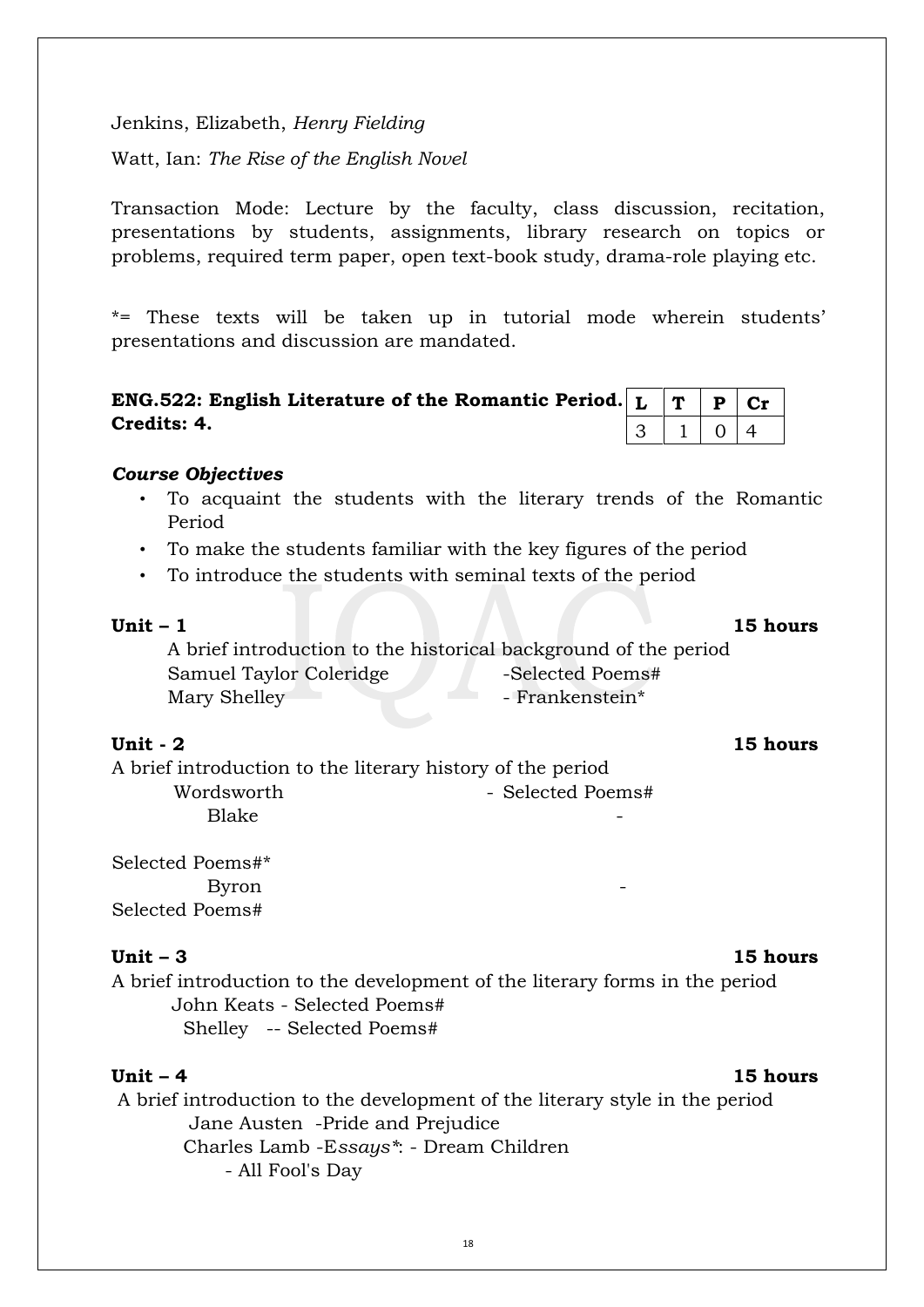#= Upto three poems may be selected

### **Suggested Readings**

Carter, Ronald & MacRae, John. *The Routledge History of English Literature in English: Britain and Ireland*, New York: Routledge 1997. Sanders, Andrew. *The Short Oxford History of English Literature*, Oxford: Clarendon Press, 1994.

Bate, John. *Keats*

Bloom, Harold. *The Visionary Company* Burwick, Fredrick. *Poetic Madness*

Butler, Marilyn. *Romantics, Rebels, and Reactionaries* Campbell, Colin. *Romantic Ethic and the Spirit of Consumerism* Copley, Stephern and John Whale, eds. *Beyond Romanticism: New Approaches to Texts and Contexts 17801832* Hanley, Keith and Raman Selden, eds. *Revolution and English Romanticism*

Homans, Margaret*. Women Writers and Poetic Identity* Liu, Alan. *Wordsworth*

McFarland, Thomas. *Coleridge and Pantheism* Mitchell, W.J.B. *Blakel's Composite Art* Poovey, Mary. *The Proper Lady and the Woman Writer* Richardson, Alan. *Literature, Education, and Romanticism* Richardson, Alan & Sonia Hofkosh. *Romanticism, Race, and Imperial Culture, 1780-1843* Roe, Nicholas. *Keats and History* Woodring, Carl. *Politics and English Romantic Poetry* Wu, Duncan, ed. *Romanticism: A Critical Reader*

Transaction Mode: Lecture by the faculty, class discussion, recitation, presentations by students, assignments, library research on topics or problems, required term paper, open text-book study, drama-role playing etc.

\*= These texts will be taken up in tutorial mode wherein students' presentations and discussion are mandated.

### **ENG.523: Literary Criticism. Credits: 4.**

|  | D | U.         |
|--|---|------------|
|  |   | <u>/ L</u> |

### *Course Objectives*

• To acquaint the students with the historical evolution of literary criticism and Theory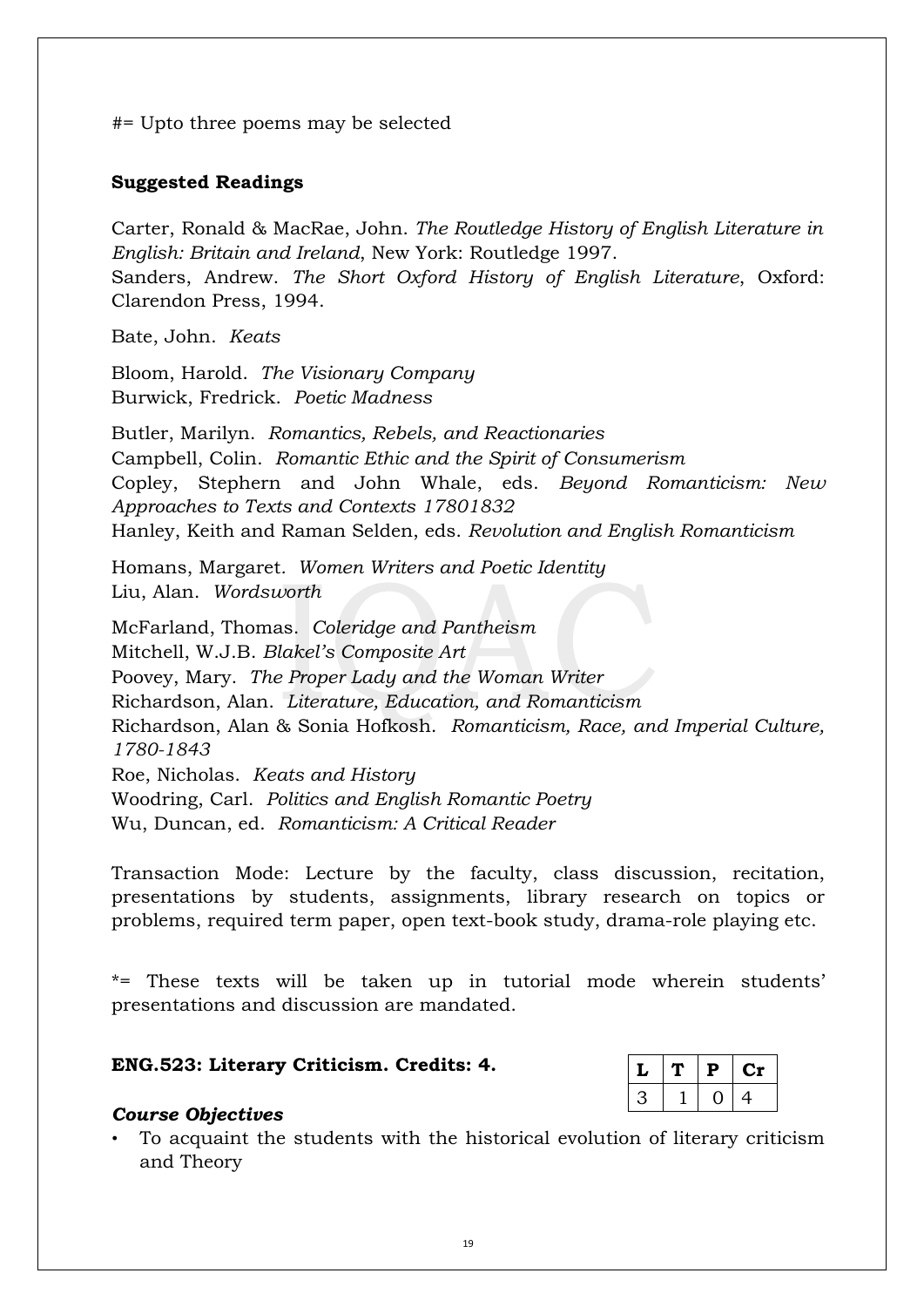- To make the students familiar with the key figures of literary criticism
- To introduce the students with seminal texts of literary criticism

# **Unit – 1 15 hours**

- a) Aristotle: *Poetics*
- b) Philip Sidney: An Apology for Poetry\*

# **Unit – 2 15 hours**

- a) John Dryden: An Essay on Dramatic Poesy\*
- b) Dr. Johnson: Preface to Shakespeare

# **Unit – 3 15 hours**

- a) William Wordsworth: Preface to the Lyrical Ballads (1800)\*
- b) Samuel Taylor Coleridge: *Biographia Literaria*, Chapters XIII, and XIV.

- a) Matthew Arnold: 'The Function of Criticism at the Present Time'
- b) T.S. Eliot: "Tradition and the Individual Talent"
- c) Cleanth Brooks: Metaphor, Irony, Ambiguity\*

# **Suggested Readings**

- 1. Abrams, M. H. *A Glossary of Literary Terms*. Singapore: Harcourt Asia Pvt. Ltd., 2000.
- 2. Blamires, Harry. *A History of Literary Criticism*. Delhi: Macmillan, 2001.
- 3. Daiches, David. *Critical Approaches to Literature.* 2nd ed. Hyderabad: Orient Longman, 2001.
- 4. David Lodge(ed.). Modern Criticism and Theory. London, Longman, 1988.
- 5. David Lodge(ed.). Twentieth Century Literary Criticism reader. London, Longman, 1972.
- 6. Ford, Boris. Ed. *The Pelican Guide to English Literature*, Vols. 4 & 5. London: Pelican, 1980.
- 7. Habib, M.A.R. *A History of Literary Criticism: From Plato to the Present*. Oxford: Blackwell, 2005.
- 8. House, Humphrey. *Aristotle's Poetics*. Ludhiana: Kalyani Publishers, 1970.
- 9. Lucas, F. L. *Tragedy in Relation to Aristotle's Poetics.* New Delhi: Allied Publishers, 1970.
- 10. Nagarajan, M.S. *English Literary Criticism & Theory: An Introductory History*. Hyderabad: Orient Longman, 2006.
- 11. Robert Con Davis (ed). *Contemporary Literary Criticism: Modernism Through Post Structuralism*. London:
- 12. Longman, 1986.

# **Unit – 4 15 hours**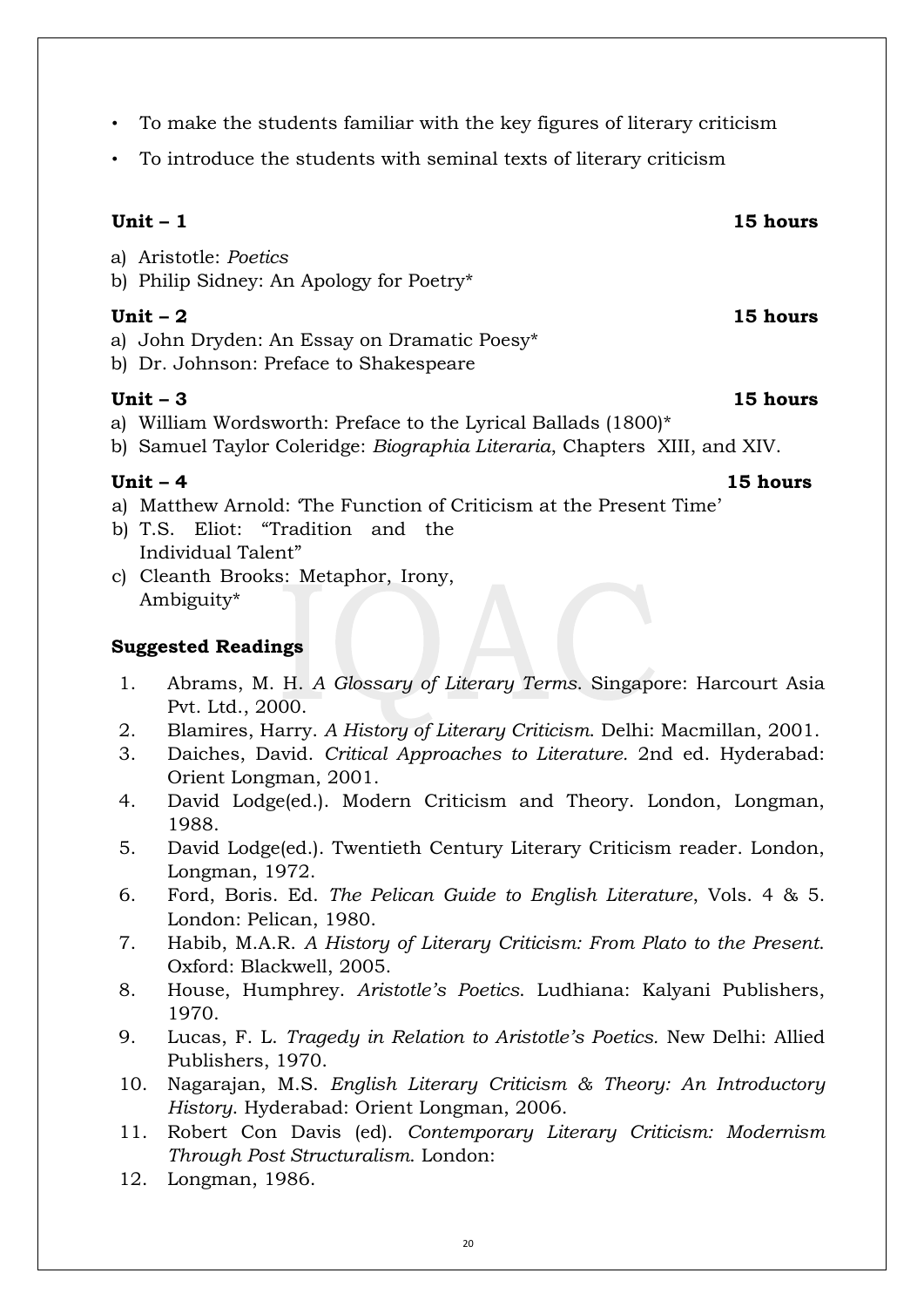- 13. V S. Sethuraman(ed) *Contemporary Criticism; An Anthology.* Madras: Macmillan, 1989.
- 14. Waugh, Patricia. *Literary Theory & Criticism: An Oxford Guide*. Delhi: OUP, 2006.
- 15. Wellek, Rene. *A History of Modern Criticism: 1750-1950*, Vols. I-IV. London: Jonathan Cape, 1958. Wilbur Scott (ed). Five Approaches of Literary Criticism. New York: Macmillan, 1978.

Transaction Mode: Lecture by the faculty, class discussion, presentations by students, assignments, library research on topics or problems, required term paper, open text-book study etc.

\*= These texts will be taken up in tutorial mode wherein students' presentations and discussion are mandated.

# **ENG.524: American Literature. Credits: 4.**

# *Course Objectives*

- To introduce the students to American literature
- To develop students' understanding of the history and cultural progress of the Unites States of America through literature conveying the perceptions and experiences of American authors.
- To give students an idea of the multiple, complex and internally antagonistic realities of the American people.

# **Unit 1** 15 hours

A brief introduction to the historical background Hector St John de Crevecouer. 'What is an American? (Letter III).

"The American Declaration of Independence"\* Ralph W, Emerson. 'The American Scholar.'\* H. D. Thoreau, "Civil Disobedience"\*

# **Unit 2 15 hours**

Walt Whitman. *Song of Myself (Select poems)* Emily Dickinson (selections)

Robert Frost (selections)\*

Langston Hughes. The Negro Speaks of Rivers' \*

Wallace Stevens. "Peter Quince at the Clavier"

| <b>15hours</b> |
|----------------|
|                |

|  | ш. | u In |
|--|----|------|
|  |    | ⊶    |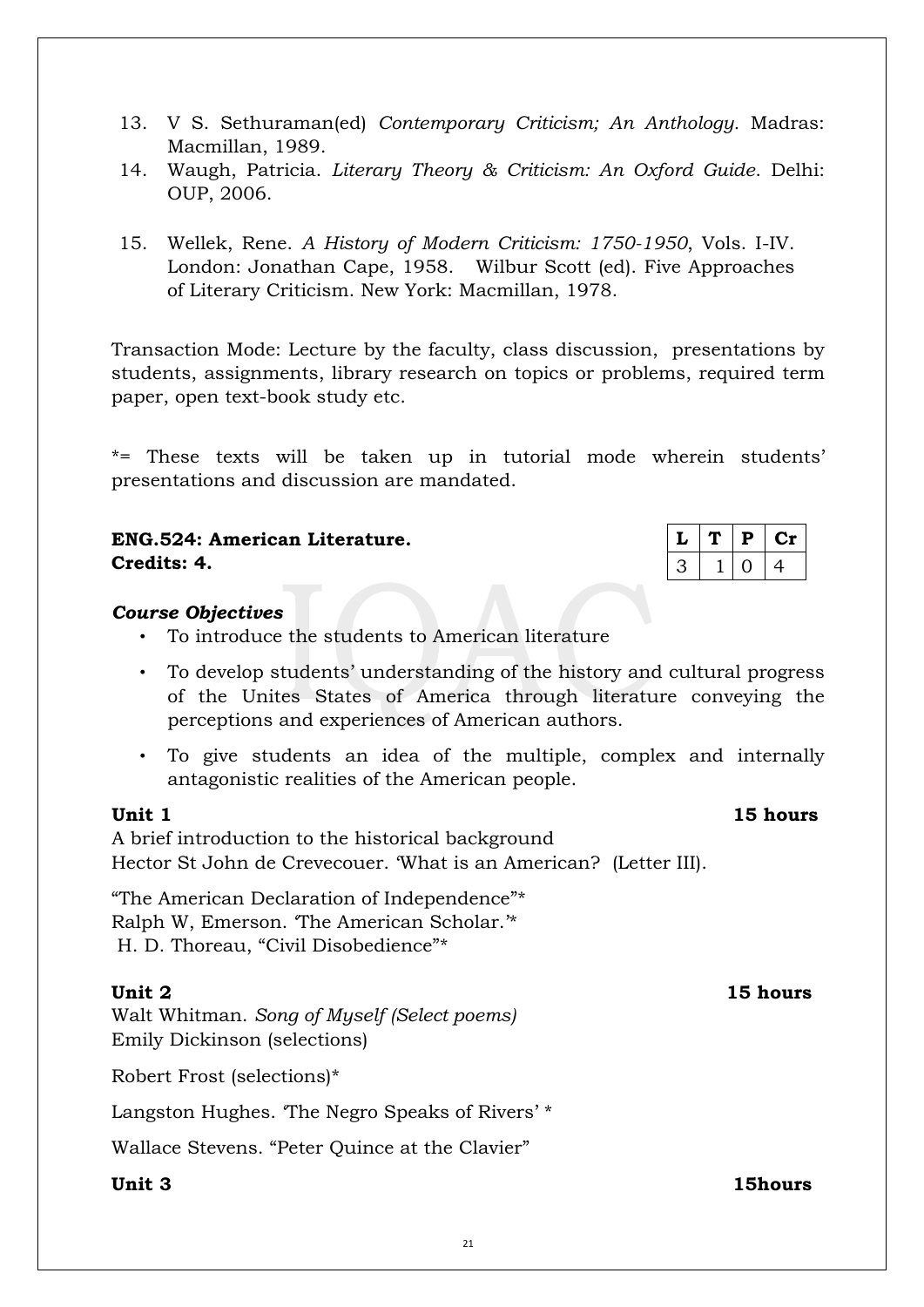Herman Melville, "Bartleby the Scrivener"

Charlotte Perkins Gilman. "The Yellow Wallpaper"\*

Nathaniel Hawthorne. "Young Goodman Brown"\*

Ernest Hemingway. *The Old man and the Sea*

# **Unit 4 15 hours**

Toni Morrison, *Playing in the Dark: Whiteness and the Literary Imagination* (Chapter 1)

Paule Marshall. "The Making of a Writer: From the Poets in the Kitchen"\*

Edward Albee. *Who's Afraid of Virginia Woolf*?

Adrienne Cecile Rich. "Compulsory Heterosexuality and Lesbian Existence."\*

### **Suggested Reading**

Bercovitch, Sacvan. Gen. Ed. The Cambridge History of American Literature. Cambridge Mass.: CUP, 1999.

Elliott, Emory. Gen. Ed. *Columbia Literary History of the United States*. Columbia: Columbia UP, 1988.

Gray, Richard. *A History of American Literature*. New York: Blackwell, 2004.

Lauter, Paul, et al. ed. *The Heath Anthology of American Literature*. Volume 1 &2. New York: Heath, 1990.

Transaction Mode: Lecture by the faculty, class discussion, recitation, presentations by students, assignments, library research on topics or problems, required term paper, open text-book study, reading assignments in supplementary texts, drama-role playing etc.

\*= These texts will be taken up in tutorial mode wherein students' presentations and discussion are mandated.

# **Elective Courses:**

**ENG.525: Applied Linguistics. Credits: 4.**

| مە | Р | U |
|----|---|---|
|    |   | 4 |

# **Course Objectives**

 To introduce students to the broad areas in the field of Applied Linguistics.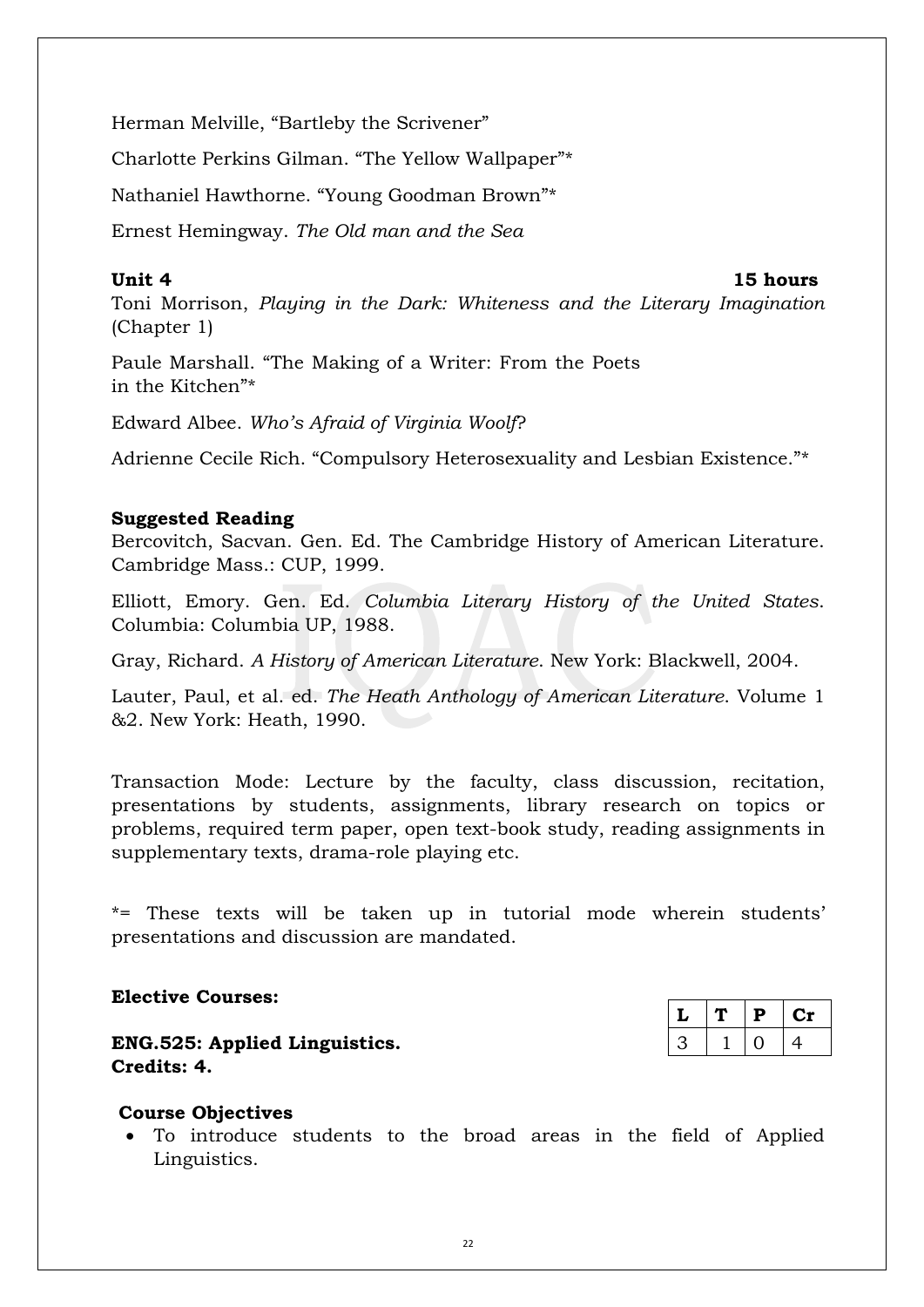- To deepen their knowledge of the role of linguistics in society, culture, communication and technology
- To widen the students' understanding of the potential research areas in Applied Linguistics

# **Unit – 1 15 hours**

Applied linguistics: Disciplines, theories, models, descriptions; Interdisciplinary nature of applied linguistics\*; Relation between theoretical linguistics and applied linguistics. Scope of applied Linguistics

# **Unit – 2 15 hours**

Theories of behaviourism, competence and cognitivism; First and second language acquisition (SLA); Factors related to SLA\*; Bilingualism; Process of perception, comprehension, assessment and production; Language cognition\*, language disorder and brain research

# **Unit – 3 15 hours**

Communication Theory: Philosophy and sociology of communication; Language, culture, socialization and pragmatics; Language planning and policy\*; Language and ideology; immersion, heritage and language minority education\*

# **Unit – 4 15 hours**

Lexicography: Lexical and grammatical meaning; components of lexical meaning; Types of dictionaries; Lexicographic methods; Stylistics; Discourse analysis\*; Translation and interpretation; Information design

Computational Linguistics: Computer anatomy; Programming languages; Databases; Introduction to natural language processing

# **Suggested Readings**

- 1. Berns, M., & Matsuda, P. K. *Applied linguistics: Overview and history*. In K. Brown (Ed.), *The Encyclopedia of language and linguistics* (2nd ed.; pp. 394–405). Elsevier, 2006
- 2. Cook, G. *Applied Linguistics* (in the series *Oxford Introduction to Language Study*). Oxford University Press, 2003.
- 3. Davies, A. & Elder, C. (eds.) *Handbook of Applied Linguistics*. Blackwell, 2004.
- 4. Hall, C. J., Smith, P. H. & Wicaksono, R. *Mapping Applied Linguistics. A Guide for Students and Practitioners*. Routledge, 2011.
- 5. Johnson, Keith & Johnson, Helen. *Encyclopedic Dictionary of Applied Linguistics*, Oxford/Malden. Blackwell, 1999.
- 6. McCarthy, Michael. *Issues in Applied Linguistics*, Cambridge University Press, 2001.
- 7. Pennycook, Alastair. *Critical Applied Linguistics: A Critical Introduction*. Lawrence Erlbaum Associates, 2001.
- 8. Schmitt, Norbert. *An Introduction to Applied Linguistics*. Arnold, 2002.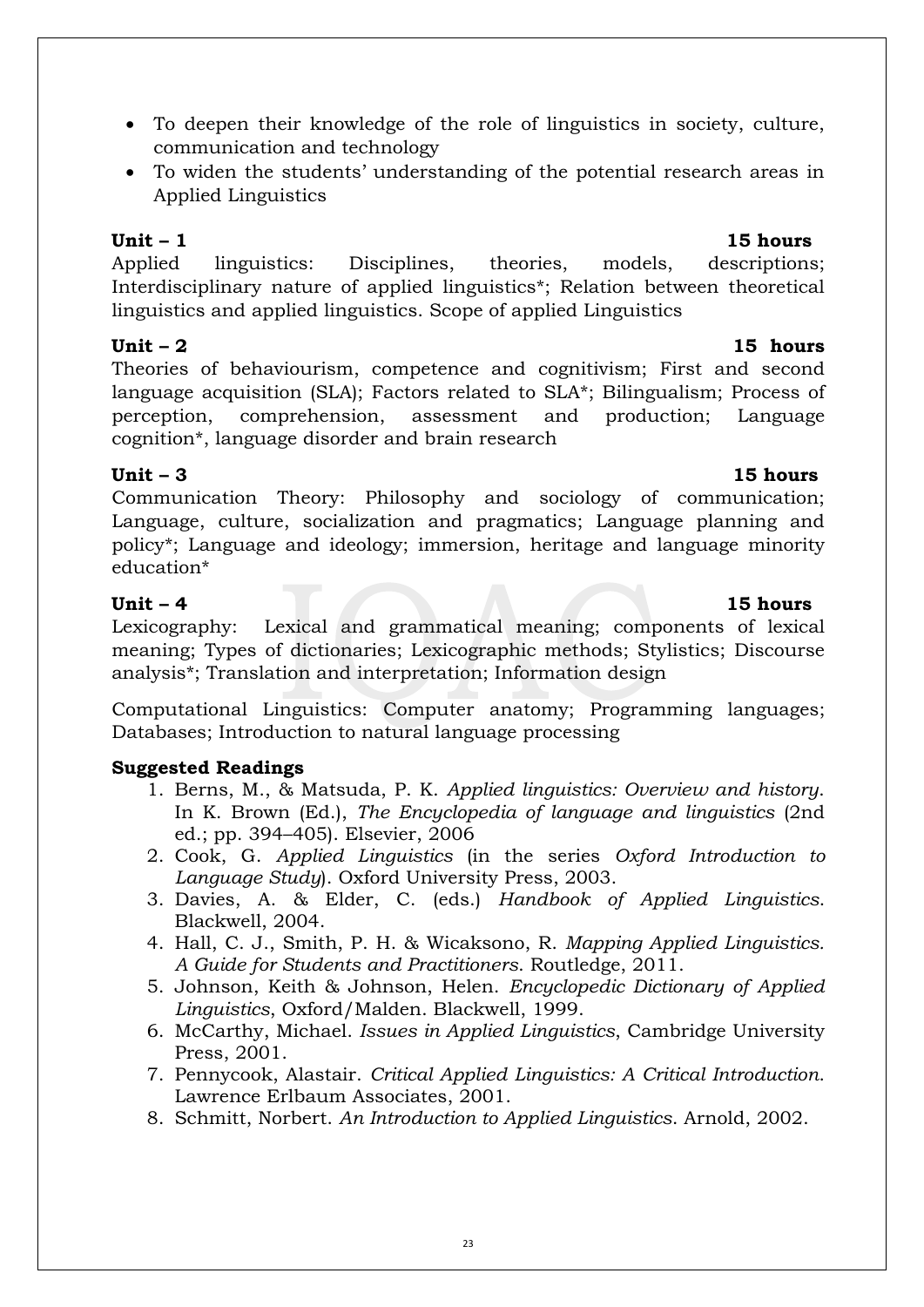Transaction Mode: Lecture by the faculty, class discussion, presentations by students, assignments, library research on topics or problems, required term paper, open text-book study, use of audio-visual aids etc.

\*= These topics will be taken up in tutorial mode wherein students' presentations and discussion are mandated.

|             | <b>ENG.526: American Fiction.</b> |  |
|-------------|-----------------------------------|--|
| Credits: 4. |                                   |  |

|  | D |    |
|--|---|----|
|  |   | Δ. |

# *Course Objectives*

- To introduce the students to American Fiction
- To make the students familiar with the early as well as the modern American novelists

• To introduce the students with some of the seminal texts which depict the regional, cultural, ethnic and racial tensions, diversities and issues in America

| Unit 1<br>Mark Twain. The Adventures of Huckleberry Finn                                                                                   | 15 hours |
|--------------------------------------------------------------------------------------------------------------------------------------------|----------|
| Harriet Beecher Stowe: Uncle Tom's Cabin*<br>Unit 2<br>Nathaniel Hawthorne. The Scarlet Letter*<br>Herman Melville. Moby Dick or the Whale | 15 hours |
| Unit 3<br>William Faulkner. The Sound and the Fury<br>Ralph Ellison. <i>Invisible Man*</i>                                                 | 15 hours |
| Unit 4<br>Leslie Marmon Silko. Ceremony<br>F. Scott Fitzgerald. The Great Gatsby*                                                          | 15 hours |

### **Suggested Reading**

Bercovitch, Sacvan. Gen. Ed. The Cambridge History of American Literature. Cambridge Mass.: CUP, 1999.

Elliott, Emory. Gen. Ed. *Columbia Literary History of the United States*. Columbia: Columbia UP, 1988.

Gray, Richard. *A History of American Literature*. New York: Blackwell, 2004.

Fiedler, Leslie. *Love and Death in the American Novel*. New York: Dalkey Archive, 1998.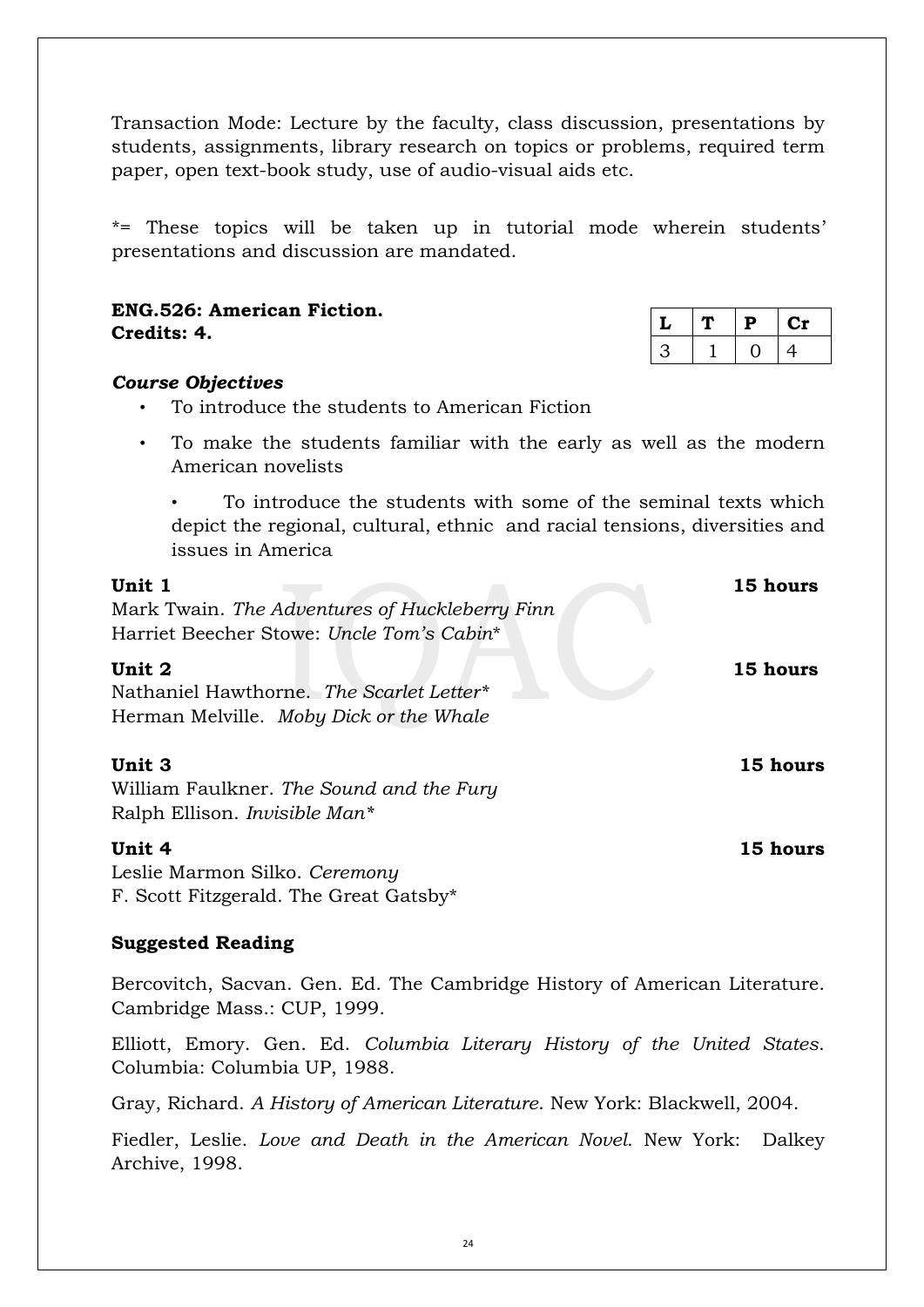Transaction Mode: Lecture by the faculty, class discussion, presentations by students, assignments, library research on topics or problems, required term paper, open text-book study, etc.

\*= These texts will be taken up in tutorial mode wherein students' presentations and discussion are mandated.

# **Inter-Disciplinary Elective - II. Credits: 2.**

Student will choose any inter-disciplinary course among the courses offered by other centres.

# **INTER-DISCIPLINARY COURSES OFFERED BY CENTRE FACULTY FOR STUDENTS OF OTHER CENTRES:**

**ENG.527: Professional Communication in English-II. Credits: 2.** 

|    | D | LТ |
|----|---|----|
| ., |   |    |

# **Course Objectives**

- To help learners' improve the language skills required for effective communication.
- To enable students to write down their arguments in a well-defined manner.
- To help students acquire effective academic and professional writing skills.

### **Unit – 1 7 hours**

Punctuation, Substitution of words, Restructuring of sentences

**Unit – 2 8 hours**

Structure and Language of a Research Paper/ Report

Resume writing

**Unit – 4: 8 hours** Interview skills

|  | Р | نا  |
|--|---|-----|
|  |   | °∠. |

**Unit – 3 7 hours**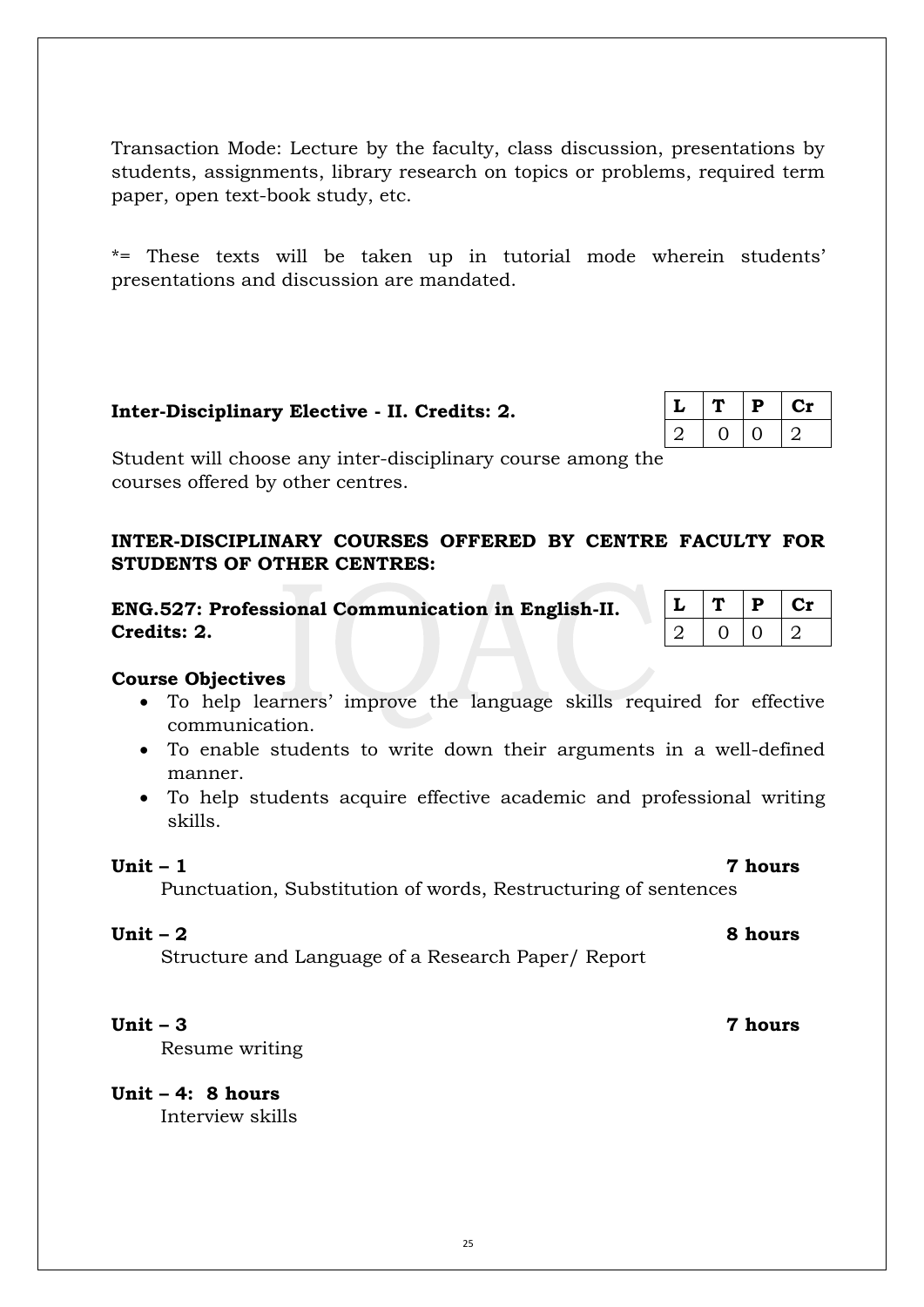# **Suggested Readings**

- 1. Martinet, A V & Thomson A J. *Practical English Grammar* (4th Edition). Oxford University Press, 2014.
- 2. Raman & Sharma. *Technical Communication.* Oxford University Press, 2005.
- 3. Rizvi, Ahraf. *Effective Technical Communication*. Tata Mc Graw Hill, 2006.
- 4. Yule, George. *Oxford Practice Grammar*. OUP, 2011.

Transaction Mode: Lecture by the faculty, class discussion, presentations by students, assignments, library research on topics or problems, required term paper, open text-book study, vocabulary drills, writing exercises etc.

# **SEMESTER 3**

# **ENG.551: English Literature of the Victorian Period. Credits: 4.**

### *Course Objectives*

- To acquaint the students with the literary trends of the Victorian period
- \* To make the students familiar with the key figures of the period
- \* To introduce the students with seminal texts of the period.

A brief introduction to the historical background of the period Alfred Tennyson: Ulysses\*

Robert Browning: My Last Duchess; Andrea Del Sarto, The Last Ride Together

D.G.Rossetti: The Blessed Damozel\*

# **Unit – 2 15 hours**

A brief introduction to the literary history of the period A. C. Swinburne: Atlanta in Calydon\*

Elizabeth Barret Browning: select poetry\*

G.M.Hopkins: The Windhover

**Unit – 3 15 hours**  A brief introduction to the development of the literary forms in the period John Ruskin: Lamp of Memory

Walter Pater: Essay on Style

Christina Rossetti: select poetry\*

|  | Р | . . |
|--|---|-----|
|  |   | 4   |

# **Unit – 1 15 hours**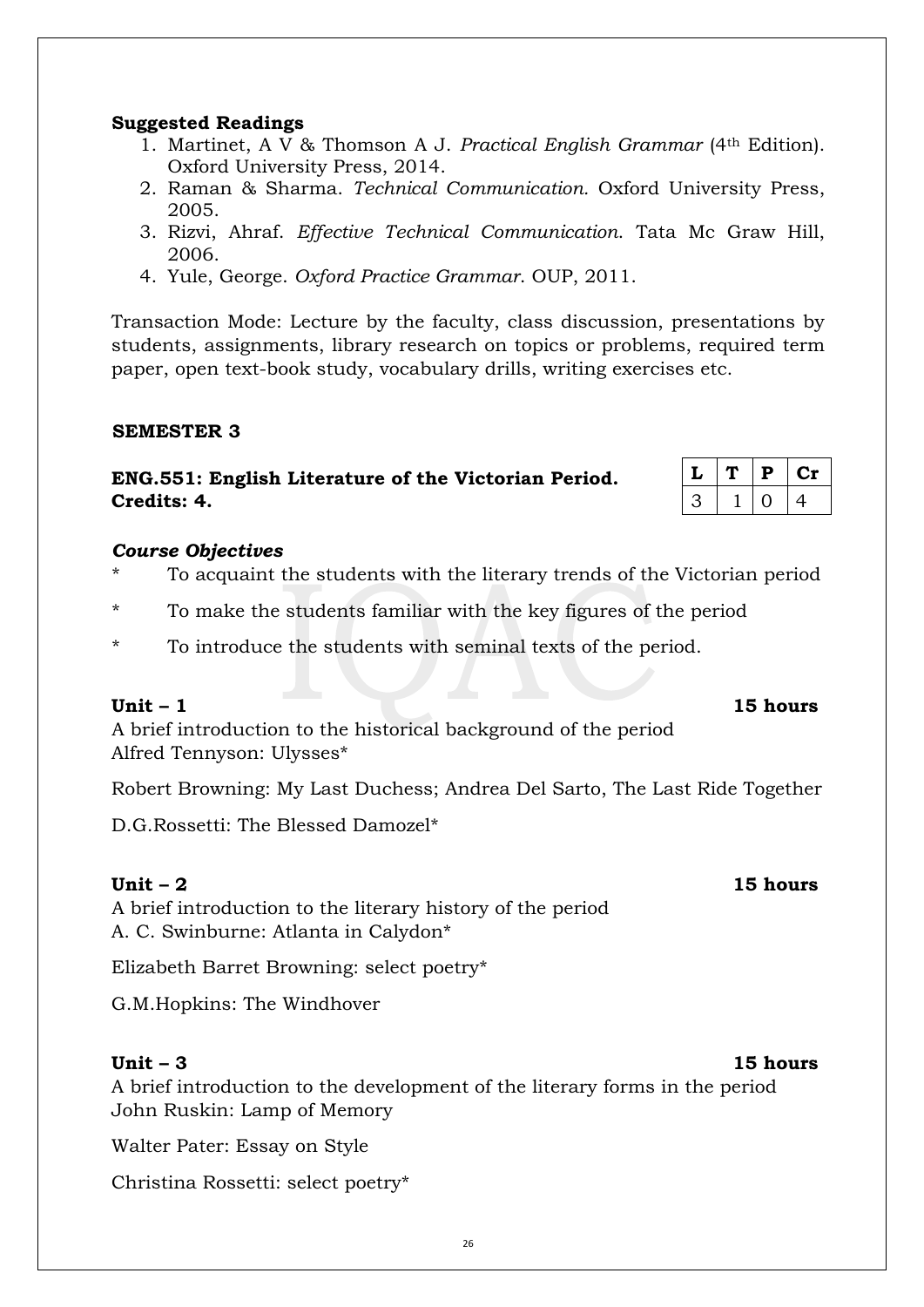### **Unit – 4 15 hours**

A brief introduction to the development of the literary style in the period Charles Dickens: *Hard Times\**

Emily Bronte': *Wuthering Heights*

# **Suggested Readings**

- 1. Carter, Ronald & MacRae, John. *The Routledge History of English Literature in English: Britain and Ireland*, New York: Routledge 1997.
- 2. Sanders, Andrew. *The Short Oxford History of English Literature*, Oxford: Clarendon Press, 1994.
- 3. Faverty, F.E.L The Victorian Poets: a Guide to Research/(2nd ed.) Cambridge.
- 4. Johnson, E.D.H.: The Alien Vision of Victorian Poetry. Princeton: Princeton UP, 1982.
- 5. Miller, J.H.: The Disappearance of God, Law Press, 1963.
- 6. De Vance, W.C.: A Browning Handbook.
- 7. Flower, Betty S.: Browning and the Modern Tradition.
- 8. Drew, Philip ed., A Collection of Critical Essays on Browning. Tracy, Clarence: Browning's Mind and Art: Essays.

Transaction Mode: Lecture by the faculty, class discussion, recitation, presentations by students, assignments, library research on topics or problems, required term paper, open text-book study etc.

\*= These texts will be taken up in tutorial mode wherein students' presentations and discussion are mandated.

# **ENG.552: English Literature of the Modern Period. Credits: 4.**

| L  | Ъ | U1 |
|----|---|----|
| ر، |   | 4  |

# *Course Objectives*

- To acquaint the students with the literary trends of the Modern Period
- To make the students familiar with the key figures of the period  $\Box$  To introduce the students with seminal texts of the period

# **Unit – 1 15 hours**

A brief introduction to the historical background of the period George Eliot: The Mill on the Floss\*

James Joyce: Portrait of the Artist as a Young Man

# **Unit – 2 15 hours**

A brief introduction to the literary history of the period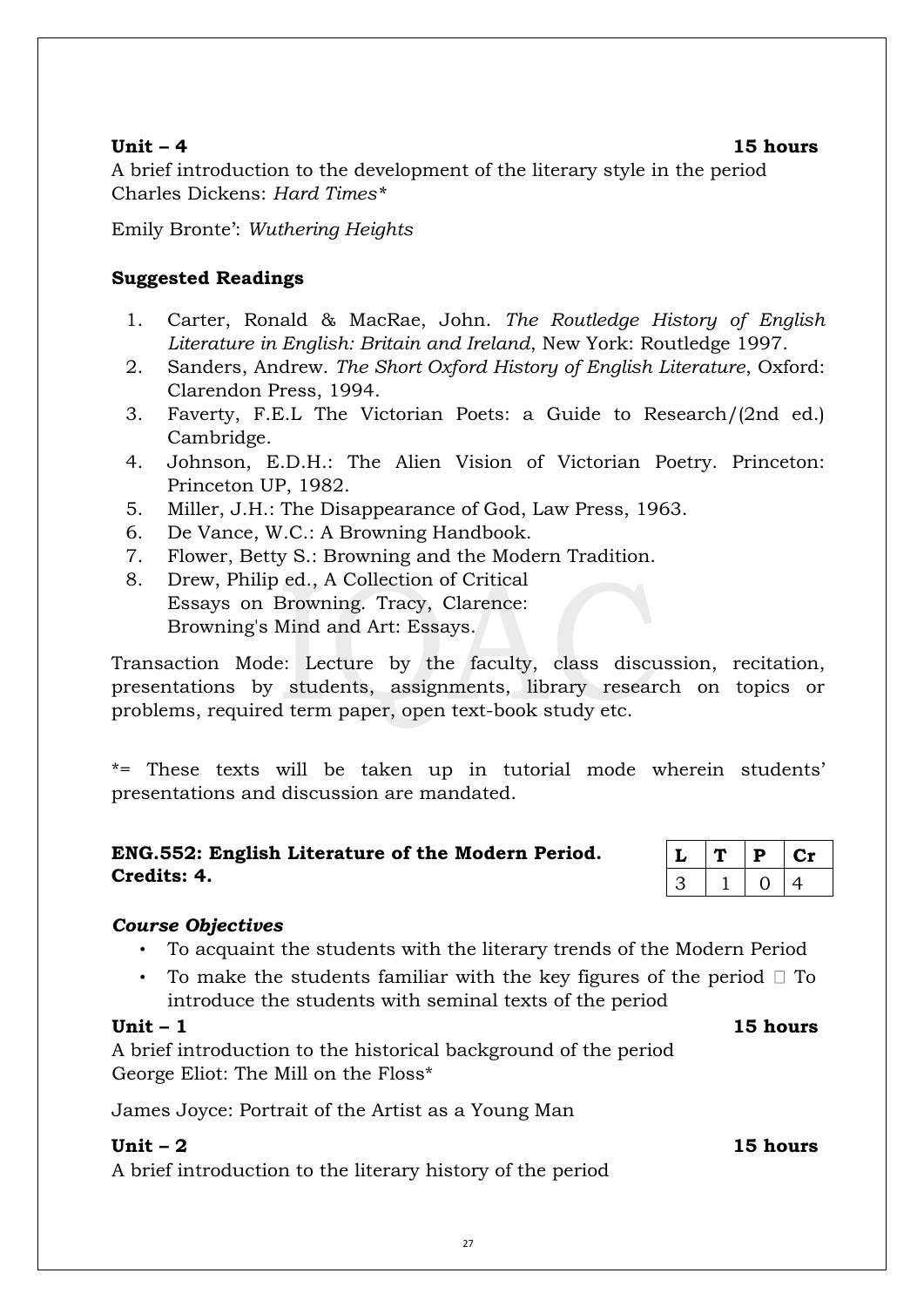T.S. Eliot: 'The Waste Land'

D.H. Lawrence: *Sons and Lovers\**  E.M. Forster*: A Passage to India\** 

# **Unit – 3 15 hours**

A brief introduction to the development of the literary forms in the period W.B. Yeats: 'The Second Coming,''Sailing to Byzantium,''Among School Children,''Leda and the Swan'

W.H. Auden:'The Unknown Citizen,''In Memory of W.B. Yeats,''The Shield of Achilles,''September 1, 1939\*

### **Unit – 4 15 hours**

A brief introduction to the development of the literary style in the period Henrik Ibsen: Doll's House

G.B. Shaw: Arms and the Man\*

Oscar Wilde: The Importance of Being Earnest\*

# **Suggested Readings**

Carter, Ronald & MacRae, John. *The Routledge History of English Literature in English: Britain and Ireland*, New York: Routledge 1997. Sanders, Andrew. *The Short Oxford History of English Literature*, Oxford: Clarendon Press, 1994.

Lubbock, Percy: The Craft of Fiction, New York and London, 1924

Malkolm Bradbury: The Modem British Novel, 1993

Katherine Worth: Revolutions in Modern English Drama, 1973

David Daiches: Novel and the Modern World

George Williamson: A Reader's Guide to T.S. Eliot

Middleton Murry: Sons of Woman: The Story of D.H. Lawrence

Frederic Karl: A Reader's Guide to Joseph Conrad

Carter, Ronald & MacRae, John. *The Routledge History of English Literature in English: Britain and Ireland*, New York: Routledge 1997. Sanders, Andrew. *The Short Oxford History of English Literature*, Oxford: Clarendon Press, 1994. Lubbock, Percy: The Craft of Fiction, New York and London, 1924.

Richard Ellmann: James Joyce, 1982

Arthur Marwick: British Society since 1945-1982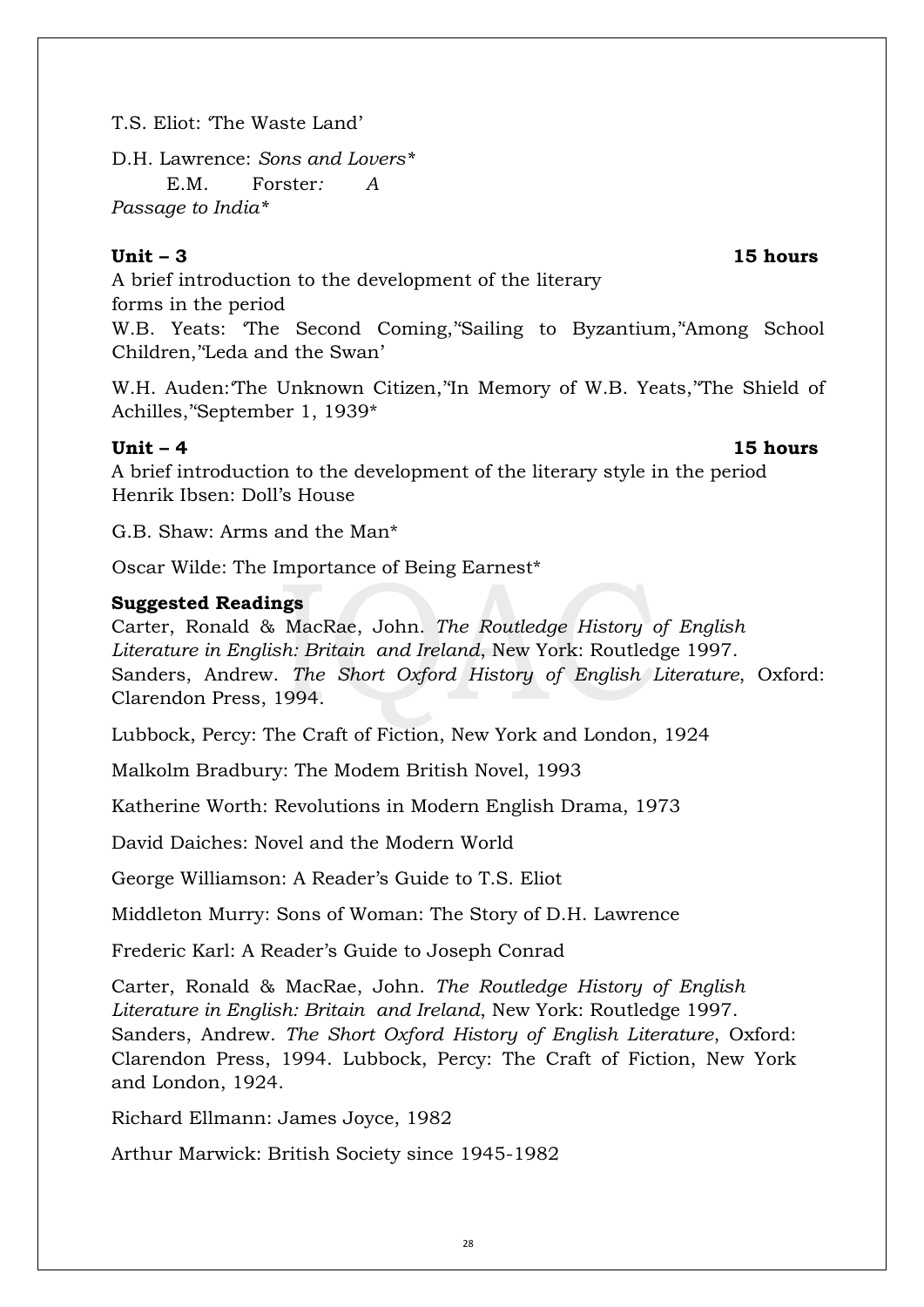Malkolm Bradbury: The Modem British Novel, 1993

Katherine Worth: Revolutions in Modern English Drama, (1973)

Transaction Mode: Lecture by the faculty, class discussion, recitation, presentations by students, assignments, library research on topics or problems, required term paper, open text-book study, drama-role playing etc.

\*= These texts will be taken up in tutorial mode wherein students' presentations and discussion are mandated.

# **ENG.553: Literary Theory. Credits: 4**

# **Course Objectives**

- To familiarize students with some of the seminal writings of select influential figures in literary theory pertaining to different perspectives on literature
- To make the students understand how literature can be variously interpreted
- To study important trends in literary theory and key essays pertaining to these trends

# **Unit – 1 15 hours**

Formalism, Structuralism and Post-Structuralism

- a) W K Wimsatt and Munroe C. Beardsley: "The Intentional Fallacy"
- b) Jacques Derrida: "Structure, Sign and Play in the Discourse of the Human Sciences"

# **Unit – 2 15 hours**

# Marxism, Feminisms and Gender Studies

- a) Elaine Showlater: "Feminist Criticism in the Wilderness"
- b) Louis Althusser : Ideology and Ideological State Apparatuses

Psychoanalysis, Modernism and Post-Modernism

- a) Lionel Trilling: Freud and Literature
- b) Michel Foucault: "What is an Author "

# **Unit - 4: 15hours**

Post-Colonialism, New Historicism and Cultural Studies a) Edward Said: Crisis [in *Orientalism*]

|    | P   | <b>CD</b> |
|----|-----|-----------|
| ے∵ | I ) | 4         |

# **Unit – 3 15 hours**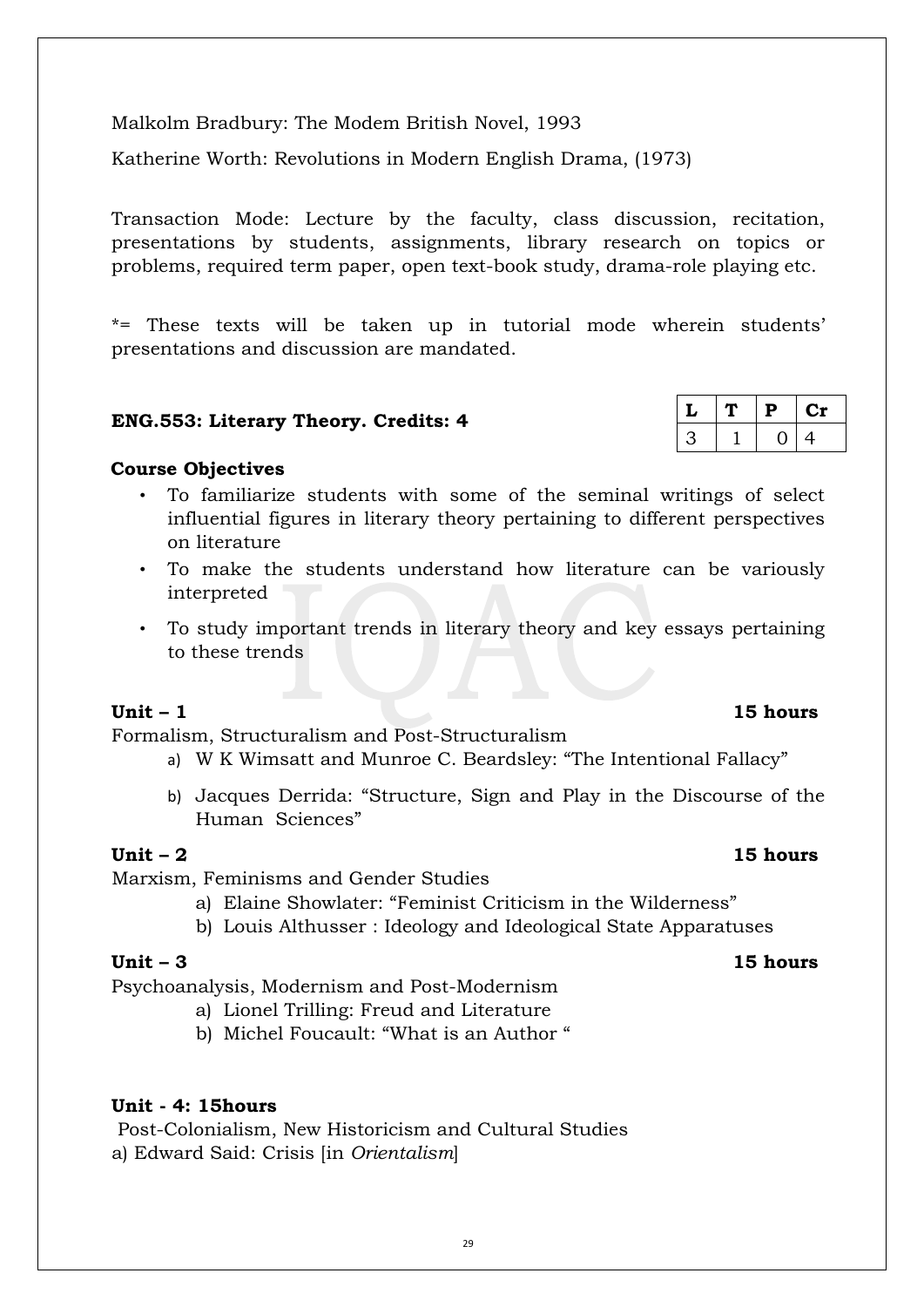b) Stuart Hall, "Cultural Studies and its Theoretical Legacies".

# **Suggested Readings**

- 1. Abrams, M. H. *A Glossary of Literary Terms*. Singapore: Harcourt Asia Pvt. Ltd., 2000. Ashcroft, Griffiths and Tiffin(eds0, The Post-colonial Studies Reader. London Routledge 1995 Blamires, Harry. *A History of Literary Criticism*. Delhi: Macmillan, 2001.
- 2. Barry, Peter. *Beginning Theory.* Manchester: Manchester UP, 2002.
- 3. Daiches, David. *Critical Approaches to Literature.* 2nd ed. Hyderabad: Orient Longman, 2001.
- 4. Eagleton, Terry. *Literary Theory: An Introduction.* 2nd ed. Minneapolis: U of Minnesota, 1999.
- 5. Ford, Boris. ed. *The Pelican Guide to English Literature*, Vols. 4 & 5. London: Pelican, 1980.
- 6. Habib, M.A.R. *A History of Literary Criticism: From Plato to the Present*. Oxford: Blackwell, 2005. Homi K. Bhabha: 'How Newness Enters the World: Postmodern space, postcolonial times and the trials of cultural translation', in The Location of Culture (London: Routledge, 1994), pp. ' 212-
- 7. 35Leitch, V.B. ed. The Norton Anthology of Theory and Criticism, New York: W.W.Norton, 2001 Lodge, David ed..Modern Criticism and Theory, London: Longman, 1988.
- 8. Mikhail Bakhtin: 'Epic and Novel', trs. Caryl Emerson and Michael Holquist, in M. M. Bakhtin, The Dialogic Imagination, ed, Michael Holquist (Austin, Texas: University of Texas Press, 1981), pp. 3-40. Nagarajan, M.S. *English Literary Criticism & Theory: An Introductory History*. Hyderabad: Orient Longman, 2006.
- 9. Nayar, Pramod K. *Contemporary Literary and Cultural Theory.* New Delhi: Pearson, 2010.
- 10. Victor Shklovsky: "Art as Technique"
- 11. Waugh, Patricia. *Literary Theory & Criticism: An Oxford Guide*. Delhi: OUP, 2006.
- 12. Wellek, Rene. *A History of Modern Criticism: 1750-1950*, Vols. I-IV. London: Jonathan Cape, 1958.
- 13. Wolfreys, Julian. *Literary Theories: A Reader and Guide.* Edinburgh, Edinburgh UP,1999.
- 14. Wulfgang Iser: "The Reading Process: a Phenomenological Approach"

Transaction Mode: Lecture by the faculty, class discussion, presentations by students, assignments, library research on topics or problems, required term paper, open text-book study etc.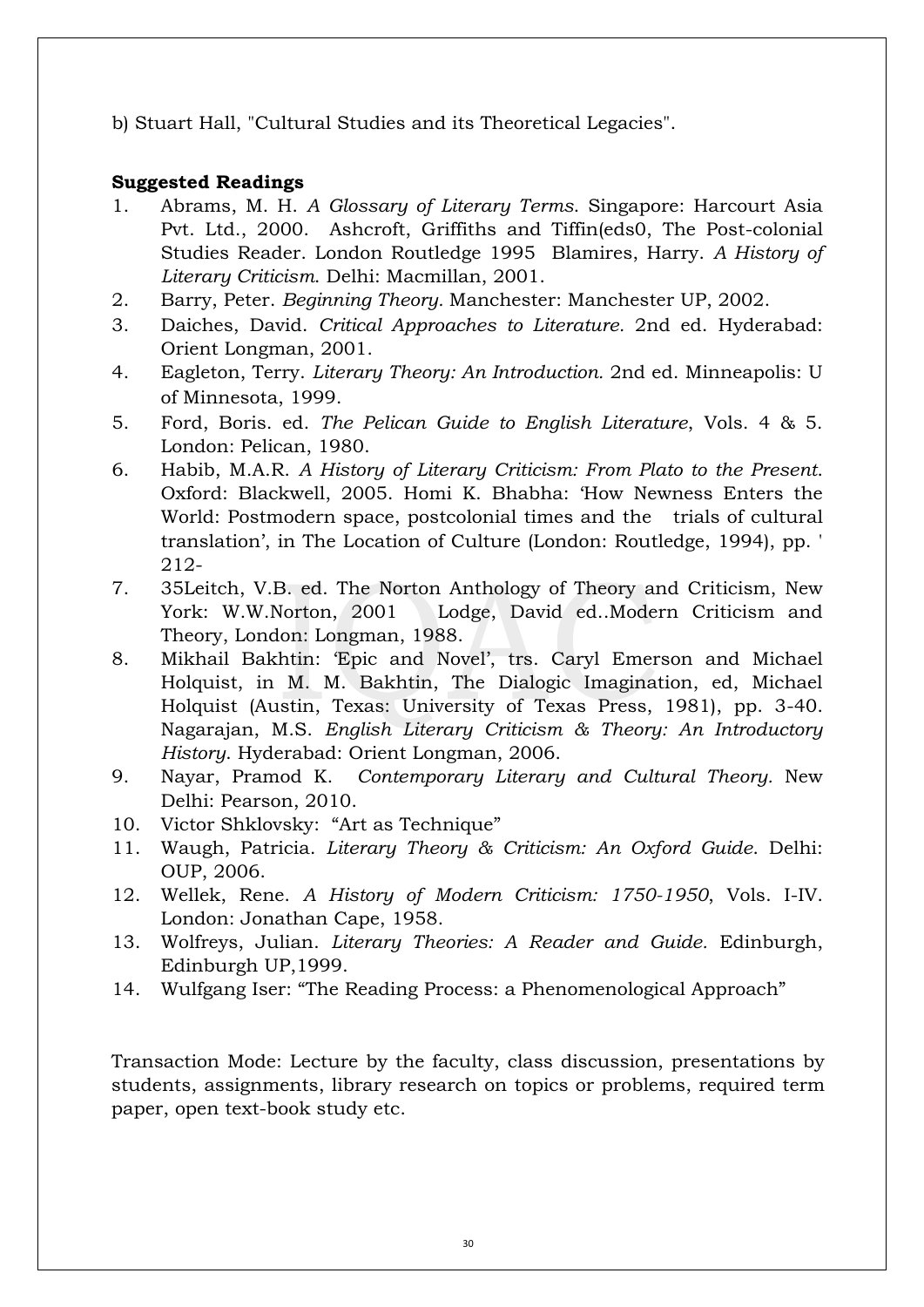# **ENG.554: Indian English Literature. Credits: 4.**

# *Course Objectives*

|  | D |   |
|--|---|---|
|  |   | 4 |

- To introduce students to major movements and figures of Indian Literature in English
- To introduce the students to the seminal texts in the Indian writing in English
- To create literary sensibility and emotional response to the Indian literary texts

| Unit $-1$                                    |                                | 15 hours                                                                                                                              |
|----------------------------------------------|--------------------------------|---------------------------------------------------------------------------------------------------------------------------------------|
| Toru Dutt* -                                 |                                | 'Our Casuarina Tree'<br>The Broken Bell'<br>'Sonnet                                                                                   |
| Nissim Ezekiel -                             |                                | 'Night of the Scorpion' (The Exact Name)<br>'Poet, Lover, Birdwatcher' (The Exact Name)<br>'Background, Casually' (Hymns in Darkness) |
| Agha Shahid Ali -                            |                                | 'Farewell',<br>'Ghazal', ("Where are you now?")<br>The Country without a Post Office'                                                 |
| Dom Moraes*                                  |                                | 'Absences'<br>'Rendezvous'<br>'Spree'                                                                                                 |
| Unit $-2$<br>Manjula Padmanabhan: Lights Out |                                | 15 hours                                                                                                                              |
| Girish Karnad: Yayati*                       |                                |                                                                                                                                       |
| Unit $-3$                                    |                                | 15 hours                                                                                                                              |
| R.K. Narayan:<br>Anita Nair:                 | The Guide*<br>The Ladies Coupe |                                                                                                                                       |
| Unit $-4$                                    |                                | 15 hours                                                                                                                              |
| Jawaharlal Nehru:<br>V.S.Naipaul:            |                                | Discovery of India*<br>The World is What it is (Introduction)                                                                         |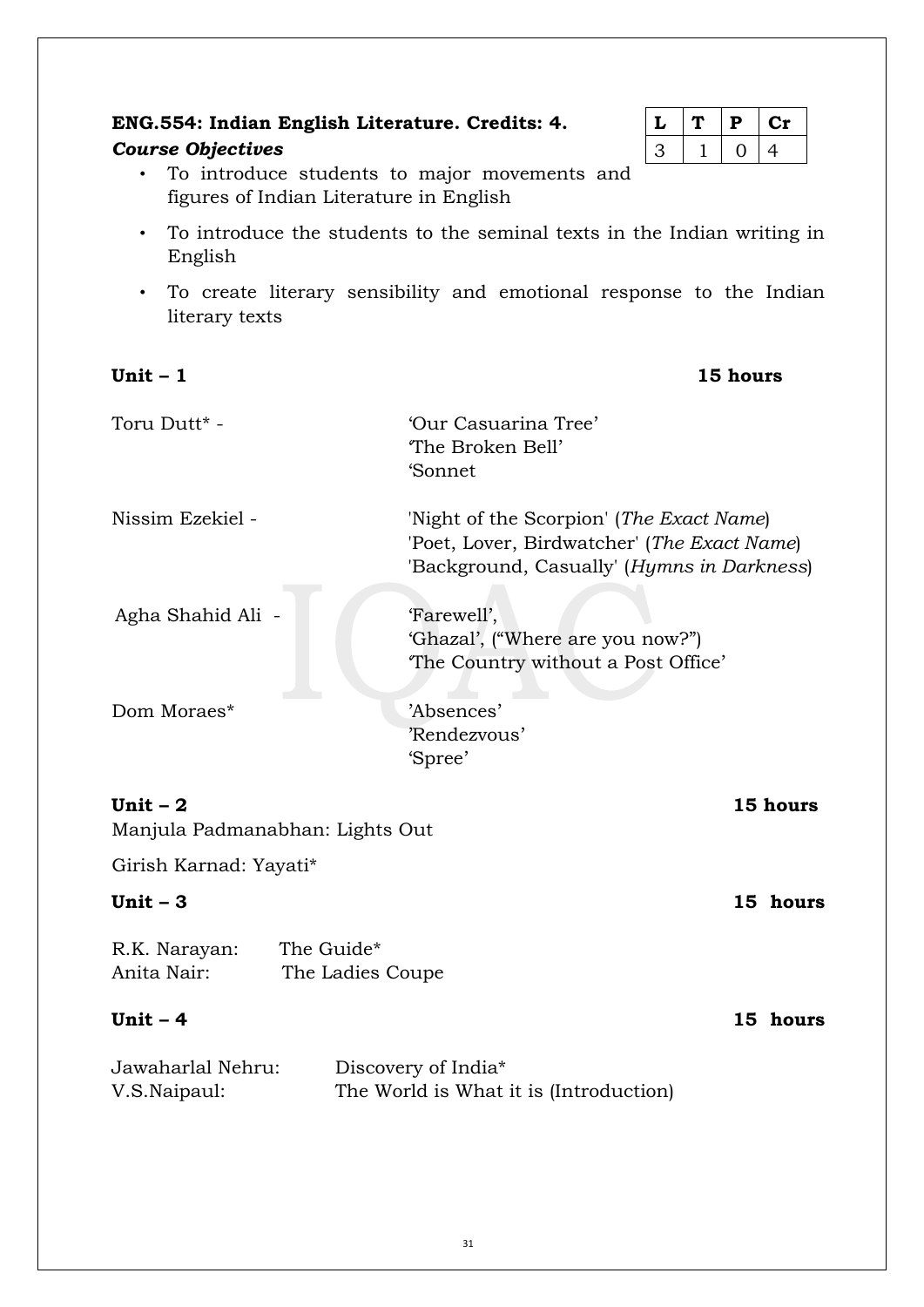# **Suggested Readings**

- 1. Iyenger, K.R. Srinivasa. *Indian Writing in English*. Sterling Publishers Pvt. Ltd, 2012.
- 2. King, Bruce. *Modern Indian Poetry in English.* OUP India, 2005.
- 3. Mehrotra, A.K. A Concise History of Indian Literature in English. Palgrave Macmillan, 2009.
- 4. Naik, M.E. Ed. *Aspects of Indian Writing in English*. Macmillan Publishers India, 2007.
- 5. Naik, M.K. *Indian English Literature: 1980-2000: A Critical Survey.* Pencraft International, 2007.
- 6. Naik, M.K. A History of Indian English Literature. Sahitya Akademi, 2009.
- 7. Walsh, William. *Indian Literature in English*. Longman, 1990.
- 8. Williams, H.M. *Indo-Anglian Literature: 1800-1970: A Survey*. Sangam Books Ltd., 1979.

Transaction Mode: Lecture by the faculty, class discussion, recitation, presentations by students, assignments, library research on topics or problems, required term paper, open text-book study etc.

\*= These texts will be taken up in tutorial mode wherein students' presentations and discussion are mandated.

# **ELECTIVE COURSES:**

# **ENG.555: African American Literature. Credits: 4.**

# *Course Objectives*

| ui se Uljectives                                |  |
|-------------------------------------------------|--|
| • To introduce the students to African American |  |
| literature                                      |  |

- To develop students' understanding of the contributions of African Americans to the history and cultural progress of the Unites States of America
- To introduce the students with the seminal texts and key figures in African American Literature

# **Unit I: Poetry 15 hours**

A brief introduction to the historical background Phillis Wheatley "On Being Brought from Africa to America"

Lucy Terry. "Bars Fight" \*

Maya Angelou. "*I know why the caged bird sings"* Gwendolyn Brooks. " A song in the Front Yard"

| l | D | Cr |
|---|---|----|
|   |   |    |
|   |   |    |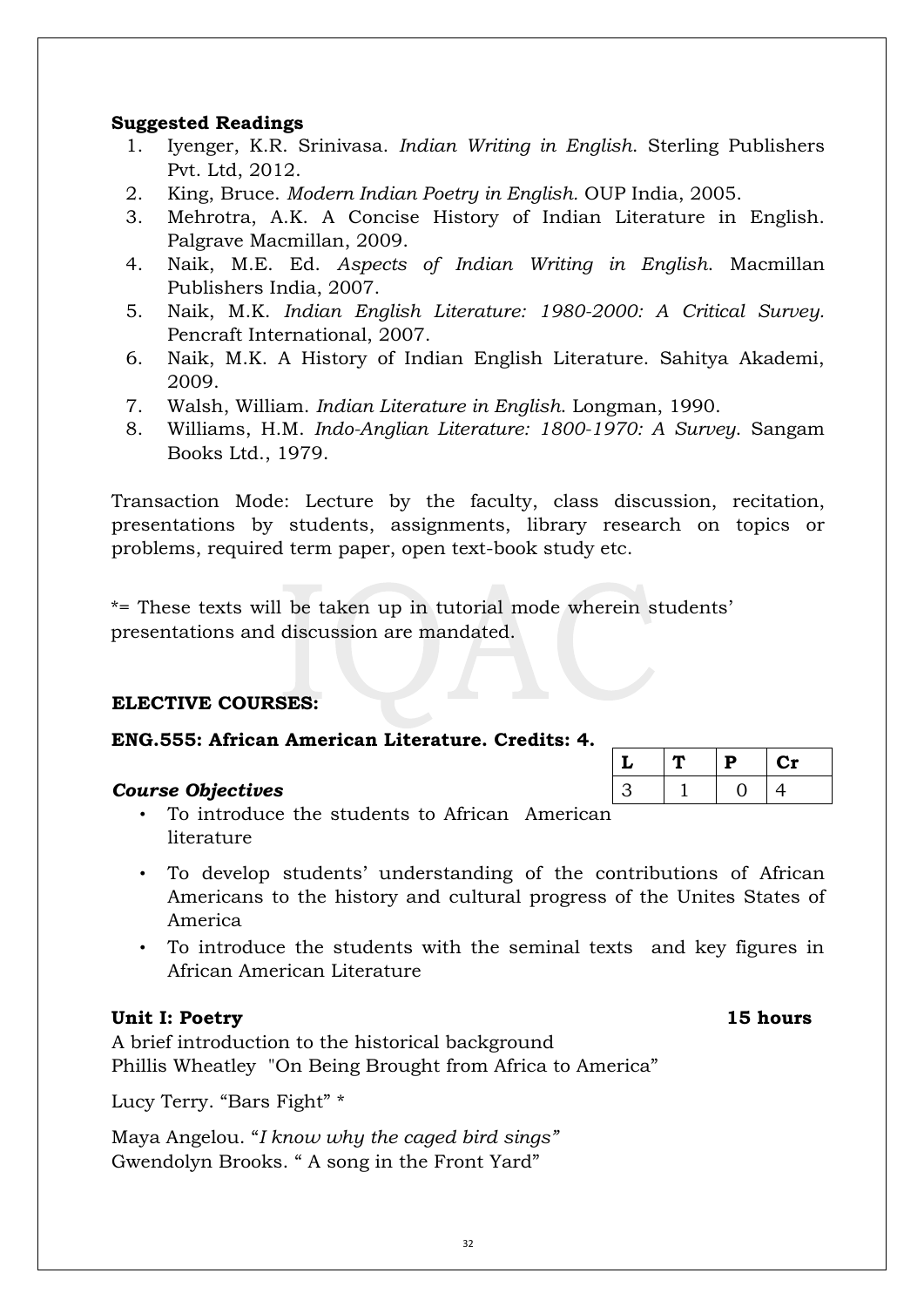Langston Hughes. "The Negro Speaks of Rivers" / "Dream"\*

# **Unit II: Autobiography and Fiction: 15 hours**

Frederick Douglass. *Narrative of the Life of Frederick Douglass, an American Slave*, Written by Himself \* Frances E. W. Harper. *Iola Leroy* 

# **Unit III: Fiction: 15 hours**

Richard Wright: *Native Son*. Zora Neale Hurston: *Their Eyes Were Watching God.* \*

# Unit IV : Sermons and Plays : 15 hours

C.L. Franklin: "The Eagle Stirret Her Nest"\*

Martin Luther King Jr. " I Have a Dream" \* Lorraine Hansberry - *A Raisin' in the Sun* 

# **Suggested Readings**

- 1. Hubbard, Doland. *The Sermon and the African American Literary Imagination*. Missouri: Uni. of Missouri P., 1996.
- 2. Lawrence Levine, *Black Culture and Black Consciousness*. Oxford: OUP, 1977
- 3. Houston Baker, Jr. *Blues, Ideology, and Afro-American Literature.* Chicago: Chicago Univ. Press, 1964. Richard Barksdale. Ed. *Black Writers of America: A Comprehensive Anthology*. New York: Macmillan, 1972.
- 4. Lerone Bennett*. Before Mayflower: A History of the Negro in America, 1619-1964*. Baltimore: Penguin Books. 1966.

Transaction Mode: Lecture by the faculty, class discussion, recitation, presentations by students, assignments, library research on topics or problems, required term paper, open text-book study, drama-role playing, use of audio-visual aids etc.

\*= These texts will be taken up in tutorial mode wherein students' presentations and discussion are mandated.

# **ENG.556: Literature and Allied Arts: Cinema. Credits: 4.**

|   | Р | Сť |
|---|---|----|
| ے |   | 4  |

# *Course Objectives*

- To understand major concepts in cinema
- To study Indian and Western traditions of art and culture with special focus on cinema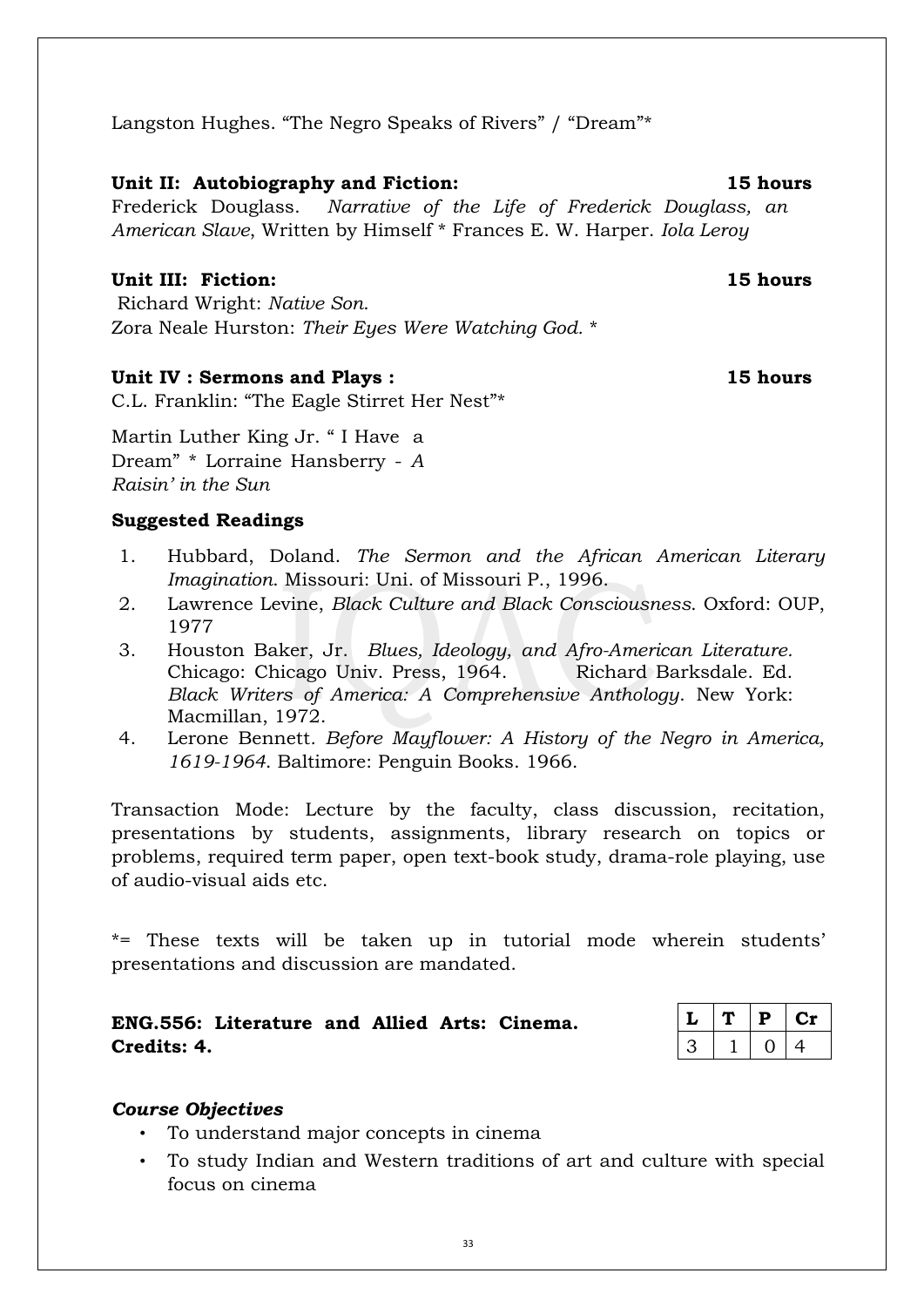• To critically analyse key films from Indian and Western tradition

# **Unit – 1 12 hours**

Major Concepts in Cinema Indian and Western traditions Misc-en-scene, Montage, Types of Shot, Film Genres

### **Unit – 2 12 hours**

The Formation of Genres like Melodrama, Family and Gender as well as an overview of the

Development of Indian Popular Cinema

Teachers will be free to choose the texts of films dependent on availability.

# **Unit – 3 18 hours**

Indian Films suggested for teaching are: Mehboob Khan's 'Mother India'; Guru Dutt's ' Kaghaz ke Phool '

'Pather Panchali', 'Ankur', Jaane Bhi Do Yaaro\*,'Maqbool'\* , 'Gangs of Wasseypur\*'Masaan

# **Unit – 4 18 hours**

World Cinema Suggested: Hitchcock's 'Psycho', Vittoria De Sica's 'Bicycle Thieves', Bergman's 'Autumn Sonata\*', Rashomon (Akira Kurosawa, 1950), Oldboy\*, Amelia

# **Suggested Readings**

- 1. R. Dwyer and C. Pinney (Ed.). Pleasure and the Nation: History, Politics and Consumption of Public Culture in India.
- 2. R. Vasudevan. Making Meaning in Indian Cinema.
- 3. M. Madhava Prasad. Ideology of the Hindi Film: A Historical Construction.
- 4. S. Ray. Our Films Their Films.
- 5. Vinay Lal and Ashis Nandy (Ed.). Fingerprinting Popular Culture: The Mythic and the Iconic in Indian Cinema.
- 6. S. Ray. "What Ails Indian Filmmaking?"
- 7. R. Vasudevan. A Case Study of Indian Popular Cinema.
- A. Nandy. An Intelligent Critic's Guide to Indian Cinema.
- 8. S. Ray. *Our Films Their Films*. Orient Blackswan Pvt. Ltd.
- 9. R. Mazumdar. *Bombay Cinema*. Orient Blackswan Pvt. Ltd.
- 10. John Hill and Pamela Church Gibson, eds., *The Oxford Guide to Film Studies* (Oxford and New York: Oxford University Press, 1998)
- 11. Christine Gledhill and Linda Williams, eds., *Reinventing Film Studies* (London: Arnold, 2000)
- 12. Timothy Corrigan, Patricia White, and Meta Mazaj, eds., *Critical Visions in Film Theory: Classic and*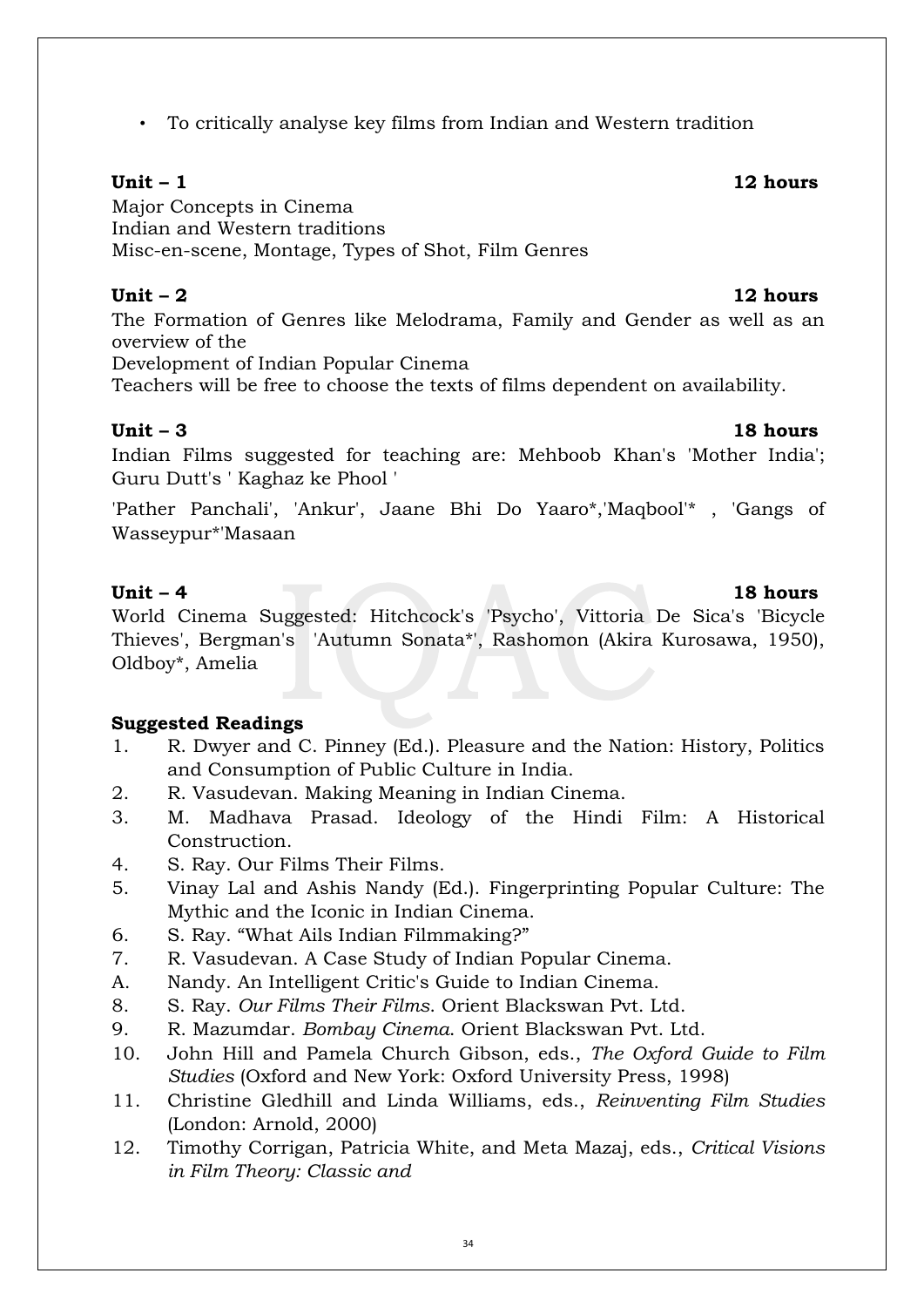- 13. *Contemporary Readings* (Boston and New York: Bedford/St. Martin's, 2011)
- 14. David Bordwell and Kristin Thompson, *Film Art: An Introduction* (New York: McGraw-Hill, any edition)
- 15. Geoffrey Nowell-Smith, ed., *The Oxford History of World Cinema* (Oxford and New York: Oxford University
- 16. Press, 1996)

Transaction Mode: Lecture by the faculty, class discussion, presentations by students, assignments, library research on topics or problems, required term paper, open text-book study, use of motion pictures, educational films, video tapes, theatre motion pictures, film strips etc.

\*= These texts/films will be taken up in tutorial mode wherein students' presentations and discussion are mandated.

# **ENG.543 Seminar Presentation (Project Proposal). Credits: 1.**

|  | Р | C 11 |
|--|---|------|
|  |   |      |

The student will write a Research proposal on an approved topic focusing on a particular research question coming under the purview of English literary studies and give an oral presentation.

Transaction Mode: Seminar

Evaluation Criteria: Seminar will be of 100 marks in which Seminar Report and Seminar Presentation will comprise of 50 marks each. During evaluation adequate weightage will be given to Literature Survey/Background information, Organization of Content, Presentation Skills, and Discussion.

 Apart from this, Students shall Choose a Course (One Credit) from the Value Added Courses Offered in the University during this semester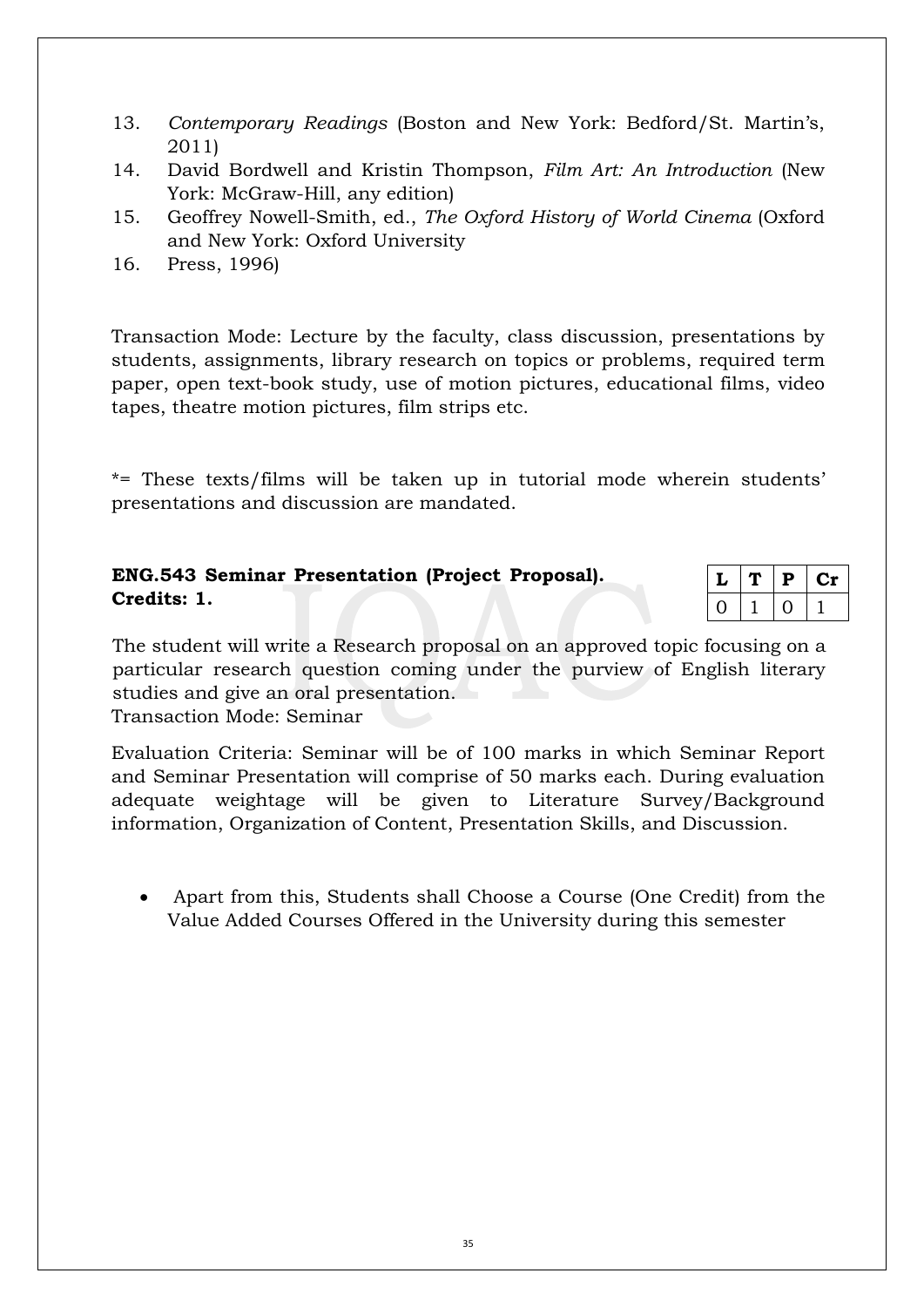### 36

# **SEMESTER 4**

# **ENG.571: New Literature. Credits: 4.**

# *Course Objectives*

- To acquaint the students with the literary trends in the  $20<sup>th</sup>$  and  $21<sup>st</sup>$ century
- To make the students familiar with the key figures-novelists- of the period
- To introduce the students with some of the seminal texts of the period.

# **Unit 1 15 hours**

a) Gabriel Garcia Marquez : *One Hundred Years of Solitude*.

b) 'On the Beach', in *Too Soon, Too Late: History in Popular Culture* (Bloomington: Indiana University Press, 1988), pp. 93-119. \*

- a) Michael Ondaatje's 'The Cinnamon Peeler', 'The Time Around Scars', 'Letters and Other Worlds', 'Billboards', in *The Cinnamon Peeler: Selected Poems* (London: Picador, 1989). \*
- b) Margaret Atwood : *Surfacing.*

- a) Nature as Monster', in *Survival* (Concord, Ont.: Anansi, 1972, rpt. 1991), pp. 45-67.\*
- b) Naguib Mahfouz : *Search*.

# **Unit 4 15 hours**

- a) Jean Rhys : *Wide Sargasso Sea.*
- b) 'The Drover's Wife', in *The Arnold Anthology of Post-Colonial Literatures in English*, ed. John Thieme (London: Arnold, 2000). pp. 162-67. \*

# **Suggested Readings**

- 1. Anderson, B. : *Imagined Communities*.
- 2. Atwood, M. : Survival : *A Thematic Guide to Canadian Literature*.
- 3. Ashcroft, Bill, et al eds. *: The Post-Colonial Studies Reader*.
- 4. Ashcroft, Bill . *Post-Colonial Configurations*.
- 5. Bourke, Lawrence : A Vivid Steady State.
- 6. Brathwaite, E.K. *History of the Voice*.
- 7. Mary Loou Emery : *Jean Rhys at "World's End*".
- 8. Frickey, Pierrette, M. ed. : *Critical Perspectives on Jean Rhys*.
- 9. Hodge, B. and Mishra, V. *The Dark Side of the Dream*.
- 10. James, Louis . *Critical Studies of Carribean Writers.*

# $L | T | P | Cr$  $4 | 0 | 0 | 4$

# **Unit 3 15 hours**

# **Unit 2 15 hours**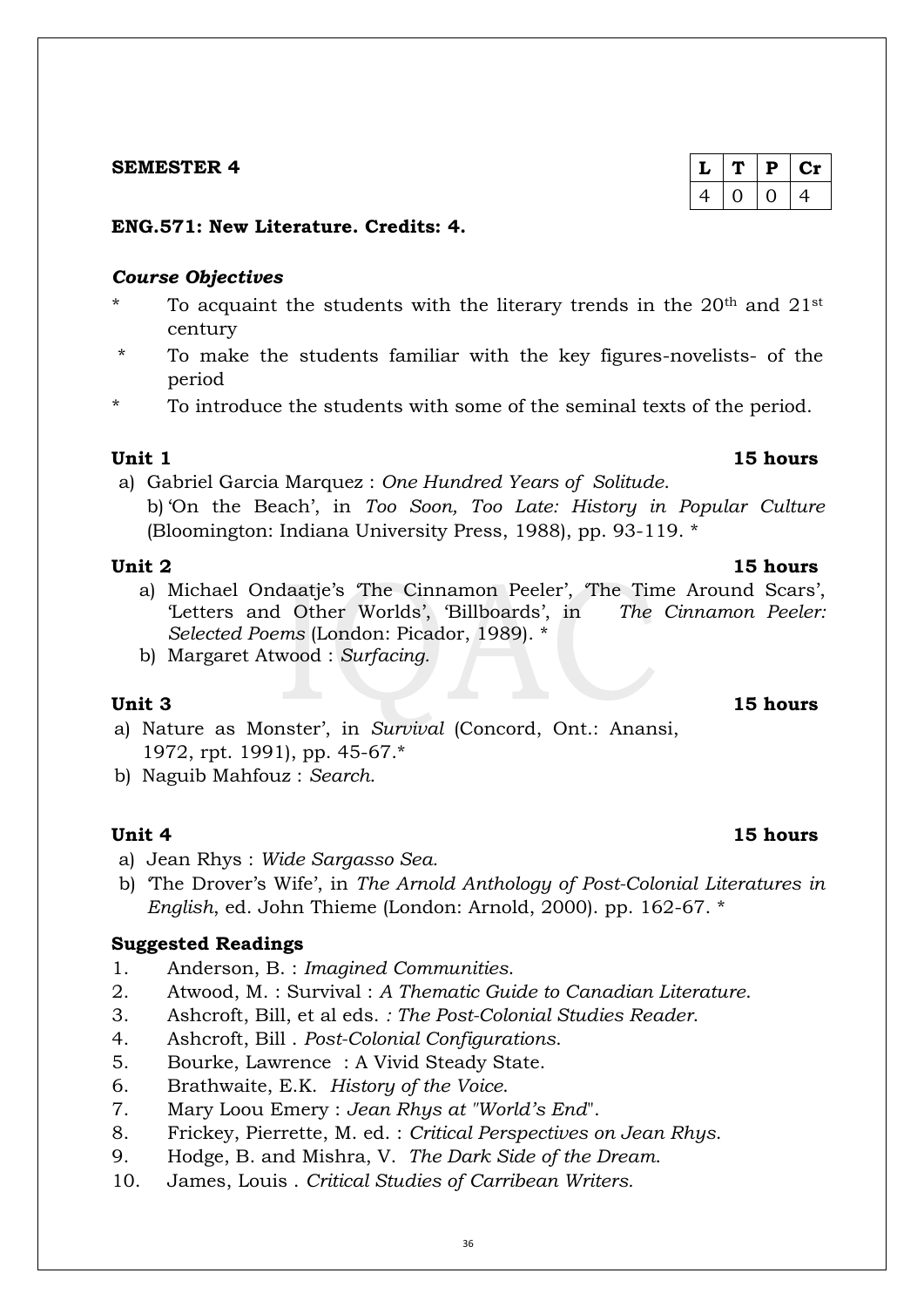*Oxford History of Australia*. Staley Thomas,

14. Said, Edward.. *Reflections on Exile and Other Essays*. 15. Soyinka, W. *Myth, Literature and the African World*.

11. King, Bruce : The New Literatures in English. 12. --- : *New National and Post-Colonial Literatures*.

16. Strauss, J. and Bennet Bruce, eds. *The* 

F. *Jean Rhys : A Critical Study*.

Transaction Mode: Lecture by the faculty, class discussion, recitation, presentations by students, assignments, library research on topics or problems, required term paper, open text-book study, drama-role playing etc.

13. Ramazani, Jahan. *The Hybrid Muse : Postcolonial Poetry in English.*

\*= These texts will be taken up in tutorial mode wherein students' presentations and discussion are mandated.

### **ELECTIVE COURSES:**

### **Choose any one Elective Course**

# **ENG.572: English Language Teaching. Credits: 4. Course Objectives**

- To bring about an understanding of the history of English language and ELT in India
- To critically examine different factors responsible for successful second language acquisition
- To inculcate knowledge of the different teaching and testing methods in ELT

### **Unit – 1 15 hours**

English language learning and teaching in India; Second language acquisition (SLA); Theories of SLA; non-linguistics factors in SLA\*

### **Unit – 2 15 hours**

Approaches and methods of teaching English: grammar translation method, direct method, structural approach, communicative approach\*, recent trends

### **Unit – 3 15 hours**

Teaching English at primary, secondary and tertiary level; Principles and techniques of Teaching of language skills: listening, speaking, reading, writing, grammar and vocabulary; Teaching of prose and poetry\*

| ı<br>L | Р | U1. |
|--------|---|-----|
| ્ર     |   | 4   |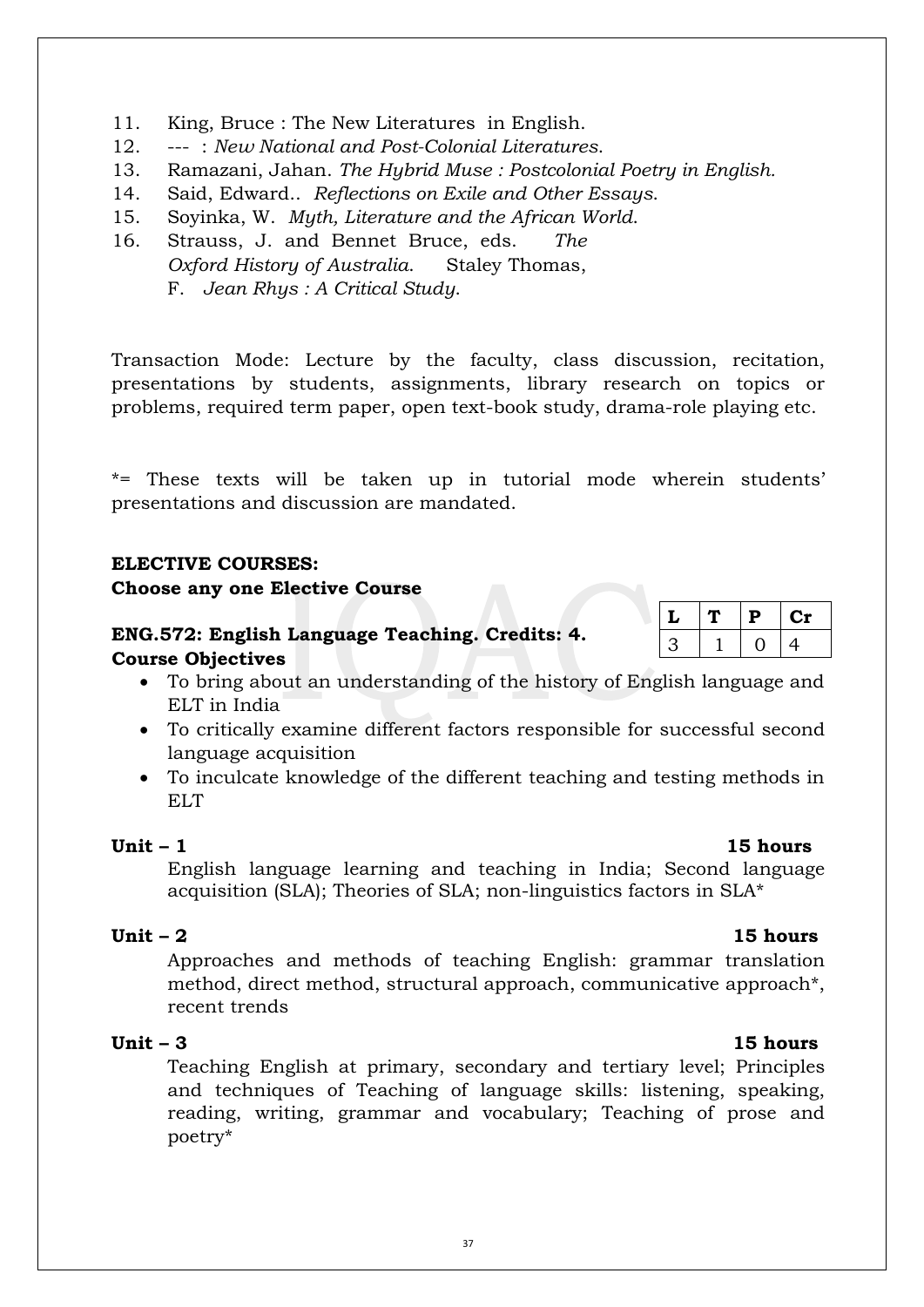$L | T | P | Cr$  $3 | 1 | 0 | 4$ 

Technology, teaching aids and ICT tools for teaching/ learning English;\* Curriculum design, testing and evaluation in ELT

# **Suggested Readings**

- 1. Agnihotri, R. K & Khanna, A.L. *English Language Teaching in India*. New Delhi: Sage Publications, 1995.
- *2.* Baumgardner R.J., Greenbaum S., Kachru B.B. *South Asian English: Structure, Use, and Users.* University of Illinois Press, 1996.
- 3. Bright, J.A. and G.C. Macgreager. *Teaching English as a Second Language*. ELBS and Longman 1970.
- 4. Dhavavel, S.P. *English Language Teaching in India*. Tata McGraw Hill, 2014.
- 5. Kachru, B.B. *The Indianization of English: The English Language in India.* Oxford University Press, 1983.
- 6. Larsen-Freeman, D. Techniques and Principles in Language Teaching. New Delhi: Oxford University Press, 2004.
- 7. Littlewood W. *Communicative Language Teaching*. Cambridge University Press, 1986.
- 8. Raman R. *English Language Teaching.* Atlantic Publishers, 2004.
- 9. Richards, J.C. and T. S. Rogers*. Approaches and Methods in Language Teaching*. Cambridge University Press, 1986.
- 10. Richards, J.C. and S. Rodgers. *Approaches and Methods in Language Teaching*. Cambridge University: Cambridge University Press, 1985.
- 11. Saraswathi, V. *English Language Teaching –Principles and Practice*. Orient Longman, 2004.
- 12. Tickoo, M. L. *Teaching and Learning English –A Sourcebook for Teachers and Teacher Trainers*. Hyderabad: Orient Longman, 2003.
- 13. Widdowson, W.G. *Stylistics and Teaching of Literature*. Oxford University Press, 1978.

Transaction Mode: Lecture by the faculty, class discussion, presentations by students, assignments, library research on topics or problems, required term paper, open text-book study, use of audio-visual aids etc.

\*= These topics will be taken up in tutorial mode wherein students' presentations and discussion are mandated.

# **ENG.573: American Poetry. Credits: 4.**

# *Course Objectives*

- To introduce the students to American Poetry
- To make the students familiar with the early as well as the modern American poets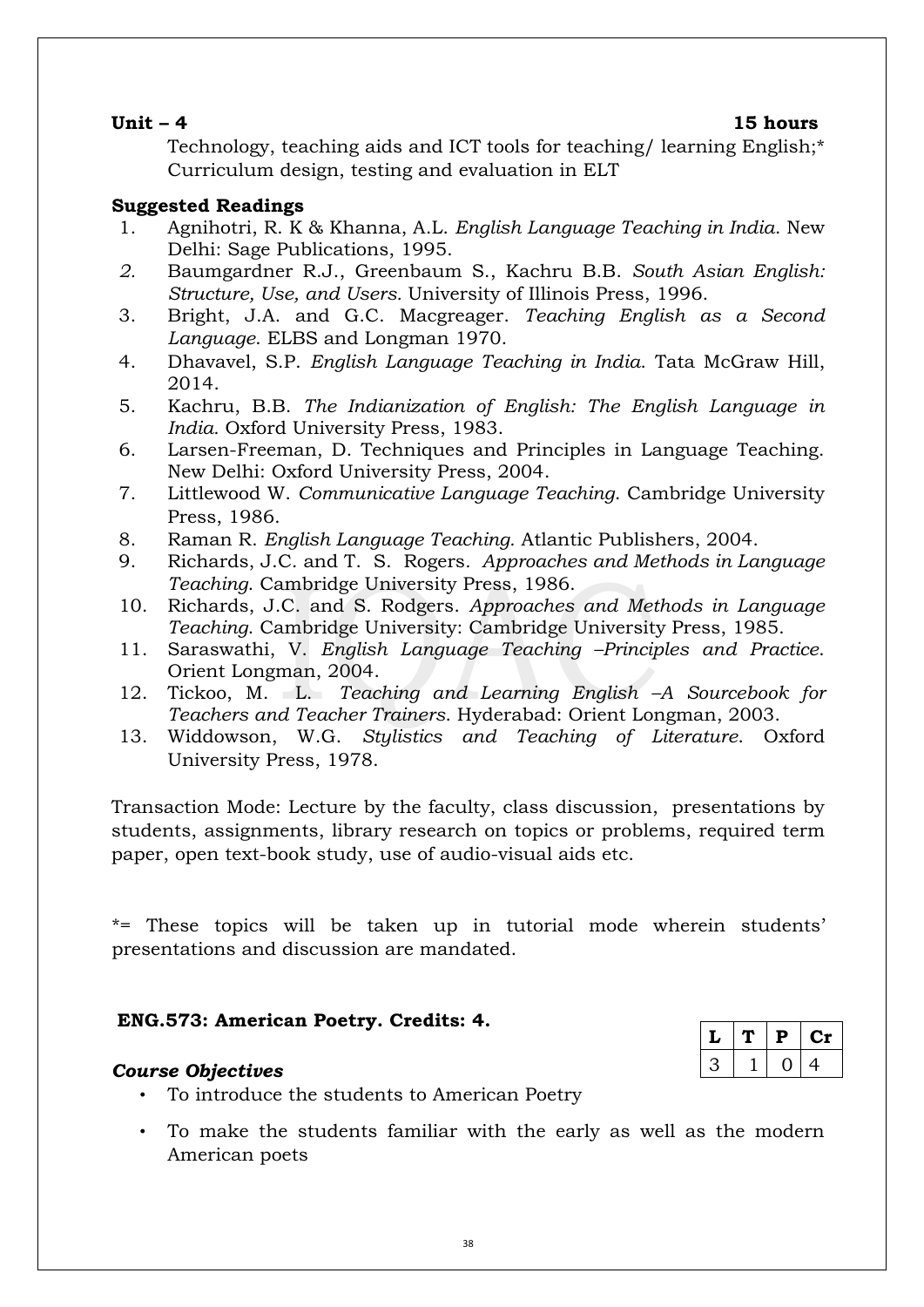• To introduce the students with some of the seminal American poems which depict American perceptions and concerns, and poetic styles

# **Unit 1 15 hours**

Anne Bradstreet: "To My Dear and Loving Husband" \* Walt Whitman - A passage to India Allan Poe - The Raven Emily Dickinson: (select poems)\*

# **Unit 2 15 hours**

Robert Frost: Birches, Home Burial\* Wallace Stevens: Anecdote of the Jar/ The Emperor of Ice Cream\* Edwin Arlington Robinson: Richard Cory Hart Crane - Poem: To Brooklyn Bridge

# **Unit 3 15 hours**

Sylvia Plath: Lady Lazarus Audre Lorde: "Martha"\* Robert Lowell - For the Union Dead Sonia Sanchez: Homecoming\*

Ezra Pound: Hugh Selwyn Mauberley Allen Ginsberg - America H. D. :The Garden\* E.E. Cummings: Anyone Lived in a Pretty How Town/ Buffalo Bill\*

# **Suggested Reading**

- 1. Elaine Tyler May. *Homeward Bound: American Families in the Cold War.*
- 2. Michael Davidson. *Guys Like Us: Citing Masculinity in Cold War Poetics*.
- 3. Jeffrey Gray, *Mastery's End: Travel and Postwar American Poetry*.
- 4. Alan Nadel. *Containment Culture: American narratives, Postmodernism, and the Atomic Age.*
- 5. Thomas Travisano*. Mid-Century Quartet*.
- 6. Deborah Nelson. *Pursuing Privacy in Cold War America*.
- 7. Lary May, ed. *Recasting America: Culture and Politics in the Age of the Cold War*. David Haberstan. *The Fifties*.

**Unit 4 15 hours**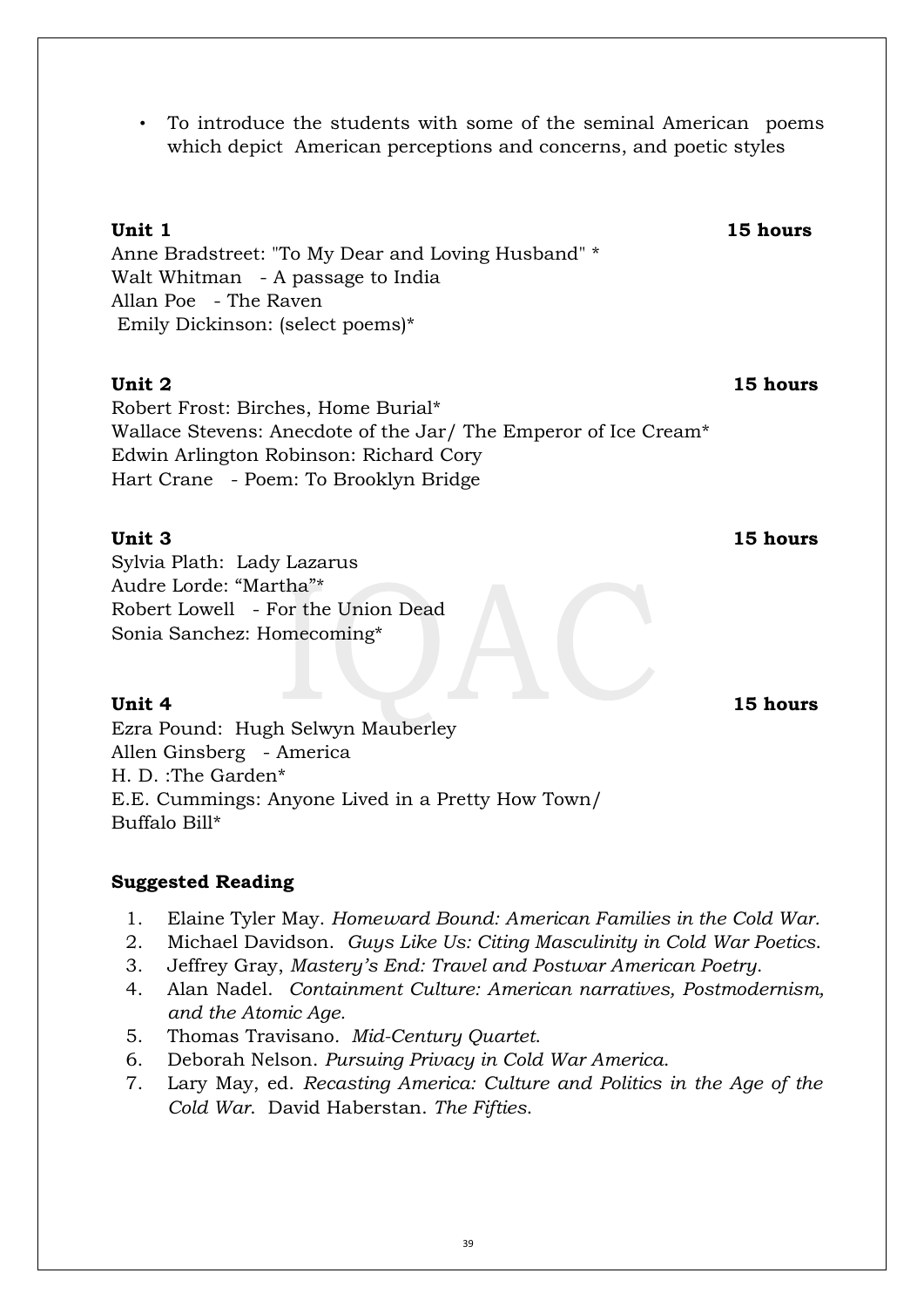40

Transaction Mode: Lecture by the faculty, class discussion, recitation, presentations by students, assignments, library research on topics or problems, required term paper, open text-book study, etc.

\*= These texts will be taken up in tutorial mode wherein students' presentations and discussion are mandated.

# **ENG.574: Colonial Discourse and Postcolonial Studies**

# *Course Objectives*

- To provide an introduction to postcolonial studies
- To make the students understand how literature can be variously interpreted by using post colonial theories
- To study key essays pertaining to colonial discourse and postcolonial studies

Introduction to postcolonial studies: Concepts of Inbetweenness, Mimicry, Identity, Subaltern.

Gayatri Chakravorty Spivak, "Can the Subaltern Speak"

Frantz Fanon, 'On National Culture' from *The Wretched of the Earth* (Harmondsworth: Penguin, 1967): 166-99.

# **Unit – 3 15 hours**

Stuart Hall, 'Cultural Identity and Diaspora'

Homi Bhabha, "Of Mimicry and Man"

Arundhati Roy: God of Small Things\*

Mahasweta Devi, "Draupadi"

# **Suggested Readings**

- 1. John McLeod, Beginning Postcolonialism (Manchester and New York: Manchester UP, 2000).
- 2. Ania Loomba, Colonialism/Postcolonialism (London and New York: Routledge, 1998).
- 3. Rumina Sethi, The Politics of Postcolonialism (London: Pluto, 2011).

|  | p | UΝ |  |
|--|---|----|--|
|  |   | 4  |  |

# **Unit – 4 15 hours**

# **Unit – 1 15 hours**

### **Unit – 2 15 hours**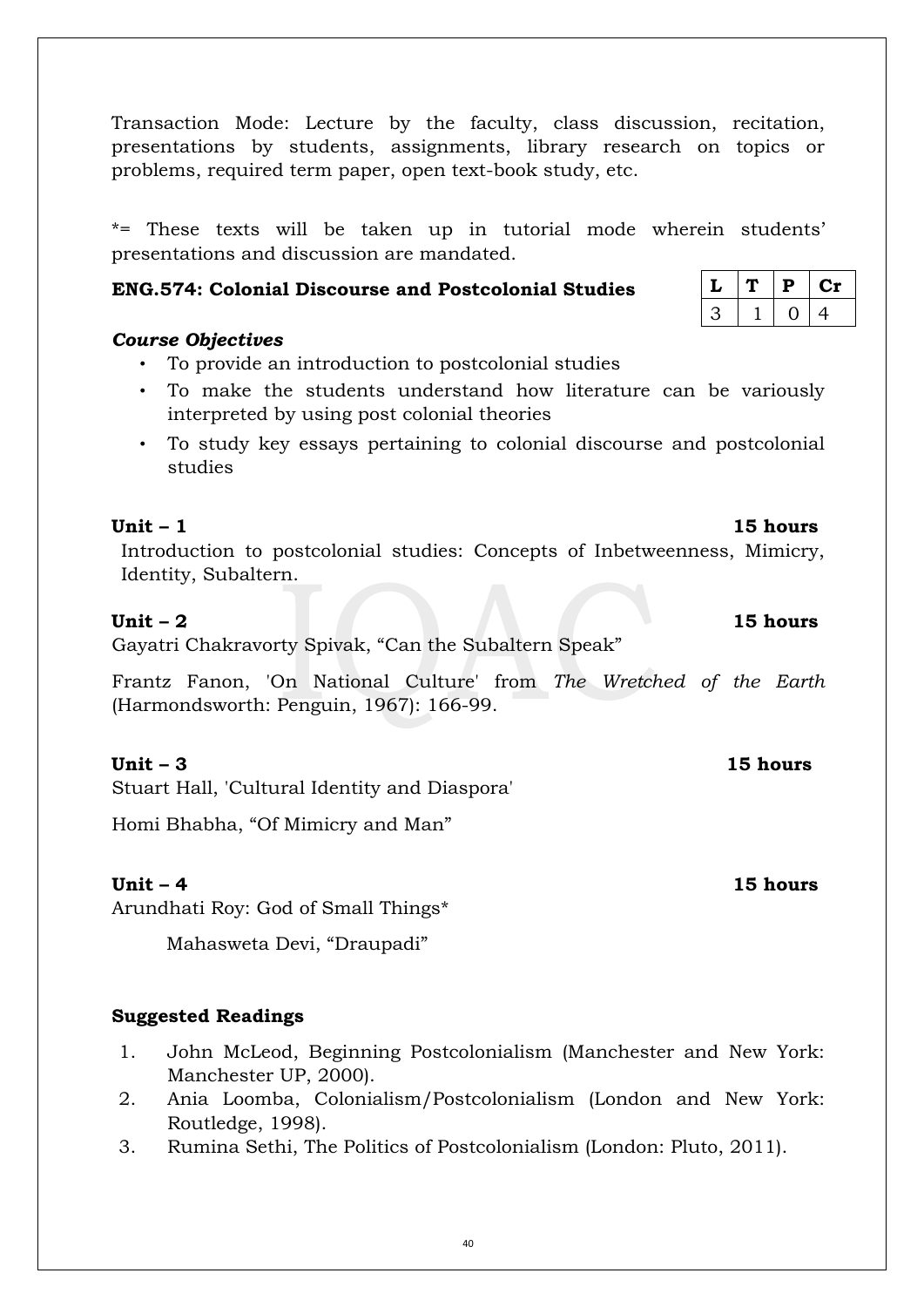- 4. Robert J. C. Young, Postcolonialism: A Very Short Introduction (Oxford: Oxford UP, 2003).
- 5. Leela Gandhi, Postcolonial Theory (Oxford: Oxford UP, 1988).
- 6. Rajeswari Sunder Rajan (ed.), The Lie of the Land: English Literary Studies in India (Delhi: Oxford UP, 1992).
- 7. Benedict Anderson, Imagined Communities (London: Verso, 1983).
- 8. Rumina Sethi, Myths of the Nation: National Identity and Literary Representation (Oxford: Clarendon, 1999).
- 9. Homi K. Bhabha, The Location of Culture (London and New York: Routledge, 1994).
- 10. Kumkum Sangari and Sudesh Vaid (eds.), Recasting Women (New Delhi: Kali, 1989).

Transaction Mode: Lecture by the faculty, class discussion, presentations by students, assignments, library research on topics or problems, required term paper, open text-book study, use of audio-visual aids etc.

\*= These texts will be taken up in tutorial mode wherein students' presentations and discussion are mandated.

### **ENG.575: Classics of World Literature. Credits: 4.**   $L | T | P | Cr$  $3 | 1 | 0 | 4$

# *Course Objectives*

- To introduce the classics of world literature
- To critically analyze the select texts
- To widen the horizons of knowledge and show the depth of human experience through literature

| Unit $-1$                                               | 15 hours |
|---------------------------------------------------------|----------|
| Sophocles: Oedipus Rex*                                 |          |
| Guy de Maupassant: Selected stories                     |          |
| Unit $-2$<br>Tagore: Gitanjali (Selections)*            | 15 hours |
| Ghalib: Poems                                           |          |
| Unit $-3$<br>Achebe: Things Fall Apart*<br>Kafka: Trial | 15 hours |
| Unit $-4$<br>Neruda: Poems                              | 15 hours |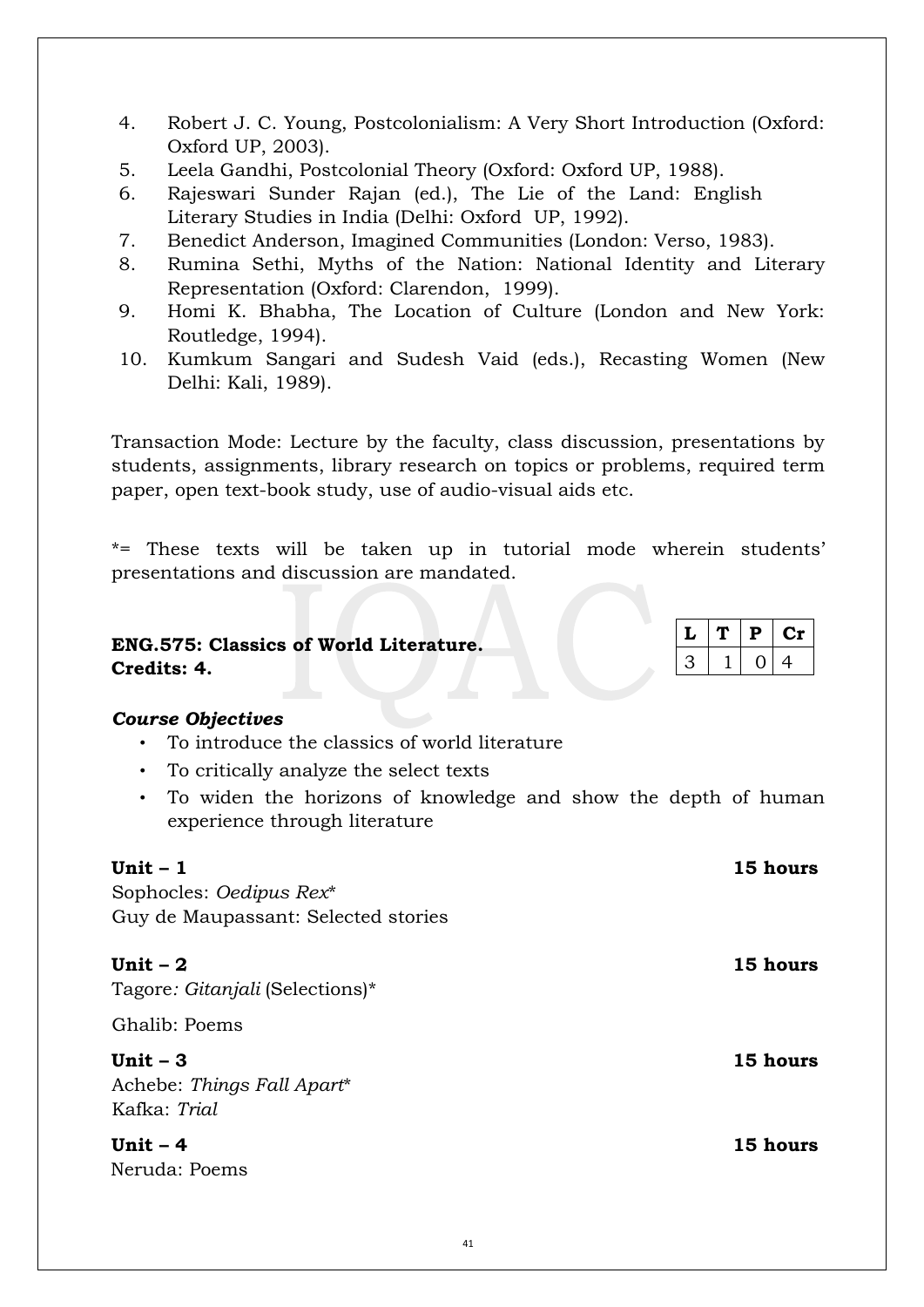Transaction Mode: Lecture by the faculty, class discussion, presentations by students, assignments, library research on topics or problems, required term paper, open text-book study etc.

# *Course Objectives*

**II. Credits: 2.** 

• To introduce the history of English Language and literature

**ENG.578: An Overview of English Language and Literature-**

| Unit 1 |  |  | 15 hours |
|--------|--|--|----------|

- 1. British Literature from Chaucer to the present day
- 2. American and other non British Literature's

# **Unit 2 15 hours**

- 1. Literary Theory and Criticism
- 2. Rhetoric and Prosody

experience through literature

# *Course Objectives*

**Credits: 2.** 

• To introduce the history of English language and literature

**ENG.577: An Overview of English Language and Literature-I.** 

- To prepare the students for facing national level competitive
- examinations
- To widen the horizons of knowledge and show the depth of human

# **Suggested Readings**

Pirandello: *Six Characters in Search of an Author\**

The books of the selected author to be communicated during the sessions by the course coordinator.

Transaction Mode: Lecture by the faculty, class discussion, recitation, presentations by students, assignments, library research on topics or problems, required term paper, open text-book study, use of audio-visual aids etc.

 $L | T | P | Cr$  $0 | 2 | 0 | 2$ 

 $T | P | Cr$  $2 | 0 | 2$ 

42